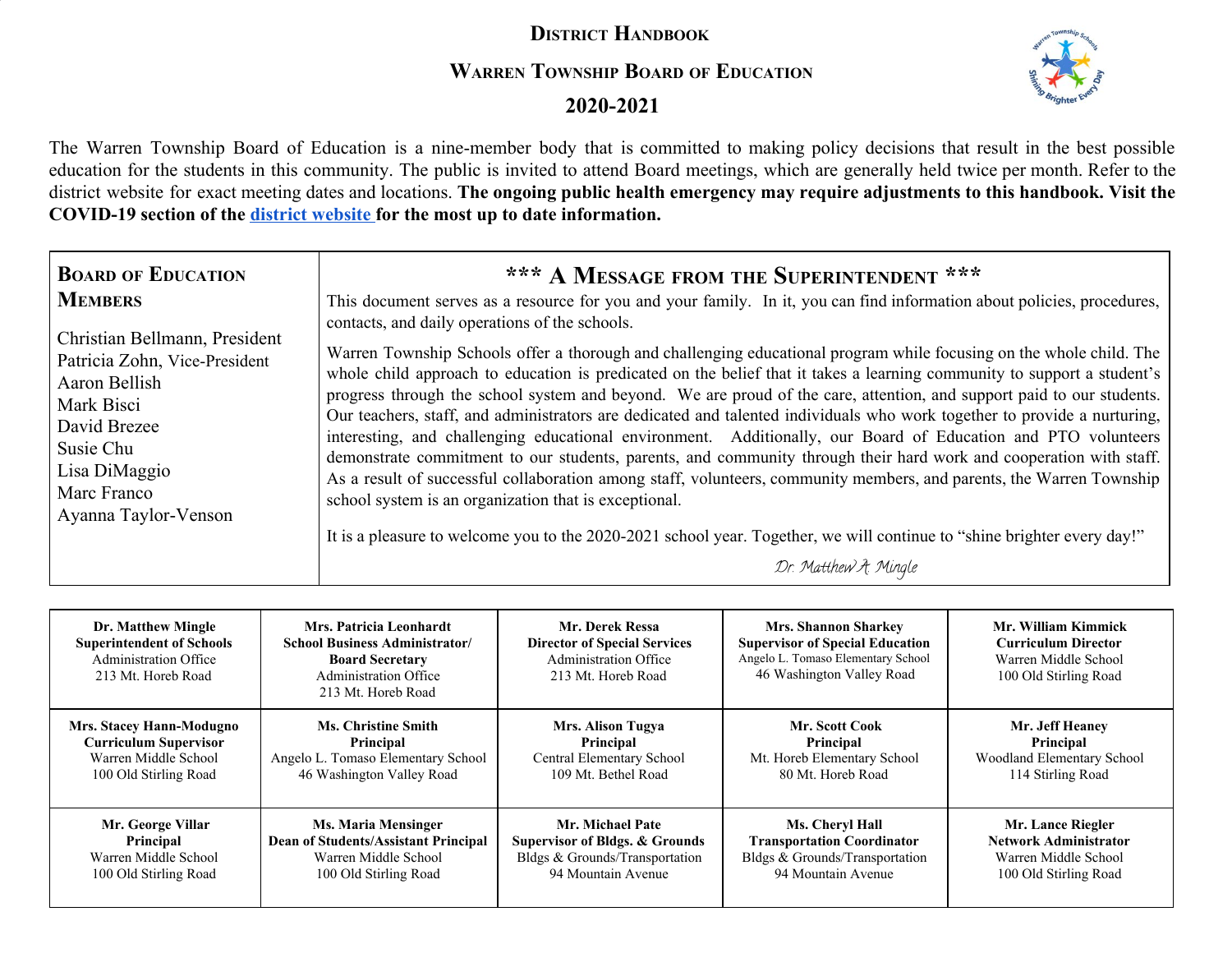# **Hybrid 1.0 School Start and End Times**

Students attend in-facility instructional hours with their assigned cohort. Students working from home will follow the same start *and end time schedule.*

| <b>HYBRID 1.0</b><br><b>IN-FACILITY</b><br><b>INSTRUCTIONAL</b><br><b>HOURS</b> | <b>Instructional</b><br><b>START</b> | <b>Instructional</b><br><b>FINISH</b> | <b>TOTAL</b><br><b>INSTRUCTIONAL TIME</b> |
|---------------------------------------------------------------------------------|--------------------------------------|---------------------------------------|-------------------------------------------|
| ATT                                                                             | 8:10am                               | 12:40 <sub>pm</sub>                   | 4 hours, 30 minutes                       |
| CS/MH/WS                                                                        | 8:50am                               | $1:20$ pm                             | 4 hours, 30 minutes                       |
| Warren Middle                                                                   | 8:00am                               | 12:40 <sub>pm</sub>                   | 4 hours, 40 minutes                       |
| Preschool<br>AM and PM Sessions                                                 | $9:15 \text{ am}$                    | $11:30$ am                            | 2 hours, 15 minutes                       |
|                                                                                 | $12:15 \text{ pm}$                   | $2:30 \text{ pm}$                     |                                           |

All students will continue their instructional day at home following a lunch and (if applicable) travel break.

| <b>HYBRID 1.0</b><br><b>AFTERNOON</b><br><b>DISTANCE</b><br><b>INSTRUCTIONAL</b><br><b>HOURS</b> | <b>Instructional</b><br><b>START</b> | <b>Instructional</b><br><b>FINISH</b> | <b>TOTAL</b><br><b>INSTRUCTIONAL TIME</b> |
|--------------------------------------------------------------------------------------------------|--------------------------------------|---------------------------------------|-------------------------------------------|
| <b>ALT</b>                                                                                       | 1:30 <sub>pm</sub>                   | $2:15$ pm                             | 45 minutes                                |
| CS/MH/WS                                                                                         | 2:10 <sub>pm</sub>                   | $2:55$ pm                             | 45 minutes                                |
| Warren Middle                                                                                    | 1:30 <sub>pm</sub>                   | 2:30 <sub>pm</sub>                    | 60 minutes                                |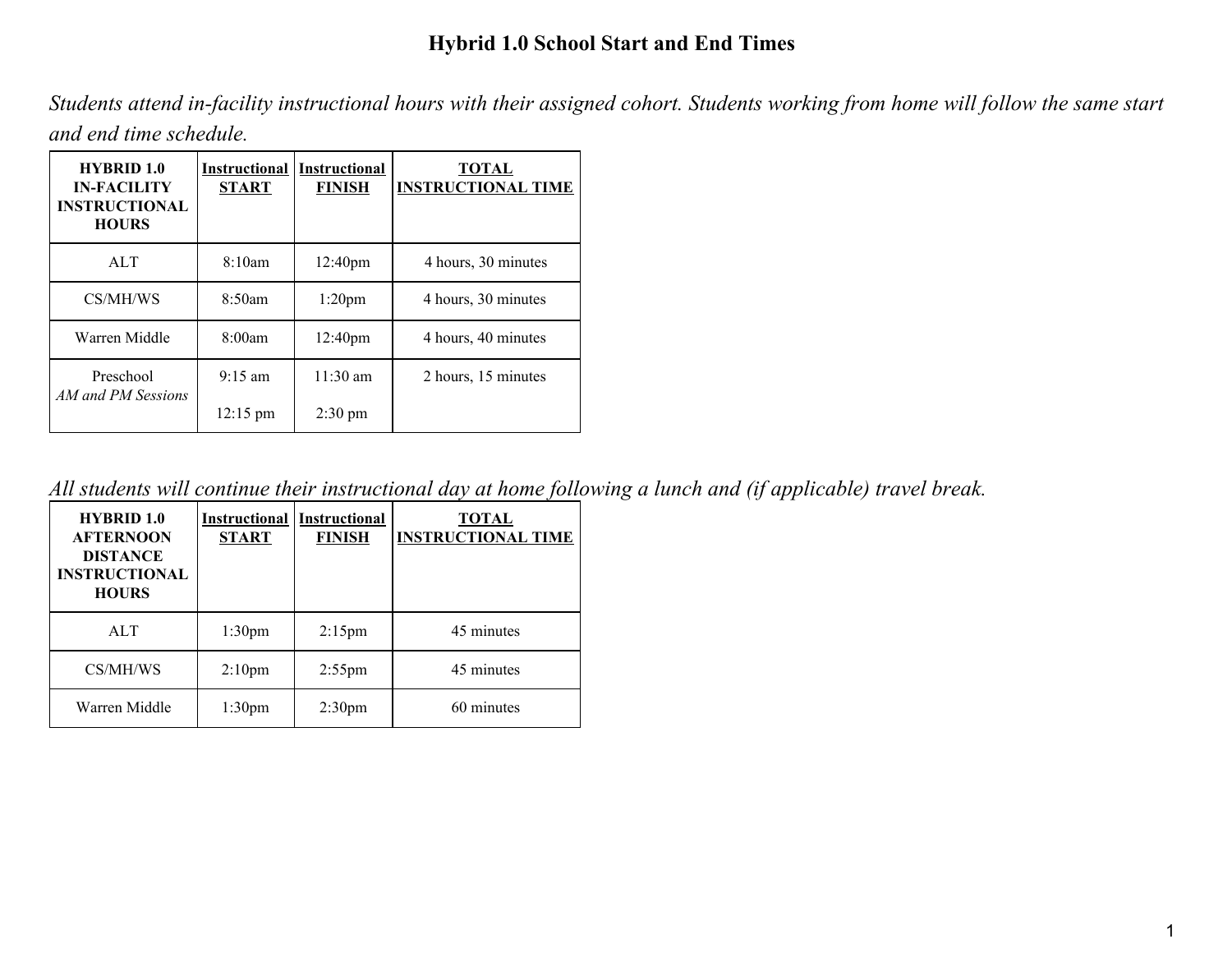| <b>STANDARD</b><br><b>INSTRUCTIONAL</b><br><b>HOURS</b>                             | <b>Instructional Instructional</b><br><b>START</b> | <b>FINISH</b>                         | <b>TOTAL</b><br><b>INSTRUCTIONAL TIME</b> | NOTE:                                                                                                                |                                                          |  |
|-------------------------------------------------------------------------------------|----------------------------------------------------|---------------------------------------|-------------------------------------------|----------------------------------------------------------------------------------------------------------------------|----------------------------------------------------------|--|
| <b>ALT</b>                                                                          | 8:10am                                             | 2:50 <sub>pm</sub>                    | 6 hours, 40 minutes                       | <b>STATE LAW REQUIRES A</b><br><b>MINIMUM OF 4.0 HOURS OF</b>                                                        |                                                          |  |
| CS/MH/WS                                                                            | 8:50am                                             | 3:30 <sub>pm</sub>                    | 6 hours, 40 minutes                       | <b>INSTRUCTION PER DAY AND A</b>                                                                                     |                                                          |  |
| Warren Middle                                                                       | 8:10 am                                            | 2:50pm                                | 6 hours, 40 minutes                       | <b>MINIMUM OF 180</b><br><b>INSTRUCTIONAL DAYS PER</b>                                                               |                                                          |  |
| (MH) Partners in<br>Preschool                                                       | $9:15$ am                                          | $11:30$ am                            | 2 hours, 15 minutes<br>YEAR.              |                                                                                                                      |                                                          |  |
| AM and PM Sessions                                                                  | $12:15 \text{ pm}$                                 | $2:30 \text{ pm}$                     |                                           | Monday-Friday                                                                                                        |                                                          |  |
| <b>DELAYED</b><br><b>OPENINGS</b>                                                   | <b>Instructional Instructional</b><br><b>START</b> | <b>FINISH</b>                         | <b>TOTAL</b><br><b>INSTRUCTIONAL TIME</b> |                                                                                                                      | In the event that there is a                             |  |
| <b>ALT</b>                                                                          | $10:10$ am                                         | 2:50 <sub>pm</sub>                    | 4 hours, 40 minutes                       | 2 hours later in the morning-no change in pm                                                                         | need<br>make<br>to<br>up                                 |  |
| CS/MH/WS                                                                            | 10:50am                                            | $3:30 \text{ pm}$                     | 4 hours, 40 minutes                       | 2 hours later in the morning-no change in pm                                                                         | additional<br>school<br>days,<br>scheduled days off will |  |
| Warren Middle                                                                       | $10:10$ am                                         | $2:50$ pm                             | 4 hours, 40 minutes                       | 2 hours later in the morning-no change in pm                                                                         | of<br>days<br>become                                     |  |
| (MH) Partners in<br>Preschool                                                       | Cancel AM                                          | 12:15 pm-<br>$2:30$ pm                | 2 hours, 15 minutes                       | AM - PIP cancelled                                                                                                   | attendance<br>the<br>in<br>following order: March        |  |
| <b>HALF</b><br><b>DAYS</b><br>$\boldsymbol{\&}$<br><b>EARLY</b><br><b>DISMISSAL</b> | Instructional<br><b>START</b>                      | <b>Instructional</b><br><b>FINISH</b> | <b>TOTAL</b><br><b>INSTRUCTIONAL TIME</b> | SCHEDULED HALF DAYS (11/4-6, 11/27,<br>12/20, 5/21 AND THE LAST TWO DAYS OF<br><b>SCHOOL) AND EMERGENCY CLOSINGS</b> | 29, 30, 31, April 1                                      |  |
| <b>ALT</b>                                                                          | 8:10am                                             | 12:50pm                               | 4 hours, 40 minutes                       | 30 minute lunch period is included                                                                                   |                                                          |  |
| CS/MH/WS                                                                            | 8:50am                                             | 1:30 <sub>pm</sub>                    | 4 hours, 40 minutes                       | 30 minute lunch period is included                                                                                   |                                                          |  |
| Warren Middle                                                                       | 8:10am                                             | 12:50pm                               | 4 hours, 40 minutes                       | No lunch period (15 min. for passing time included)                                                                  |                                                          |  |
| (MH) Partners in<br>Preschool                                                       | $9:15$ am -<br>11:30 am                            | Cancel PM                             | 2 hours, 15 minutes                       | PM PIP cancelled – early dismissal due to emergency<br>closing                                                       |                                                          |  |

#### **SCHOOL CLOSING**

Snow or another type of emergency may require a delayed opening or closing of schools. Radio station 1450am will broadcast notification of such emergencies. TV Channel 2, 7, and 12 will scroll closings and delayed openings, as well as Local Cable Channel 15. On other occasions, mechanical failure or storms may occur after the students are in school. The district also uses an automated telephone notification system via School Messenger and provides updates on Facebook (Warren Township Board of Education), Twitter (@warrenschoolsnj) and on the district website (warrentboe.org).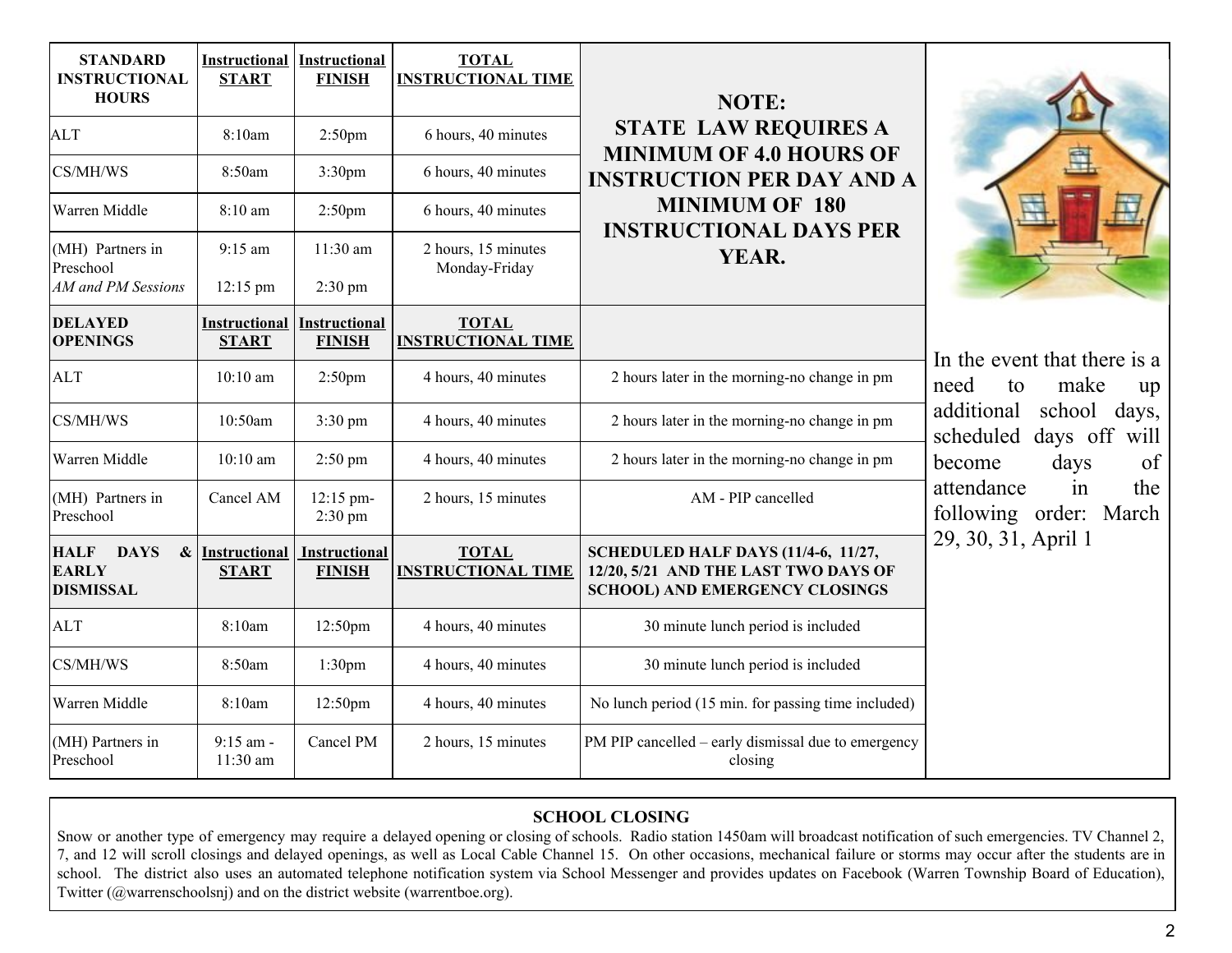# **Welcome to**

# **Angelo L. Tomaso Elementary School**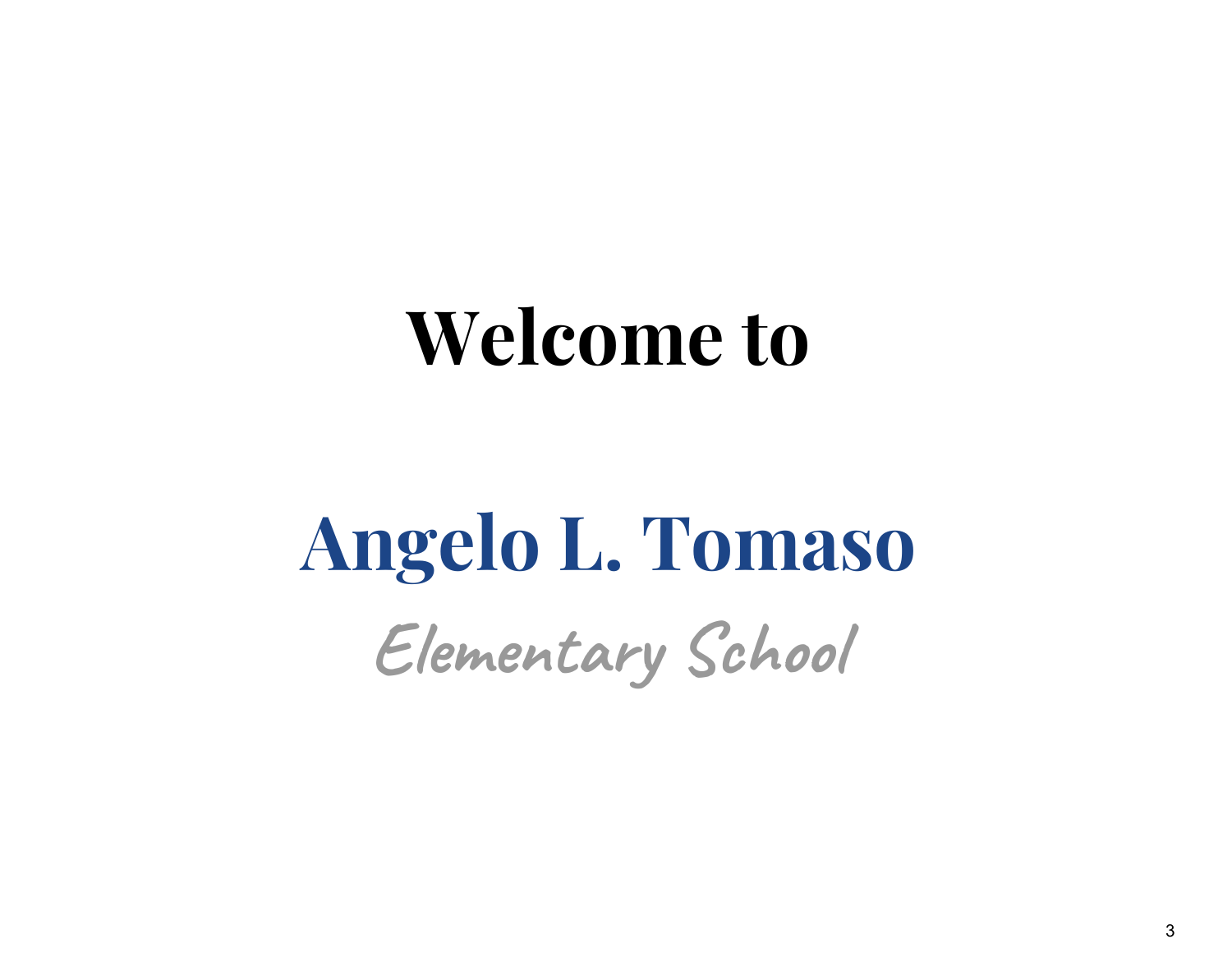# **Arrival/Dismissal Procedures - Return to School Hybrid 1.0**

**Arrival** Staff is on duty to supervise children beginning at 8:10 AM. Children arriving by bus will be dropped off at the side of the building at 8:10. Children being dropped off by parents must wait for buses to clear the side parking lot and begin dropping off at approximately 8:20. Children will move directly to their homerooms while wearing masks and remaining socially distanced.

**Dismissal** Children will begin boarding buses at 12:40. Parent pick-up will begin at about 12:50 after buses have cleared the side parking lot. At that time, parents may begin pulling up to the side entrance of ALT (near the playground).

- Enter driveway and turn right. Remain single file in the car line and have a sign with your child's first and last name prominently displayed for staff to read.
- **Staff will retrieve and escort students to individual vehicles.**
- Please remain patient as our priority is to maintain the safety of each child throughout this process.
- There will not be a sign out process. However, anyone picking up a child must arrive in a vehicle and be prepared to show identification.

### *There are no changes permitted for bus stops or buses.*

# **Arrival/Dismissal Procedures - Regular Operating Schedule** (school specific)

**Arrival** Staff is on duty to supervise children beginning at 8:00 AM. Children will go directly to the APR upon arrival, At 8:10, students will be dismissed from the APR to their homerooms. Students who are dropped off in the front of the building will be housed in the foyer until 8:10 when they will also proceed to their homerooms.

**Dismissal** Parents will be permitted to enter through the front doors at 2:40 to begin the identification process for student pick-up from the library. Dismissal for the entire building begins at 2:45 in announced stages. Bus students will gather by bus groups in the APR. Bus students will be escorted by staff to their buses as each bus arrives.

Students who are to be dismissed in a manner other than their usual procedure are required to email Mrs. Cagnetta  $(\omega_{\text{margnetta}}(\omega_{\text{warrent}})$  before 11:30 a.m. in order for us to inform staff. The parent will be required to sign the child out in the All-Purpose Room before the child will be allowed to leave the building or school property. Emails are also required for After-School Clubs, Scouts, Brownies, Daisies, etc., on the day of such meeting.

*There are no changes permitted for bus stops or buses.*

# **School Security/Visitors - VMS System Registration**

# **Visitors**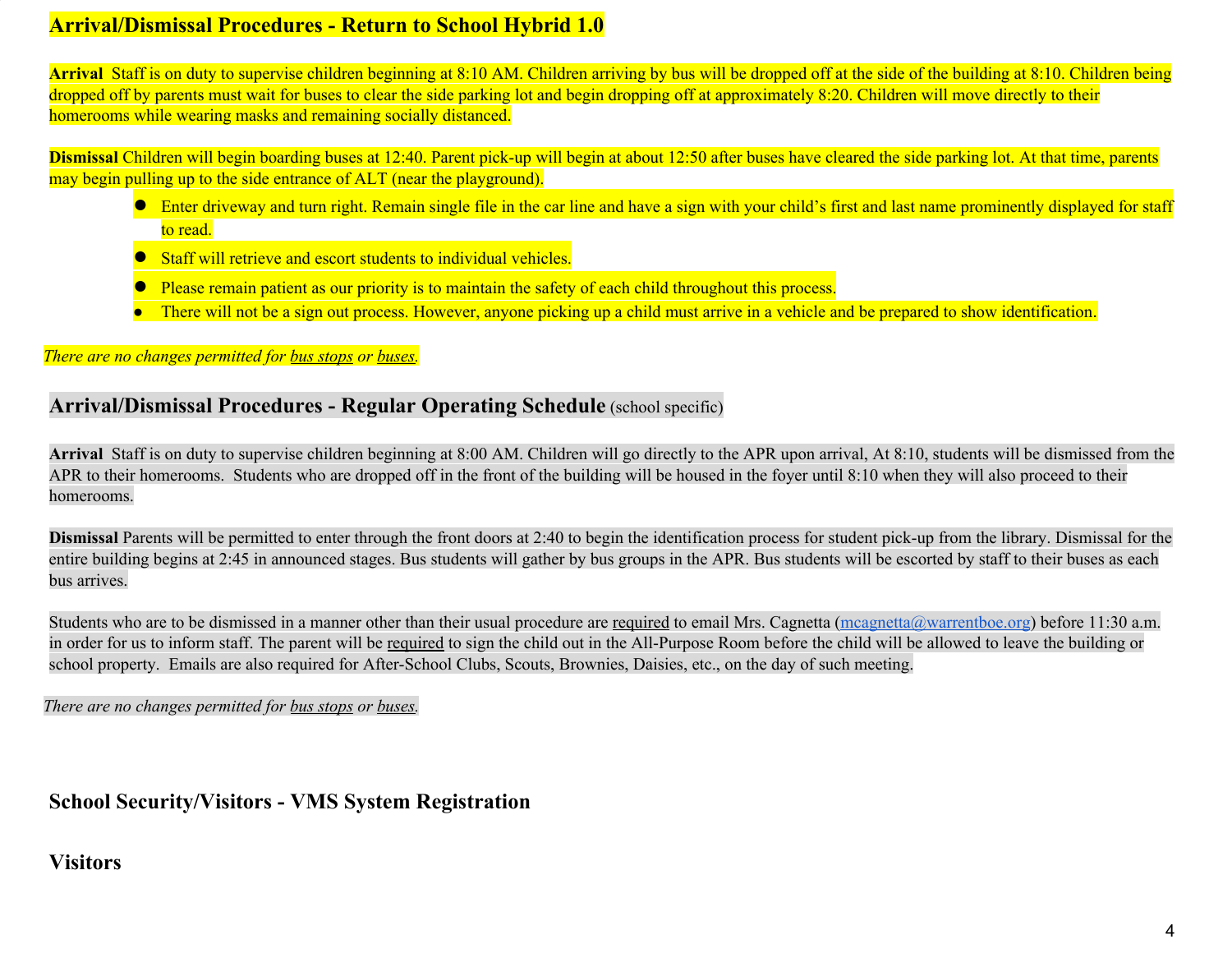A security system is in place at all Warren public schools. All outside doors remain locked throughout the day. The only way to enter the building is through the front doors. To enter, you must have a government issued ID (eg., driver's license) with you. This will be scanned outside the school building. Upon receiving clearance, visitors must then report to the main office to receive a visitor's pass. This pass must be worn at all times.

The procedures are as follows:

- 1. Everyone shall enter the building via the front door only.
- 2. Upon entering the building, visitors shall immediately come into the main office and register/receive their visitor's pass.
- 3. Parents may not escort children to their classrooms without approval of the principal
- 4. Meetings with staff members require an appointment in advance.
- 5. Visitors may then proceed to the classroom or other location. Visitors may go to the location on the pass **only.**
- 6. The visitor's badge must be worn during the course of the visit.
- 7. Return to the main office when the visit is completed, return your badge and sign out.

In conjunction with this system, staff members and children will be instructed to immediately report any non-staff member who is seen without a badge. Closed-circuit cameras are installed at the front entrance and in the hallways. This is just another safety precaution to protect the children and staff in Warren.

Please drop off forgotten items at the office. Our staff will see that your child receives these items in a timely manner. Please see Board Policy #9150 on the [district](https://www.warrentboe.org/board/Policies/) [website](https://www.warrentboe.org/board/Policies/) for additional information about school security and visitor procedures.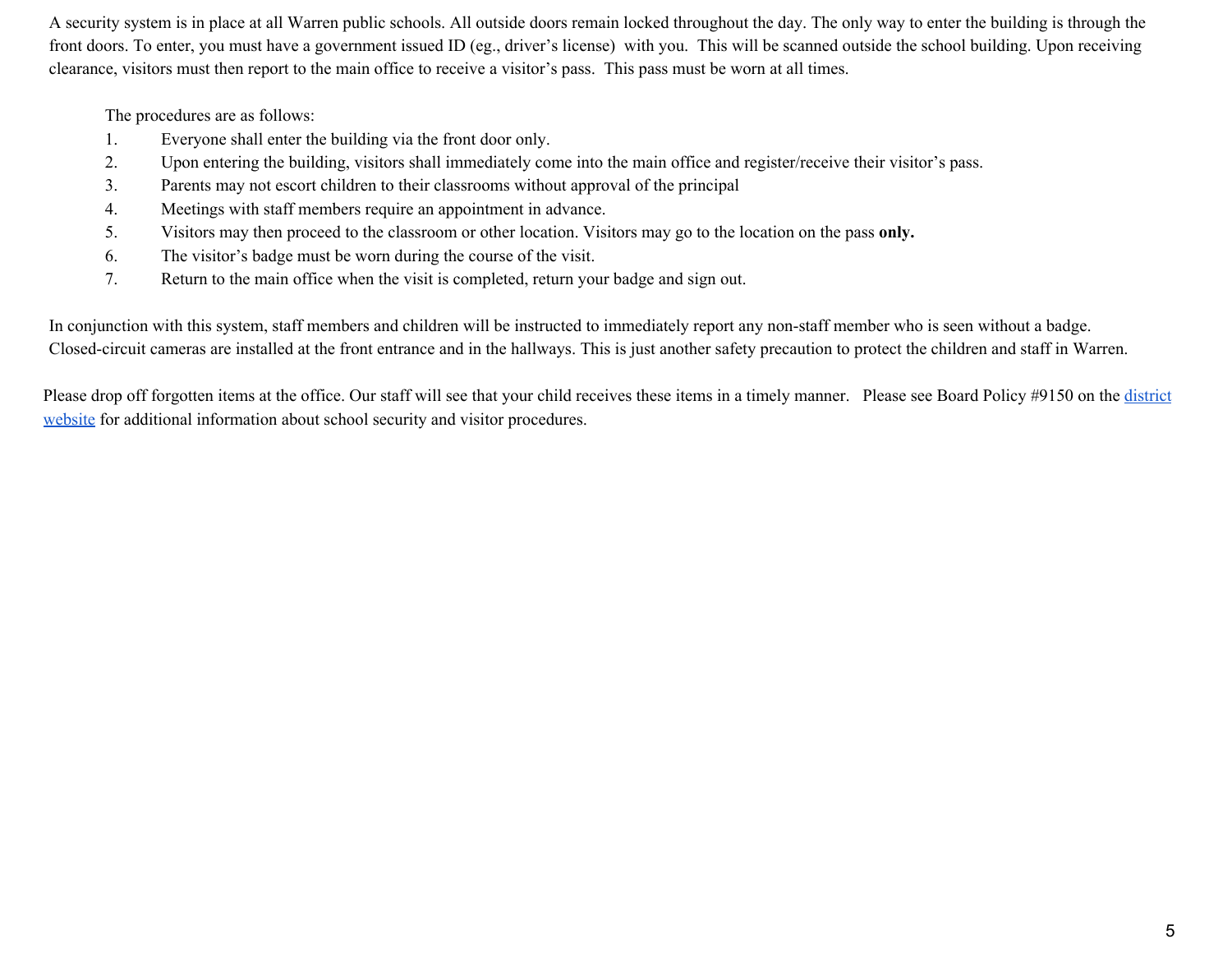# **Attendance** - including Tardiness and Absences

In accordance with the provisions of N.J.S.A. 18A:38-25, every parent, guardian, or other person having control and custody of a child between the ages of six and sixteen shall cause the child to regularly attend school. The Board of Education requires students enrolled in the school district attend school regularly in accordance with the laws of the State. For more information related to the Attendance Policy, please refer to Policy 5200, Attendance on our district [website](https://www.warrentboe.org/board/Policies/).

#### **Absence**

Shortly after the onset of the school year, the district will initiate use of "The Parent Attendance Notes" feature within Genesis. This will allow parents to submit attendance notes for their students through the Genesis Parent Portal. Parents will also be able to digitally submit a note to the attendance office telling staff that a student will be late, absent, or need to be picked up early. This will reduce a need for paper notes and support common practices across the school community. Additional information will follow about updated procedures shortly after the onset of the school year.

If your child is going to be absent, please submit your absence prior to the start of the school day on Genesis. If you need further support, please call our nurse,Mrs. Jan Brennan at 908-753-5300 ext. 5303. Kindly provide the nature and duration of illness, particularly in contagious situations so that other class families may be appropriately notified. If no absence is submitted by 10:00 AM, the school nurse will call your home to verify the absence.

Early Pick-up: Should it become necessary to excuse a child early from school before the Genesis Parent Attendance Notes feature is active, please put this request in writing. Indicate the name of the person picking up your child. Please be prepared to show identification and recognize the COVID19 guidelines do not allow for visitors to enter the school building.

If your child is absent for two days, you are encouraged to obtain missed class work and homework by calling the school office at 908-753-5300 ext. 5300 Our office staff will gladly relay this request to the classroom teacher and, if your call is placed before our school routine begins, work may be picked up at the end of school the same day or may be sent home with a sibling, friend or neighbor.

**Notes for Physical Education**: A parent note is required to excuse a child from physical education class for up to two days. Physical education excuses for more than two days require a physician's note. If a student is excused from P.E., he/she may also be directed to remain indoors during recess play.

### **Tardiness**

Punctuality is of the utmost importance. When students are late to homeroom, they miss important morning routines, the opportunity to transition smoothly into the school day, and the opportunity to properly organize their school belongings. Pupils who are tardy must report to the office upon entering school. They will be given a note for admittance to their classroom. Please refer to Policy 5240, Tardiness on our district [website](https://www.warrentboe.org/board/Policies/).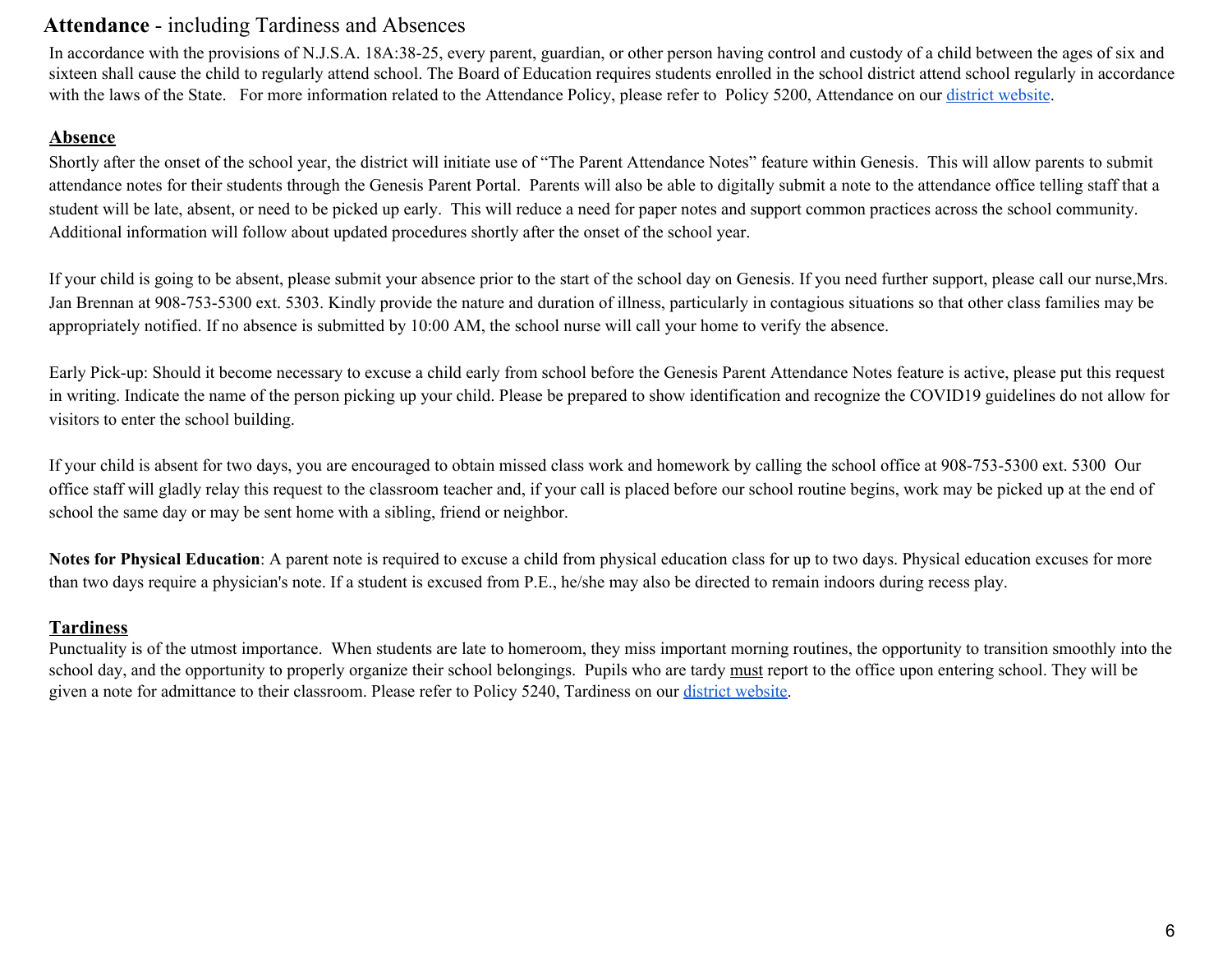# **Wellness & Nutrition Practices**

#### NUTRITION POLICY LOCAL WELLNESS/NUTRITION **Board Policy 8505**

Please refer to the Local Wellness / Nutrition Policy on our district [website](https://www.warrentboe.org/board/Policies/) for detailed information about the district nutrition policy. The nutrition and wellness guidelines for parents planning birthday parties, special celebrations, etc. that follow are provided for your convenience to better understand how the policy will be implemented in the district's four elementary schools.

Healthy eating and an active lifestyle are essential for students to achieve their full academic potential, full physical and mental growth, and lifelong health and well-being. The school district shall help all students, staff members and parents by providing information about nutritious food choices and enjoyable physical activity choices that can last a lifetime. To that end, the entire Warren school community shall be encouraged to model healthy eating and an active lifestyle as a valuable part of one's daily routine.

School officials shall attempt to balance the following four (sometimes competing) priorities. In order to do that, please note that **ALL FOOD ITEMS MUST BE DELIVERED TO THE MAIN OFFICE NO LATER THAN 10:00 AM** and will not be permitted if they do not adhere to the following:

#### 1. **Nutrition**: To teach and model healthy eating and lifestyle habits.

Foods of minimal nutritional value (FMNV) *as defined by the United States Department of Agriculture* are those foods contained in the following categories: soda water, water ices, chewing gum, hard candy, jellies and gums, marshmallow candies, fondant, licorice, spun candy and candy coated popcorn. FMNV shall not be served at any time in school, including parties and special celebrations, no exceptions.

Board Policy 8505 (Local Wellness/Nutrition) addresses the fact that FMNV, as well as food and beverage items listing sugar as the first ingredient, and all forms of candy, are not to be served, sold or given out during school (except in very limited circumstances). In an attempt to find a reasonable compromise in these areas, the ban on foods/beverages w/ sugar as the first ingredient, and on candy, shall not be applied to birthday parties, special celebrations, etc. Please note that all FMNV (as defined above) are not permitted, ever.

#### 2. **Allergies**: To protect the health of all students.

- Foods containing peanuts or peanut products will not be permitted to be served at school.
- The school nurse will inspect all food that will be brought into a classroom in which students with allergies are present.
- All foods brought into schools for parties or special celebrations must include an ingredient list.
- It is strongly recommended that parents supply an alternate food item for students with allergies.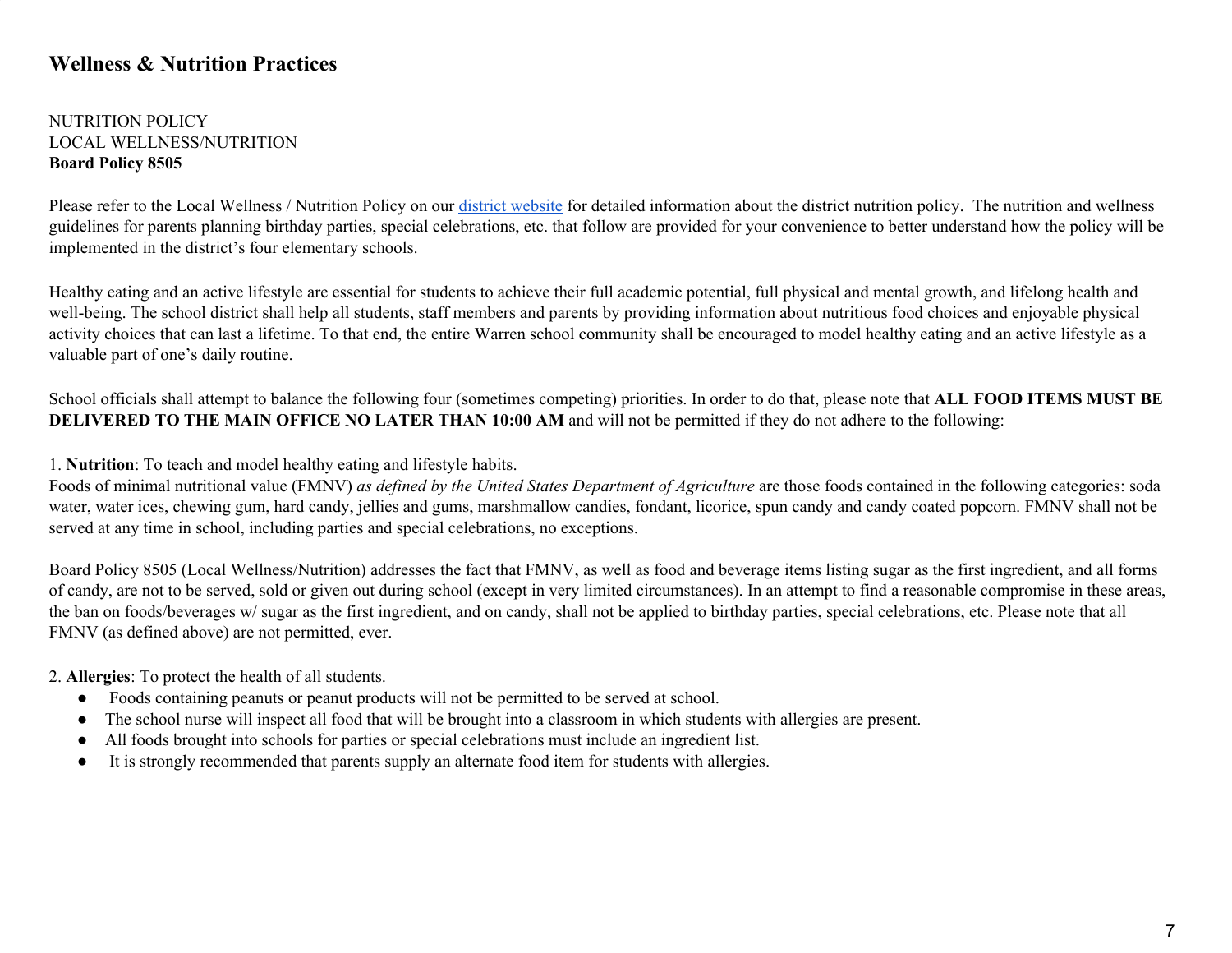3. **Education**: To create an educational balance.

- Excessive amount of time spent on celebrations comes with an education cost in the classroom (as do certain food excesses, such as too much sugar.)
- Serving sizes should be in moderation such as mini-treats.
- Suggested treats: 100 Calorie packs; fruits/vegetables & dip; mini-cupcakes; pretzels; animal crackers; granola bars; string cheese; fruit snacks; pudding snacks – MODERATION IS THE KEY!

4. **Climate**: To maintain celebrations as a part of school culture.

- Celebrations in moderation can enhance student learning and build community.
- Crafts, games, or stories, in lieu of food at class parties or birthdays, should be considered.

#### **Each class is permitted 5 classroom/school wide parties:**

- Halloween
- Holiday Party
- Valentine's Day
- End of the Year
- ONE additional celebration per grade
- Any additional food related celebrations must receive prior approval from the principal

#### **During** *EACH* **Party Celebration ONLY the following items are allowed:**

- 1. To drink: **ONLY WATER**
- 2. **ONE sweet treat** *of the district approved list* (brought by ONE parent)
- 3. **ONE savory treat** (pretzel, goldfish or popcorn) (brought by ONE parent)
- 4. **ONE fruit or vegetable platter** (brought by ONE parent)

#### **No other celebrations or rewards for the class can involve food.**

### **Birthdays will be recognized in the following ways:**

Student's name announced in the morning with a small prize given (pencil, sticker, certificate), recognize student in the classroom, parent may donate a book or game to class.

### **Approved Foods for School Wide/ Classroom Celebrations and Parties:**

Homemade items made from scratch (NO SPRINKLES, COLORED SUGARS, GEL, OR ANY TYPE OF DECORATION ALLOWED) are welcomed as long as they are limited to cookies, brownies, cupcakes, muffins or Rice Krispie Treats. Please avoid nut ingredients in baking. If using a boxed baking product, only the brands listed below are permitted (NO SPRINKLES, COLORED SUGARS, GEL, OR ANY TYPE OF DECORATION ALLOWED). Boxes and containers of ALL ingredients must be brought in along with food.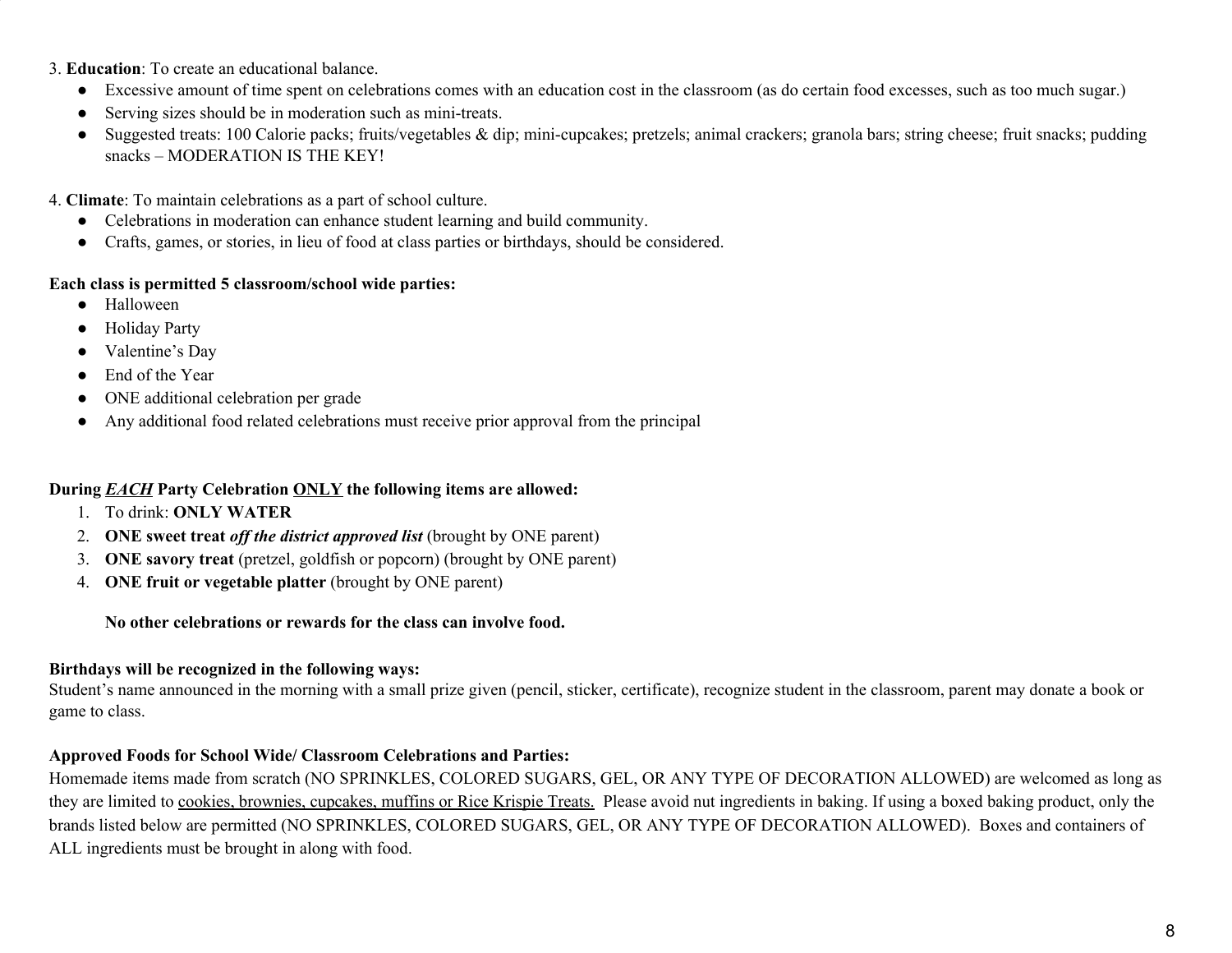Cake Mix, Brownie Mix, Muffin Mix and Frosting Betty Crocker Cherrybrook Kitchen Pillsbury (EXCEPT the refrigerated premade batter i.e. slice and bake) Regular size Shop Rite Brand cupcakes (not the mini Shop Rite Brand cupcakes) **NO COOKIE CAKES ALLOWED**

Donuts Entenmann's - Little Bites and small donuts: glazed, chocolate, powdered **NO DUNKIN DONUTS ALLOWED**

Cookies Chips Ahoy- Chocolate Chip Oreos (regular, golden, or minis) **Hershey chocolate chips** (NOT Tollhouse or Ghirardelli) Barnum Animal Crackers

Fruits/vegetables Fresh Fruit Fresh Vegetables: baby carrots, celery, grape tomatoes, cucumber, etc.

| Other Snacks                            |                                                |
|-----------------------------------------|------------------------------------------------|
| Pudding Snacks (Jello-O brand)          | Kellogg's brand Rice Krispie Treats (original) |
| Ice Pops                                | UTZ Pretzels and Shop Rite Brand Pretzels      |
| Philly Swirls (gluten, nut, dairy free) | Goldfish crackers                              |
| Skinny Pop and Smart Pop Popcorn        |                                                |

Parents of students with food allergies or food intolerances may bring in a separate supply of snacks for their child as needed for classroom celebrations.

\*\*\* Please continue to check ingredients on all labels as they are subject to change. Include all ingredient lists with food whether store bought or **homemade.**

ALL FOOD ITEMS MUST BE BROUGHT TO THE MAIN OFFICE TO BE CHECKED BY THE NURSE NO LATER THAN 10:00 AM.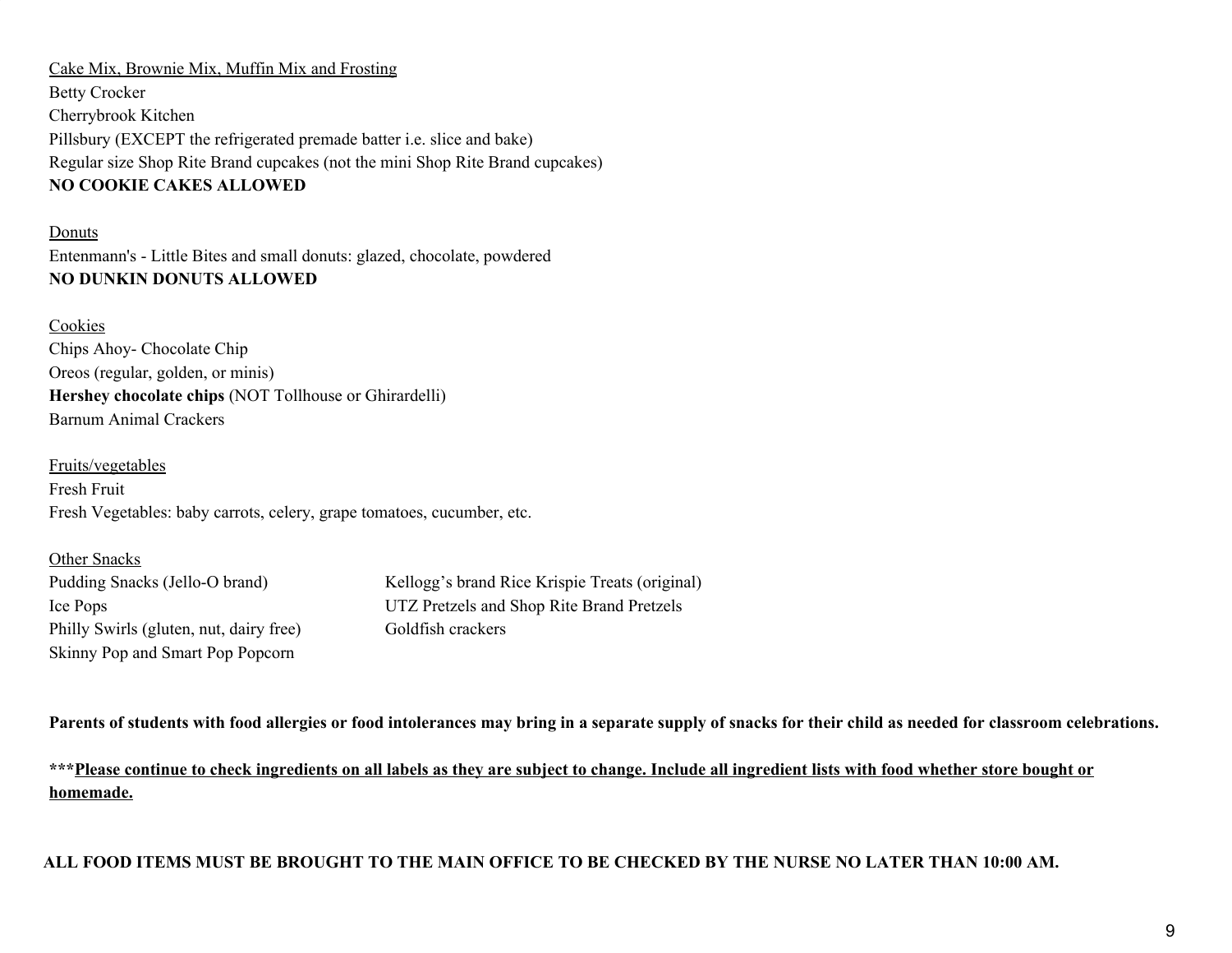# **Grading and Reporting**

Throughout the year, there are multiple ways that information about your child's progress will be communicated. Report cards will be sent to parents at regular intervals across the school year and are distributed electronically through the Genesis Parent Portal. In addition to report cards, the following additional methods are used to communicate student progress:

- Benchmark assessments (math and literacy)
- Fall conferences
- Ongoing communication between parents and staff

Additional information about grade level specific reporting periods will be provided to families at the annual Back to School Night sessions and through upcoming district and building communications.

### **Conferences**

Parent-Teacher conferences will be held on November 2, 3, and 4, 2020. An early dismissal schedule will be followed on these days. Conference sign up will take place at Back to School Night. Details concerning scheduling of conferences will be provided prior to these dates.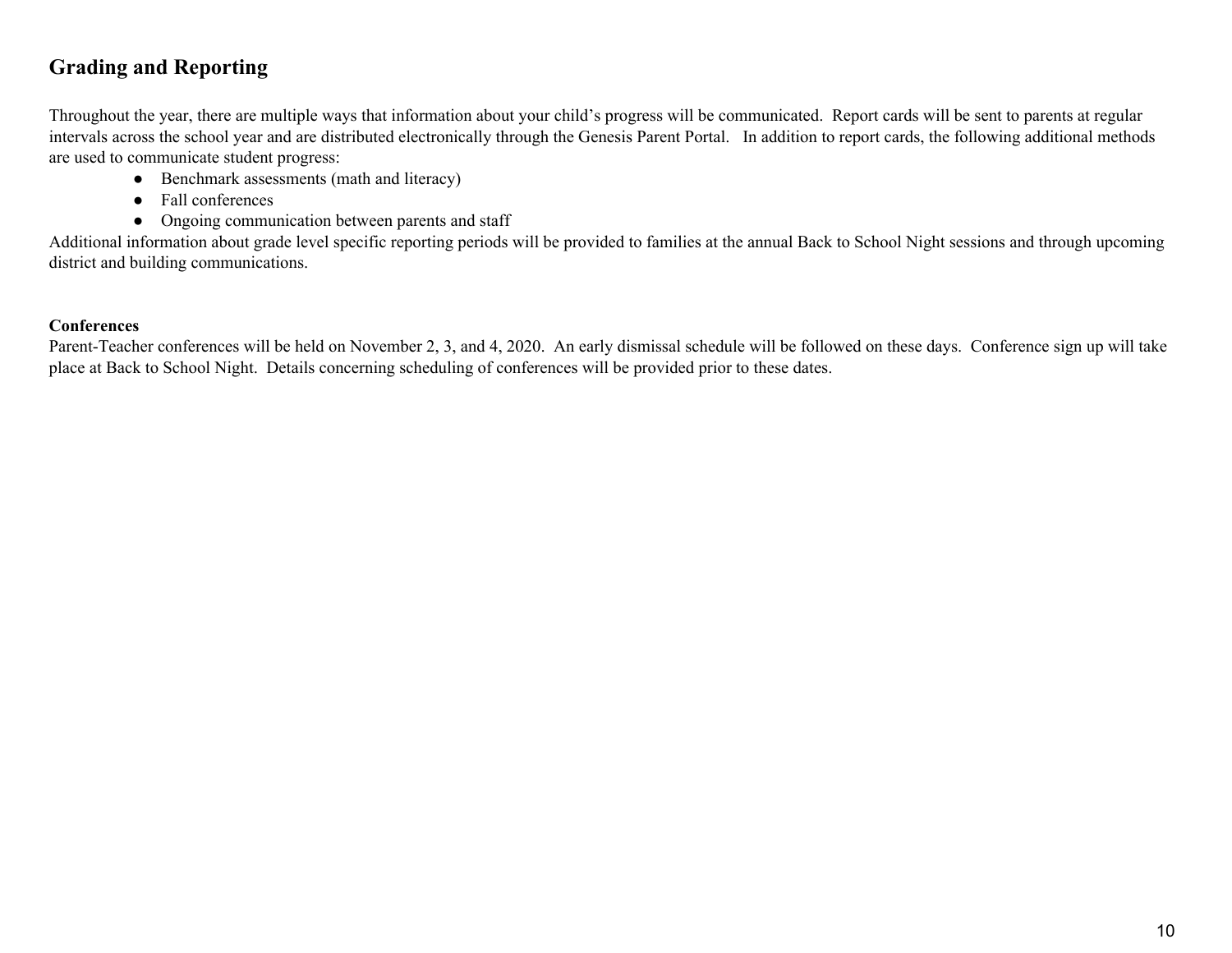# **Homework Guidelines**

#### **Board Policy 2330**

The Board of Education defines homework as any learning-related activity assigned to be done at home. The Board believes that homework, relevant to material presented in class, provides an opportunity to broaden, deepen or reinforce the student's knowledge. Homework also is intended to enhance a student's learning skills and work habits as well as strengthen a student's preparation for subsequent classes. Homework is not to be used for punitive reasons. In the elementary school homework should typically be assigned between two to four nights per school week, and take between thirty to sixty minutes on any given school night, including studying for tests, recognizing that homework time increases as students advance in grade levels.

Weekend homework should be occasional and at the teacher's discretion.

Middle school is a key transition period, and it is expected that both classwork and homework will become progressively more demanding as students advance in grade levels. In eighth grade, many students are already taking high school level classes, and their homework will reflect that fact. Indeed, it is especially important that all middle school students be properly prepared for the demands of the high school curriculum. At the outset of middle school, homework will typically be assigned between two to four nights per school week, and take between thirty to sixty minutes on any given school night, including studying for tests. By eighth grade, students typically will be assigned approximately thirty minutes homework per subject for an average of two to three hours homework several nights a week.

Weekend homework is at the teacher's discretion. Homework should be evaluated often for both correctness and effort.

Winter and Spring breaks shall be homework free. Students will be encouraged to read for pleasure.

#### **Makeup Work**

- Students absent for any reason must make up assignments, class work, and tests within a reasonable period of time.
- Students being excused for any reason, other than illness, must make arrangements with the teacher of the missed classes in order to make up the work missed. This must be done before the absence from class.
- On the second day of absence, a parent may request his/her child's homework assignments by 8:30 AM. The homework assignments will be made available to the parent/guardian by the end of that day.

#### **How Can Parents Best Support Their Child's Homework Efforts?**

- Set a regular time for homework. The best time is one that works for your child and your family. Some children need to relax and play for a time before beginning homework; others can prefer to do homework first. Every child is different. Talk with your child about what works best.
- Pick a place to study that is fairly quiet, free from distraction, and has lots of light.
- Be supportive by being close by, but your child should be able to do the work independently.
- Read with your child. This activity stimulates interest in reading and language and lays the foundation for your child to become a lifelong reader.
- Discuss school and learning activities.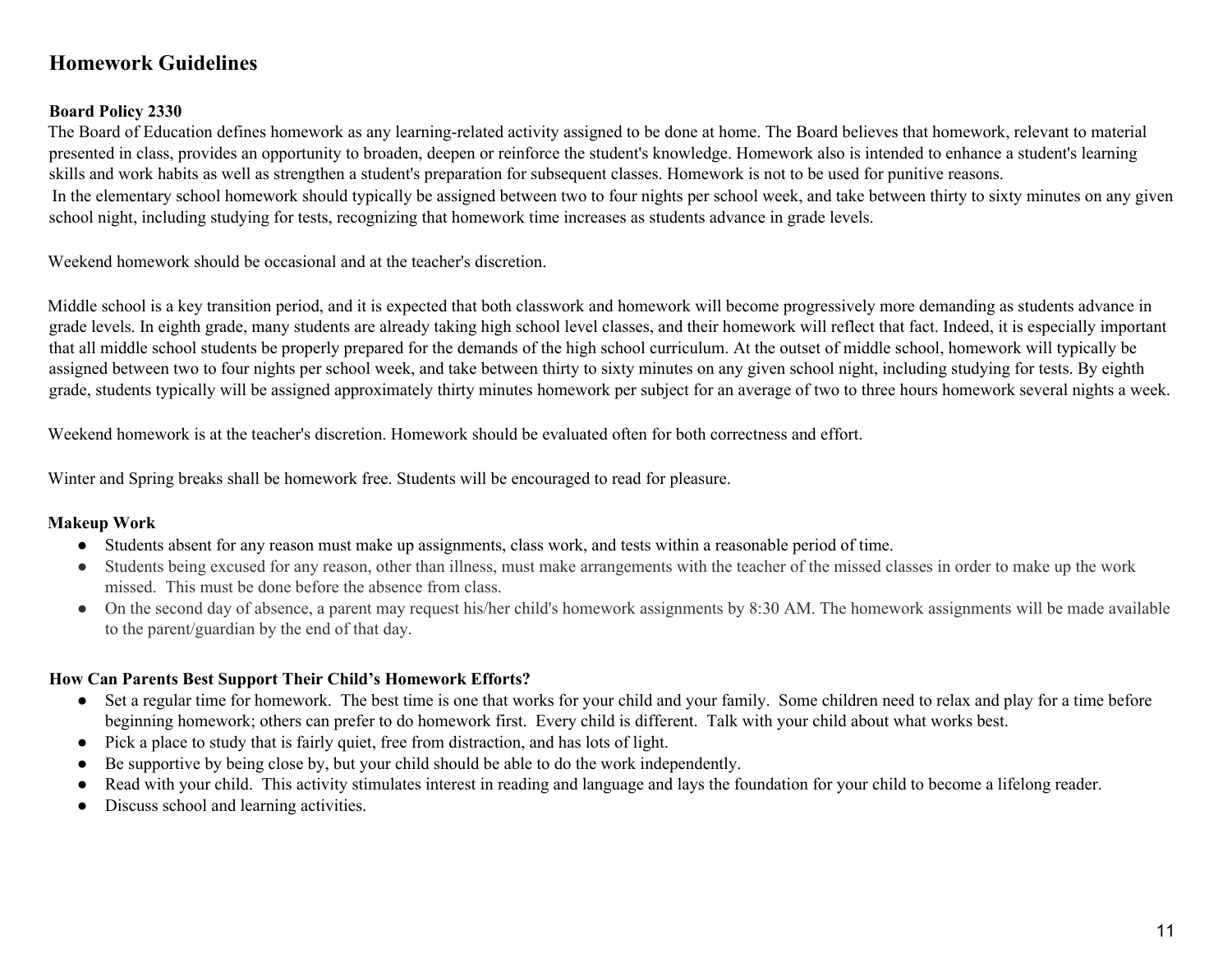# **Bus Information**

Student bus assignments are sent out electronically in August. This information will include both the bus route and estimated pick up and drop off times. It is important that parents understand that bus times stated on passes are estimates. Parents should allow ten minutes on either side of the time indicated on the bus pass.

# **Bus Disciplinary Procedures**

The bus ride to and from school is considered part of the school day. The Code of Conduct applies to all students on the school bus. The Board authorizes the use of videotaping equipment to monitor the conduct of bus riders. Bus discipline reports should be reported to the bus aide and the building principal. Please note the following:

1. The driver represents an extension of the authority of the school. The driver is in complete charge. Orderly conduct is expected at all times.

2. Students are expected to remain seated at all times with their seatbelt fastened. They are expected to keep the overall volume down to allow the driver to concentrate. They are not to leave their seat until the bus has come to a complete stop.

3. When at the bus stop, students are reminded not to run toward the bus as it approaches. Wait for the bus to completely stop before moving toward it. While waiting for a bus, stay as far off the road as possible.

4. The driver may assign specific seats to students if he/she wishes. Students are to sit in the seats assigned.

5. Food, candy, etc. are not permitted to be eaten on the bus.

6. The Warren Township Board of Education authorizes the use of videotaping equipment to monitor the conduct of bus riders. For more information, reference Board Policy #8690 on the district [website.](https://www.warrentboe.org/board/Policies/)

The Warren School District and ALT Staff are committed to providing a safe and positive learning environment for all students. To this end, the district has adopted policies specific to Code of Conduct and Harassment, Intimidation, and Bullying. Each school has an anti-bullying specialist and the district has assigned an anti-bullying coordinator. Information about the HIB policy #5512 and the Code of Conduct #5600 can be found on the district [website.](https://www.warrentboe.org/board/Policies/)

Angelo L. Tomaso Anti-Bullying Specialist: Kelly Blessing-Maire, Guidance Counselor Contact Information: Email: kblessing-maire@warrentboe.org Phone: 908-753-5300, Extension 5305

Warren Township School Anti-Bullying Coordinator: Derek Ressa, Director of Special Services Contact Information: Email: dressa@warrentboe.org Phone: 908-753-5300, Extension 5716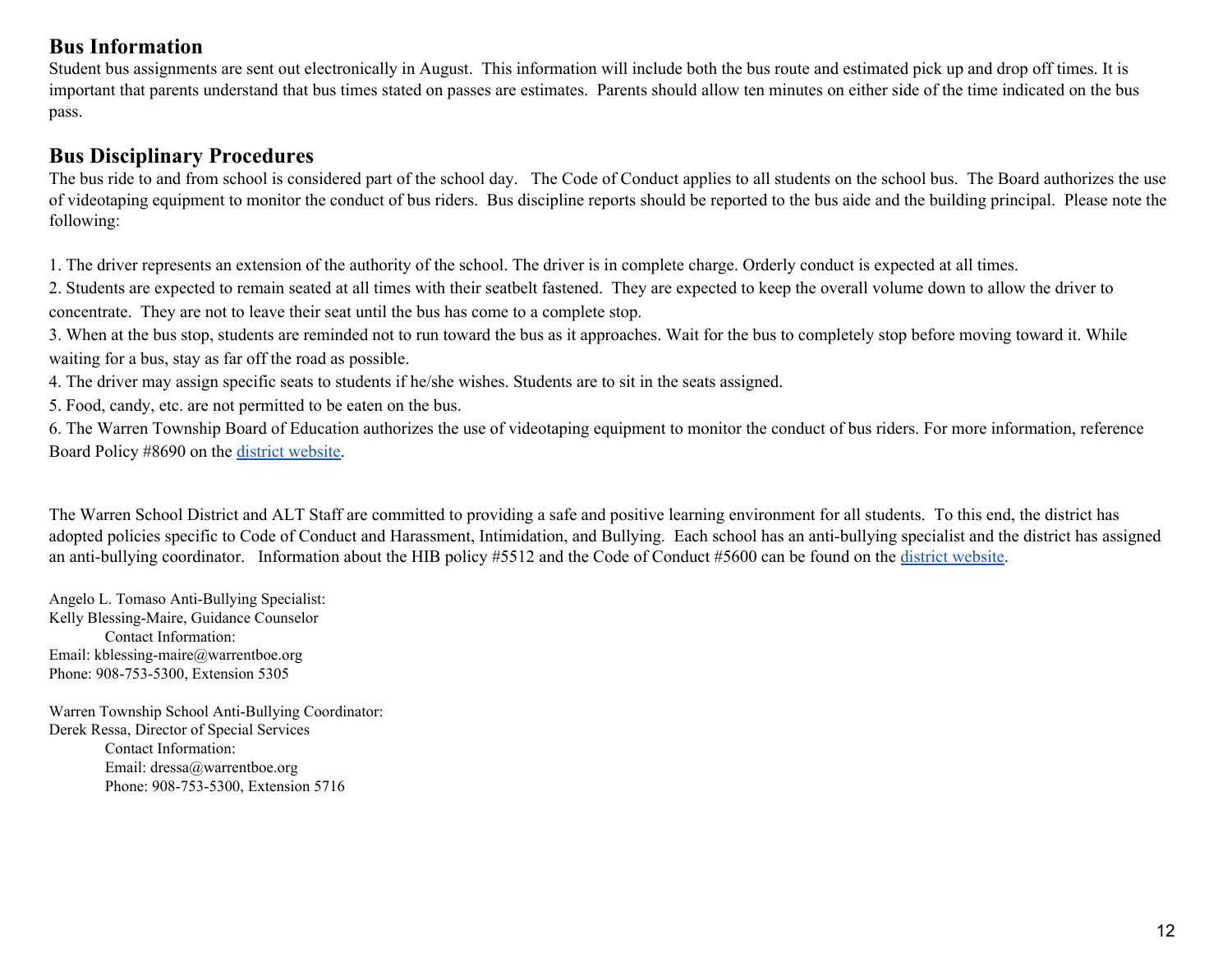# **DATING VIOLENCE AT SCHOOL**

#### **Board Policy 5519**

The Board of Education believes a safe and civil environment in school is necessary for children to learn. A student who is a victim of dating violence suffers academically and the student's safety at school is jeopardized. Acts or incidents of dating violence at school whether they are verbal, sexual, physical, or emotional will not be tolerated and will be dealt with in accordance with the school's student code of conduct.

All school staff members (administrative staff, instructional staff, support staff, and volunteers) shall take all reasonable measures to prevent acts or incidents of dating violence at school involving a student. All acts or incidents of dating violence at school shall be reported to the Principal or designee in accordance with the provisions outlined in Regulation 5519. A verbal report shall be made to the Principal or designee as soon as possible, but no later than the end of the student's school day when the staff member witnesses or learns of an act or incident of dating violence at school. A written report regarding the act or incident shall be submitted to the Principal or designee by the reporting staff member no later than one day after the act or incident occurred.

School staff members are required to report all acts or incidents of dating violence at school they witness or upon receiving reliable information concerning acts or incidents of dating violence at school. Acts or incidents may include, but are not limited to: those characterized by physical, emotional, verbal, or sexual abuse; digital or electronic acts or incidents of dating violence; and/or patterns of behavior which are threatening or controlling.

The Board of Education, upon the recommendation of the Superintendent of Schools, shall adopt the guidelines and procedures outlined in Regulation 5519 for responding to acts or incidents of dating violence at school. The protocols outlined in Regulation 5519 have been established for any school staff member who witnesses or learns of an act or incident of dating violence at school and for school administrators to work with the victim and the aggressor of an act or incident of dating violence.

Dating violence statements and investigations shall be kept in files separate from student academic and discipline records to prevent the inadvertent disclosure of confidential information. Every act or incident of dating violence at school that is reported shall be documented in an appropriate manner. This should include statements, planning actions, and disciplinary measures as well as counseling and other support resources that are offered and prescribed to the victim or aggressor.

School administrators shall implement discipline and remedial procedures to address acts or incidents of dating violence at school consistent with the school's student code of conduct. The policies and procedures specific to acts or incidents of dating violence at school shall be used to address the act or incident as well as serve as remediation, intervention, education, and prevention for all individuals involved. The responses shall be tiered with consideration given to the seriousness and the number of previous occurrences of acts or incidents in which both the victim and alleged aggressor have been involved.

Consequences may include, but are not limited to: admonishment, temporary removal from the classroom, classroom or administrative detention, in-school suspension, out-of-school suspension, reports to law enforcement, and/or expulsion. Retaliation towards the victim of any act or incident of dating violence shall be considered when administering consequences to the alleged aggressor based on the severity of the act or incident.

Remediation/intervention may include, but is not limited to: parent conferences, student counseling (all students involved in the act or incident), peer support groups, corrective instruction or other relevant learning or service experiences, supportive student interventions (Intervention and Referral Services - I&RS), behavioral management plans, and/or alternative placements.

A pattern of behaviors may be an important sign a student is involved in an unhealthy or abusive dating relationship. The warning signs listed in Regulation 5519 shall educate the school community on the characteristics that a student in an unhealthy or abusive relationship may exhibit. Many of these warning signs make a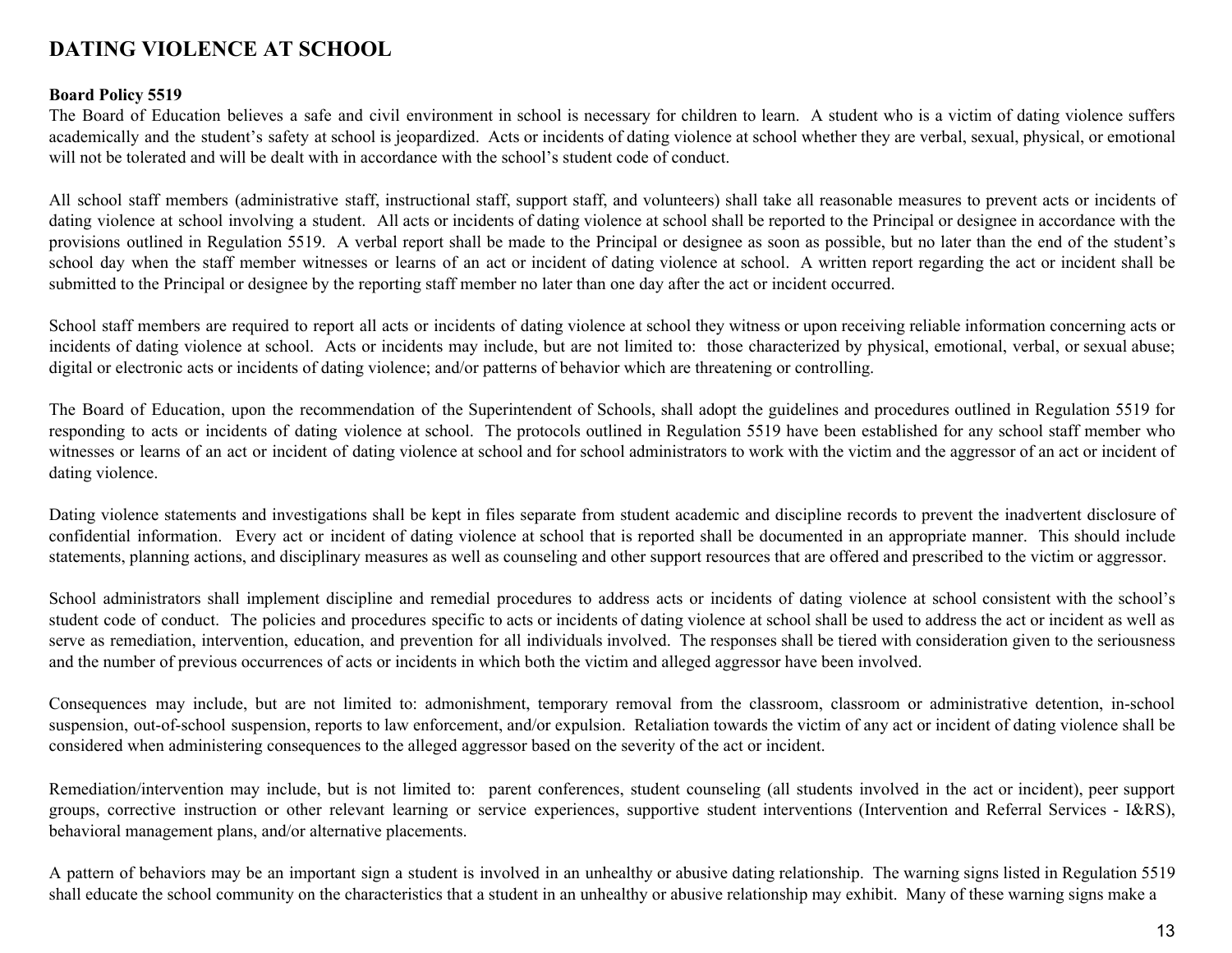connection to one student in the relationship asserting control and power over the other. Recognizing one or more signs of teen dating violence plays an important role in preventing, educating, and intervening in acts or incidents of dating violence.

The Board of Education shall make available to students and their families information on safe, appropriate school, family, peer, and community resources available to address dating violence.

The Board of Education shall incorporate age-appropriate dating violence education in grades seven and eight through the health education curriculum in alignment with the New Jersey Core Curriculum Content Standards for Comprehensive Health and Physical Education. The educational program shall include, but is not limited to, a definition of dating violence, recognizing the warning signs of dating violence, and the characteristics of healthy relationships.

Upon written request to the school Principal, a parent/legal guardian of a student less than eighteen years of age shall be permitted, within a reasonable period of time after the request is made, to examine the dating violence education instruction materials developed by the school district.

Notice of Policy and Regulation 5519 shall appear in all district publications that set forth the comprehensive rules, procedures, and standards of conduct for students within the district and in any handbook.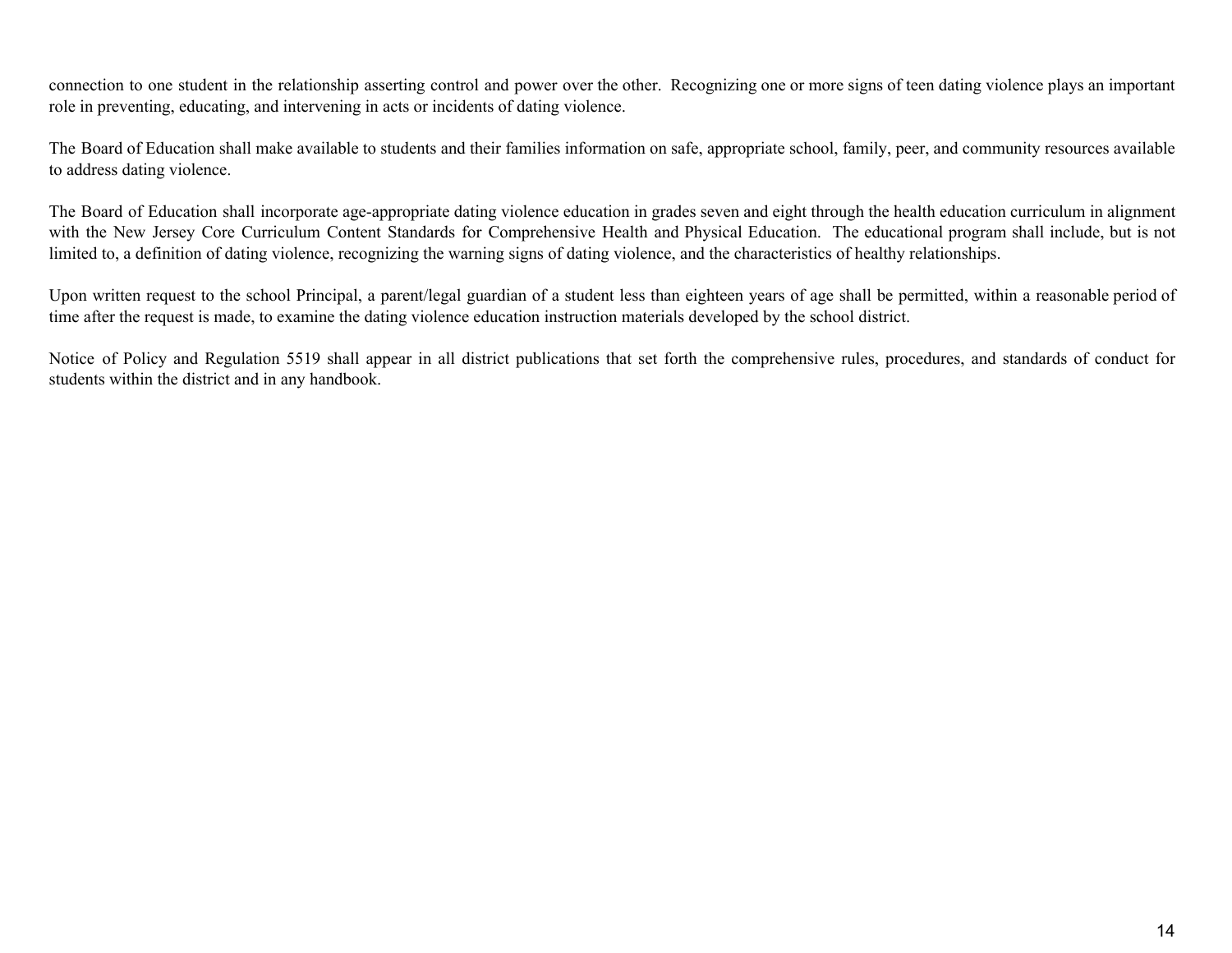# **Code of Conduct / Student Discipline**

Visit the district [website](https://www.warrentboe.org/board/Policies/) for the complete policy #5500 (Expectations for Student Conduct) and #5600 (Student Discipline/Code of Conduct). [Click](https://drive.google.com/open?id=1Z5VfiwSaECLoKuRIyswQJZDyNz_7yOg_) here for the complete regulation.

The Board of Education believes that students should commit themselves to learning and to the development of their unique potential. Students should know that their attitudes and acts affect both their own and their classmates' learning and should accept responsibility for helping to create a positive school environment. With the support and assistance of school staff members and parent(s) or legal guardian(s), all students can contribute to the effectiveness of the schools and the value of their education.

The Board expects all students in this school district, commensurate with their age and ability, to:

- 1. Prepare themselves mentally and physically for the process of learning;
- 2. Respect the person, property, and intellectual and creative products of others;
- 3. Take responsibility for their own behavior;
- 4. Use time and other resources responsibly;
- 5. Share responsibilities when working with others;
- 6. Meet the requirements of each course of study;
- 7. Monitor their own progress toward school objectives; and
- 8. Communicate with parent(s) or legal guardian(s) and appropriate school staff members.

\* Note that administrators shall determine appropriate consequences based on variables such as student age, nature of the infraction and past incidents if applicable.

Possible responses to code of conduct violations (non-exhaustive):

- Reminder about behavior
- Phone call home
- Discussion with school personnel
- Written reflection
- Removal from recess
- Removal from lunch
- Denial of privileges including participation in special events
- Suspension In or out of school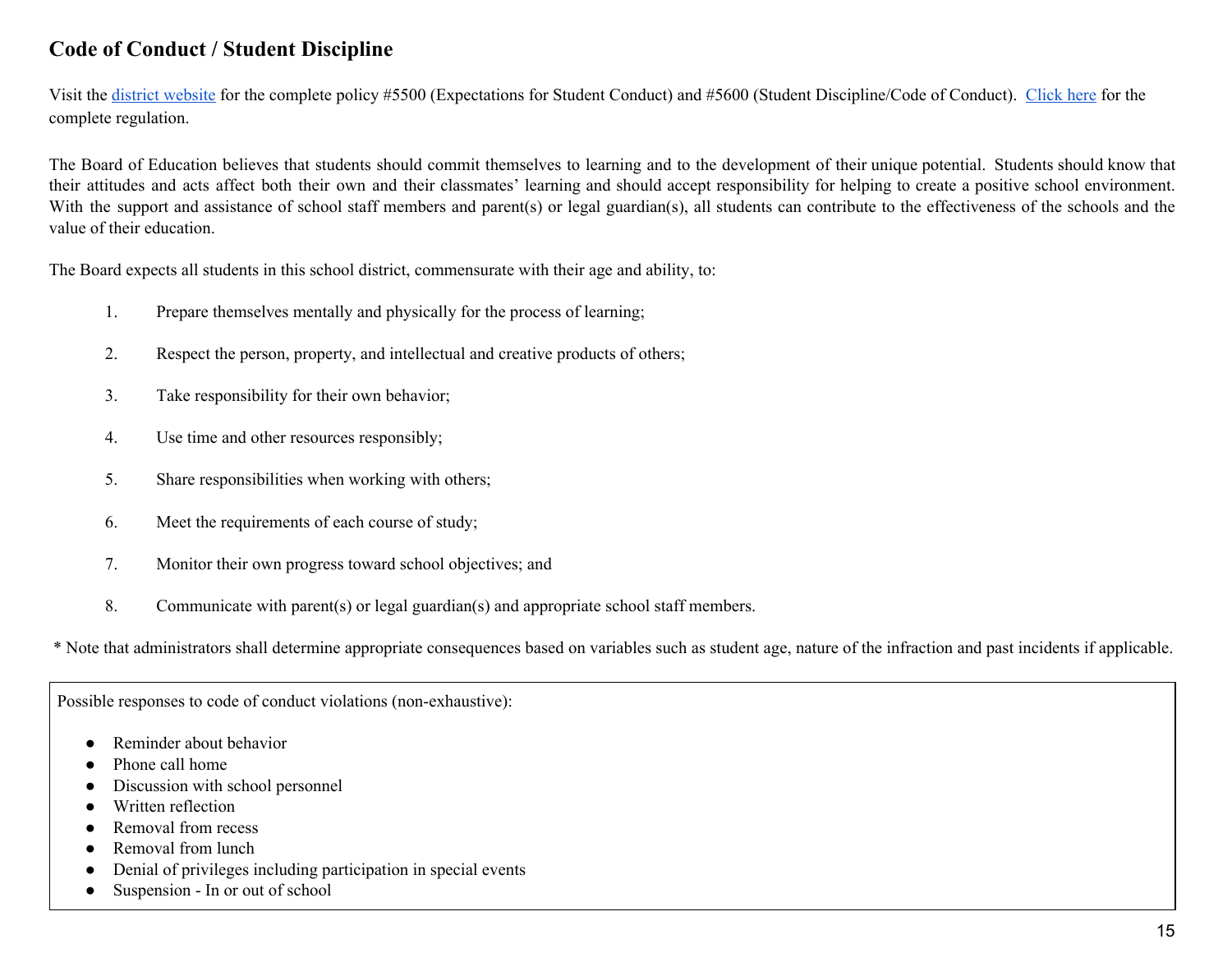- Required meeting with parents
- Counseling
- $\triangleright$  When there is no direct observation by an adult of an incident reported by a child, the principal will have to use judgment in determining corrective action. For more information, please reference Board of Education policy #5600.

# **Student Right of Privacy**

The Board of Education recognizes that a student's right of privacy may not be violated by unreasonable search and seizure and directs that no student be searched without reason or in an unreasonable manner.

Teaching staff members are charged with the responsibility of maintaining order and discipline in the schools and of safeguarding the safety and well-being of the students in their care. In the discharge of that responsibility, a teaching staff member may search or request the search of the person or property of a student as authorized by this policy, with or without the student's consent, whenever he/she has reasonable grounds to suspect that the search is required to discover evidence of a violation of law or of school rules. The extent of the search will be governed by the seriousness of the alleged infraction, the student's age, and the student's disciplinary history. Except in exigent circumstances, an intrusive search of a student's person or intimate personal belongings shall be conducted by a person of the student's gender.

Visit the district [website](https://www.warrentboe.org/board/Policies/) to reference the complete policy #5770.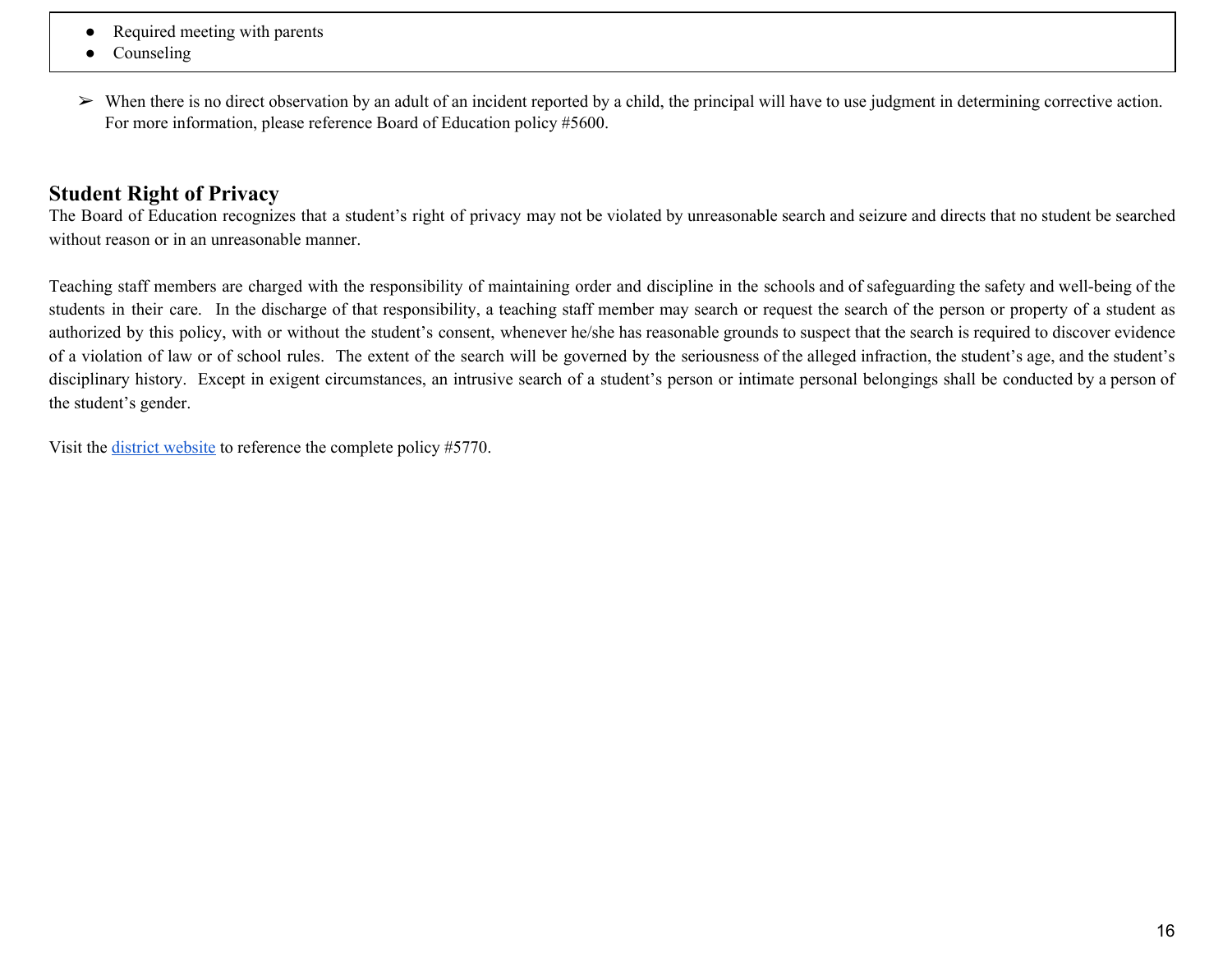# **CONFIDENTIALITY / VOLUNTEER GUIDELINES**

Parent volunteers in the lunch room and other areas of the building will often observe situations that should remain confidential. Training, experience and the law are clear that the school treat all student behaviors and circumstances confidentially. The following guidelines should be utilized by volunteers:

- Always recognize that students have unique circumstances. Often, the school develops individual student plans that may require students to complete activities related to social or academic goals. At times these activities may be challenging. Students may demonstrate resistance or frustration as plans are implemented. Staff have been trained in specific strategies and should be the only ones interacting with students.
- Parent volunteers should avoid discussions with or about individual children. Parent volunteers should not ask staff for specific information about any child (other than their own). If a parent wishes to discuss their own child, a conference should be set up with the appropriate staff member.
- Parent volunteers should not address children in a disciplinary manner or try to fix a problem if a student is upset. If a volunteer notes a concern, he/she should inform a staff member immediately.
- Parent volunteers should always respect student confidentiality, individual student plans, and exhibit behavior that is supportive of students and the school's code of conduct. If a volunteer does not uphold this standard, he or she may be asked to no longer volunteer in certain roles. For more information, reference Board Policy #9180.

# **Dress Code**

Children must wear clothing that is appropriate for school and which allows for freedom of movement and safety.

The Warren Township Board of Education recognizes that each pupil's mode of dress is the result of personal style and individual preferences. The Board will therefore not generally interfere with the rights of pupils and their parents/guardians to make decisions regarding their appearance, except when that choice negatively affects the educational programs, decorum or goals of the district. To this end, the following guidelines have been established:

Footwear must be worn at all times. Footwear that is considered unsafe (included but not limited to loose sandals, beach or shower type footwear, thin heeled clogs, or roller shoes) are not permitted.

Hats or other head coverings, except in the case of religious observance, may not be worn in the building. Exceptions can occur on specific school spirit days.

Each student must dress in a manner that does not attract undue attention. Shorts and skirts should not be a distraction. Skirts/shorts must not be shorter than finger-tip length (when one's arms hang freely at the side, shorts must extend below the extended finger tips).

Clothing must not be tight, revealing or suggestive. Midriff, tube tops, strapless dresses, backless sundresses, tank tops, halter tops, off the shoulder blouses/dresses, see-through articles, slashed clothing, sheer lace, and tight spandex type clothing may not be worn.

No chains of any type are allowed.

If necessary, school personnel will contact the parents of any pupil who is in violation of the dress and grooming policy and discuss appropriate steps. This may require bringing appropriate clothing to school.

Parents/guardians are asked to cooperate in helping the school district attain its objectives and foster pride and good taste in appearance by exercising positive guidance and authority.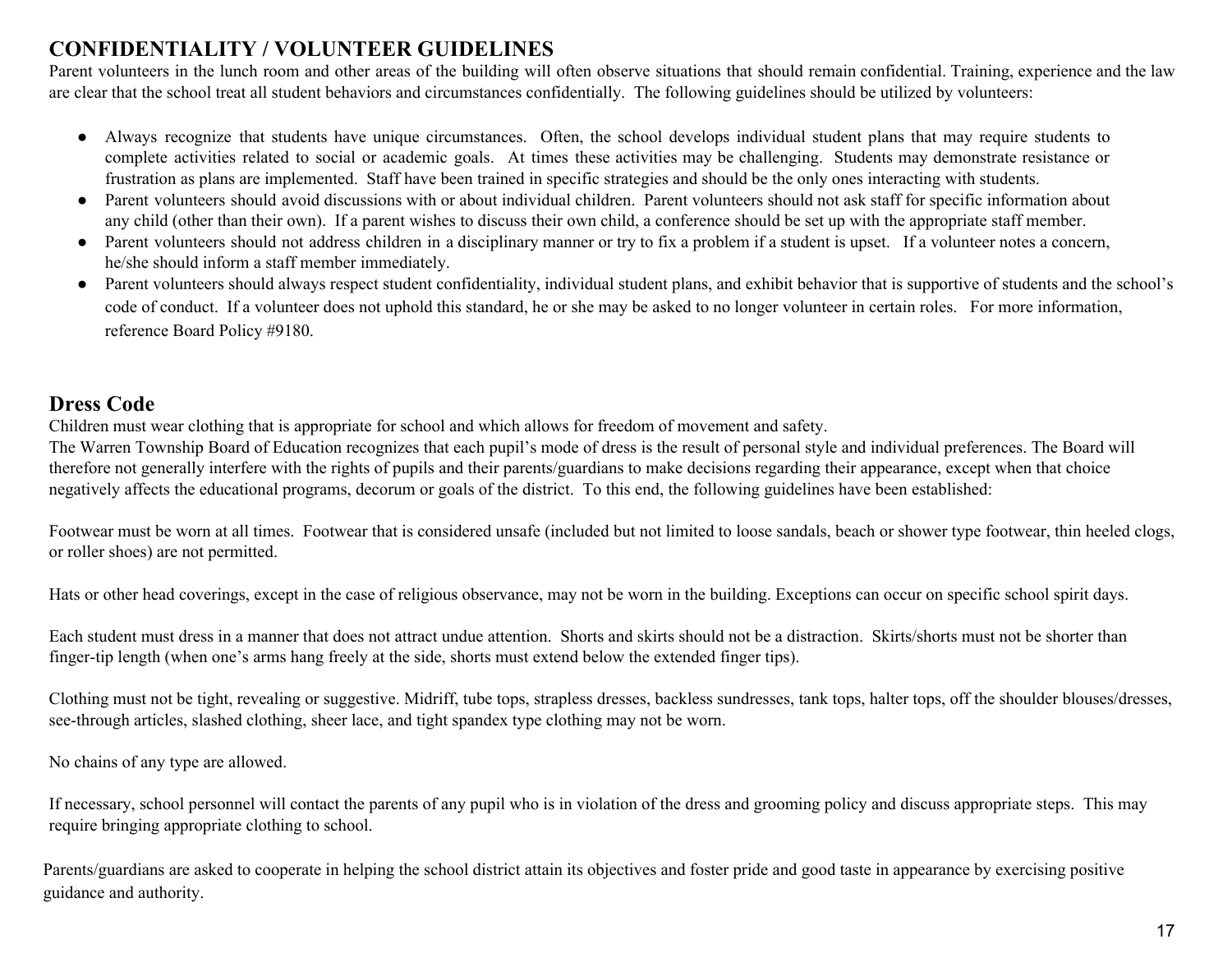# **Substance Abuse Policy**

#### **Board Policy #5530**

The Board of Education recognizes that a student's abuse of harmful substances seriously impedes that student's education and threatens the welfare of the entire school community. The Board is committed to the prevention of substance abuse and the rehabilitation of substance abusers by educational means, but will take the necessary and appropriate steps to protect the school community from harm and from exposure to harmful substances. Accordingly, the Board will establish policies and procedures in operating programs to support the social, emotional, and physical development of students in accordance with the provisions of N.J.S.A. 18A:40A-1 et seq. and N.J.A.C. 6A:16-4.1 et seq. The Board of Education will maintain a comprehensive substance abuse intervention, prevention, and treatment referral program in the schools of this district.

# **Health Services**

A full-time certified school nurse is available to serve the health needs of the students. She is available for first aid and illness, as well as a resource for parents, students and faculty. Please call (908) 753-5300, and select your school's prompt, anytime between 9 a.m. and 3 p.m. with any questions or concerns you may have. In addition, the school nurse conducts yearly height and weight assessments and vision and hearing screenings for all students. The nurse will also conduct scoliosis screenings for students over ten years old.

If your child has a communicable disease, please phone the nurse at (908) 753-5300. You may phone anytime – day or night - to leave a message. Any viral or bacterial infections such as chicken pox, strep throat, etc., are illnesses which have adverse effects on students with lower immunity to infections. Prompt notification helps to protect the overall well-being of students and staff.

A parent note is also required to excuse a child from gym for up to two days. Gym excuses for more than two days require a physician's note. If a student is excused from gym, he/she may be directed to remain indoors during lunch play.

The medication policy in Warren Township covers all medications, whether over-the-counter or prescription. "Medication" includes any pill, liquid, inhaler, cream, lotion, nose or eye drops. If your child must take any medicine or put anything on his/her skin, the school nurse must have a note signed by a physician, as well as a note from the parent before any medication may be administered. A form is available in the health office which may be used. If a form is not available, please have the child's physician write an order on a prescription blank giving permission to the school nurse to administer the medication during school hours. When the medication is brought to school, the parent can complete the balance of the form and the written order can be attached. Medication must be transported to and from school by a parent. No child is to carry any medication to school; no medication will be sent home with a child. For student safety, if a parent comes to the school to administer medication, the student will be called to the health office. No medication should be given to a student during school hours except through the health office.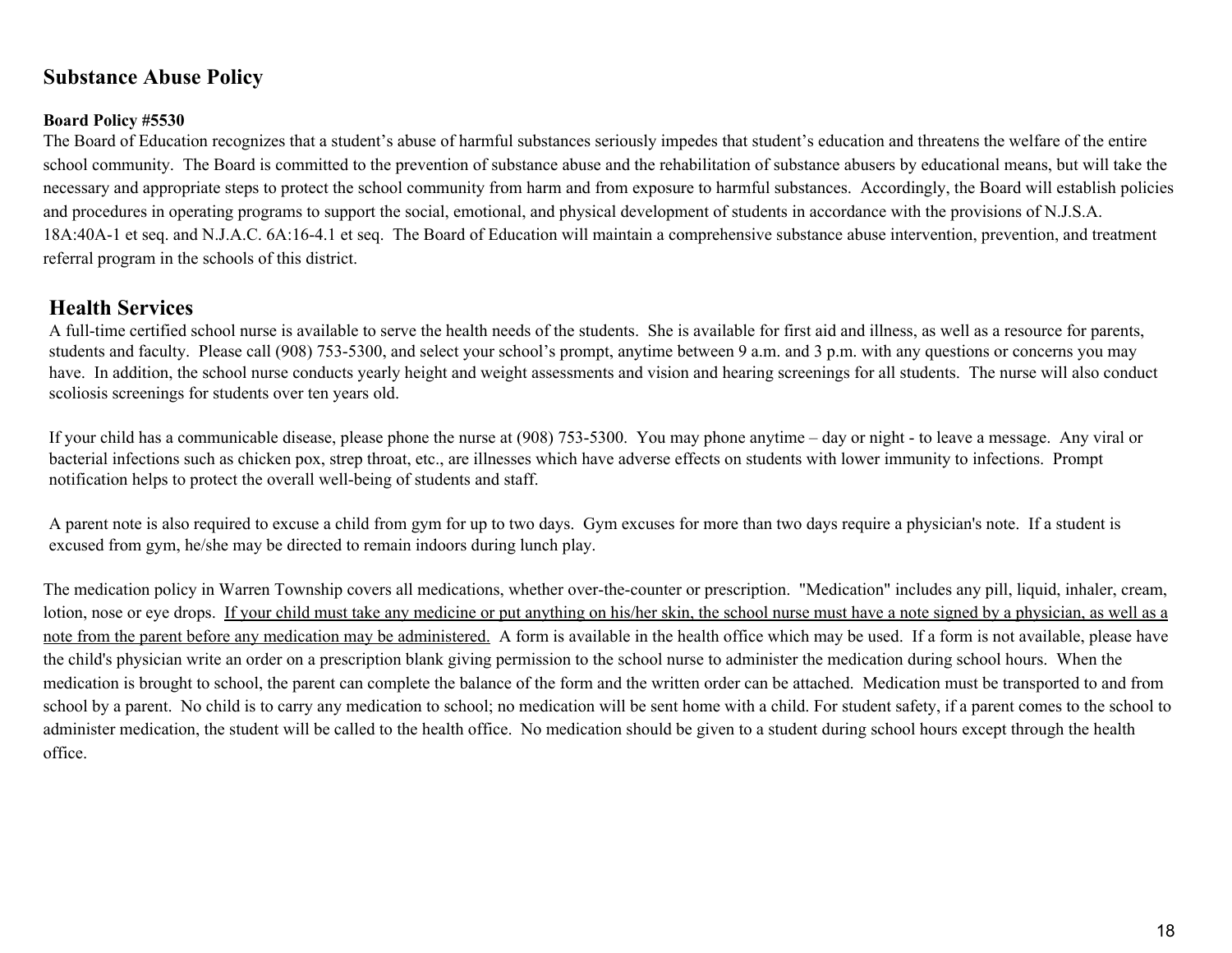# **Life-Threatening Allergies**

#### **Board Policy #5331**

The Board of Education recognizes students may have allergies to certain foods and other substances and may be at risk for anaphylaxis. Anaphylaxis is a sudden, severe, serious, systemic allergic reaction that can involve various areas of the body (such as the skin, respiratory tract, gastrointestinal tract, and cardiovascular system). Anaphylaxis is a serious allergic reaction that may be rapid in onset and may cause death. Policy 5331 has been developed in accordance with the Guidelines for the Management of Life-Threatening Food Allergies in Schools developed by the New Jersey Department of Education.

An Individualized Healthcare Plan (IHP) and an Individualized Emergency Healthcare Plan (IEHP) will be developed for each student at risk for a life-threatening allergic reaction. Self-administration of medication, the placement and the accessibility of epinephrine, and the recruitment and training of designees who volunteer to administer epinephrine during school and at school-sponsored functions when the school nurse or designee is not available shall be in accordance with N.J.S.A. 18A:40-12 and Board Policy and Regulation 5330. School staff will be appropriately trained by the school nurse or designee to understand the school's general emergency procedures and steps to take should a life-threatening allergic reaction occur.

The school district will develop and implement appropriate strategies and prevention measures for the reduction of risk of exposure to food allergens throughout the school day, during before- and after-school programs, at all school-sponsored activities, in the cafeteria, or wherever food is present.

A description of the roles and responsibilities of parent(s) or legal guardian(s), staff, and students to prevent allergic reactions and during allergic reactions are outlined in Regulation 5331.

Every incident involving a life-threatening allergic reaction and/or whenever epinephrine is administered throughout the school day, during before- and after-school programs, and/or at all school-sponsored activities shall be reported to the school nurse or designee. The school nurse or designee shall be responsible to notify emergency responders, the Principal or designee, the school physician, and the Superintendent of Schools. The Superintendent shall inform the Board of Education after every incident including a life-threatening allergic reaction or whenever epinephrine is administered by the school nurse or designee. In addition, in accordance with the provisions of N.J.S.A. 18A:40-12.5.e.(3), the school nurse or designee shall arrange for the transportation of a student to the hospital emergency room by emergency services personnel after the administration of epinephrine, even if the student's symptoms appear to have resolved.

There will be occasions where food and/or beverages will be served as part of a classroom experience, field trip, and/or celebration. Because the ingredients of these food and beverage products may be unknown to the food preparation person and/or server, a student with anaphylaxis to food should not consume any food products that he/she is unsure of the ingredients. The teacher will provide, whenever possible, advance notice of the classroom experience, field trip, or celebration in order for the student to bring a food or beverage product from their home so they may participate in the activity.

When a parent(s) or legal guardian(s) informs the Building Principal and the school nurse the student may have an anaphylactic reaction to a substance other than food, the Building Principal will work with school staff to determine if these substances are on school grounds. The Building Principal will inform and work with the parent(s) or legal guardian(s) and the student to avoid the student's exposure to these substances if present on school grounds.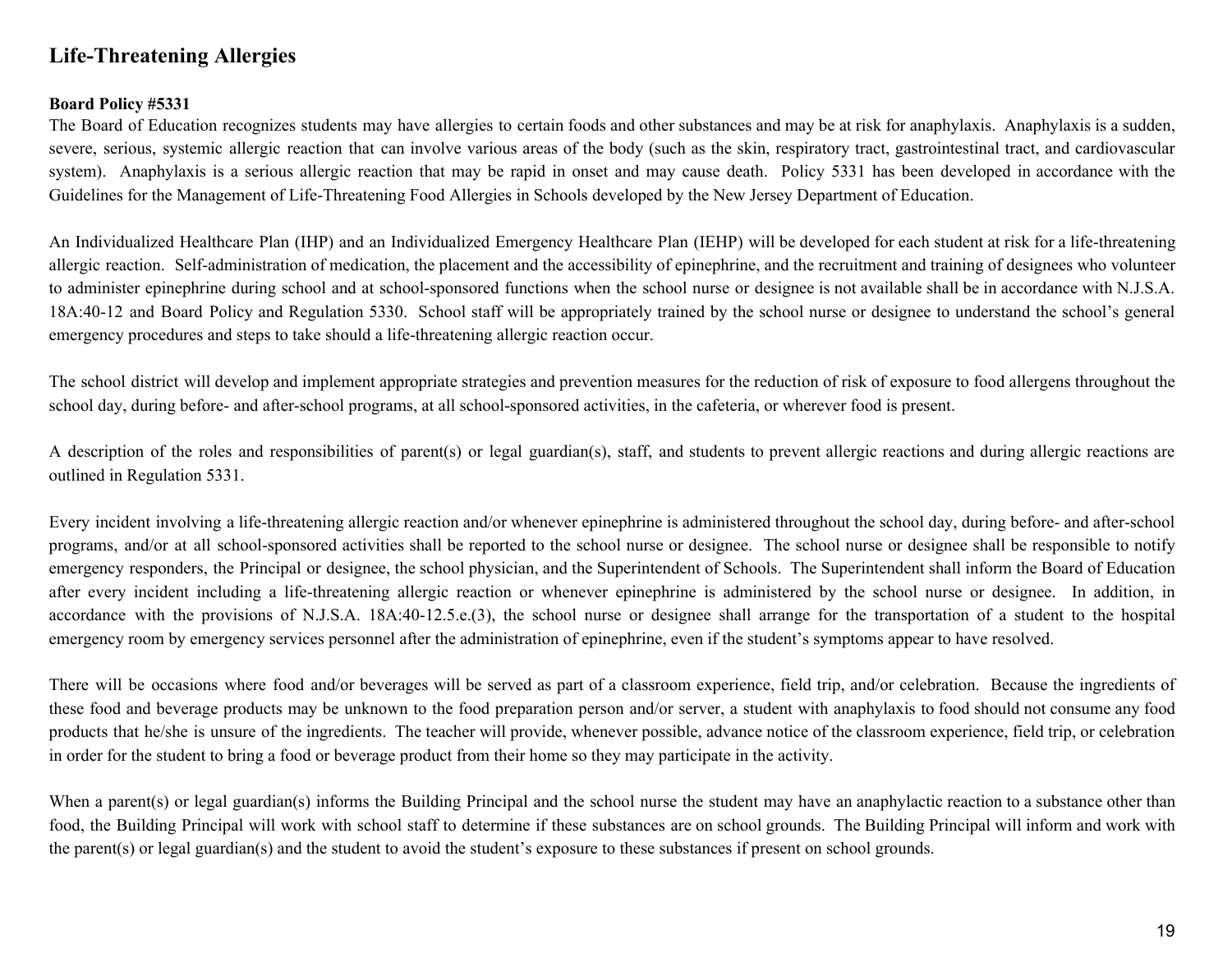School staff will be appropriately trained by the school nurse or designee to understand the school's general emergency procedures and steps to take should a life-threatening allergic reaction occur. The school nurse or designee will provide appropriate training to school staff to understand allergies to food and other substances, to recognize symptoms of an allergic reaction, and to know the school's general emergency procedures and steps to take should a life-threatening allergic reaction occur. The school nurse will work with appropriate school staff to eliminate or substitute the use of allergens in the allergic student's meals, educational/instructional tools and materials, arts and crafts projects, or incentives.

Policy and Regulation 5331 should be annually reviewed, evaluated, and updated where needed. Policy and Regulation 5331 will be disseminated and communicated to all parent(s) or legal guardian(s) of students in the school in the beginning of each school year and when a student enters the school after the beginning of the school year.

#### N.J.S.A. 18A:40-12.3 through 18A:40-12.6

New Jersey Department of Education - Guidelines for the Management of Life-Threatening Food Allergies in Schools – September 2008

#### Adopted: 18 June 2018

#### A. Definitions

- 1. Anaphylaxis A serious allergic reaction that is rapid in onset and may cause death.
- 2. Epinephrine (adrenaline) A drug that can be successfully utilized to counteract anaphylaxis.
- 3. Food Allergy A group of disorders characterized by immunologic responses to specific food proteins. In the United States, the most likely common allergens in adults and children are cow's milk, eggs, peanuts, wheat, soy, fish, shellfish, and nuts.
- 4. Individualized Emergency Healthcare Plan (IEHP) A personalized healthcare plan written by the certified school nurse that specifies the delivery of accommodations and services needed by a student in the event of an emergency.
- 5. Individualized Healthcare Plan (IHP) A plan written by the certified school nurse that details accommodations and/or nursing services to be provided to a student because of the student's medical condition based on medical orders written by a health care provider in the student's medical home.
- 6. School-Sponsored Function Any activity, event, or program occurring on or off school grounds, whether during or outside of regular school hours, that is organized and/or supported by the school.
- B. Policy and Regulation Development
	- 1. Policy and Regulation 5331 address different allergens, varying ages and maturity levels of students, and the physical properties and organizational structures of schools in this school district. The components below were critical in developing Policy and Regulation 5331.
		- A. The school district nursing staff, in consultation with the school physician, if needed: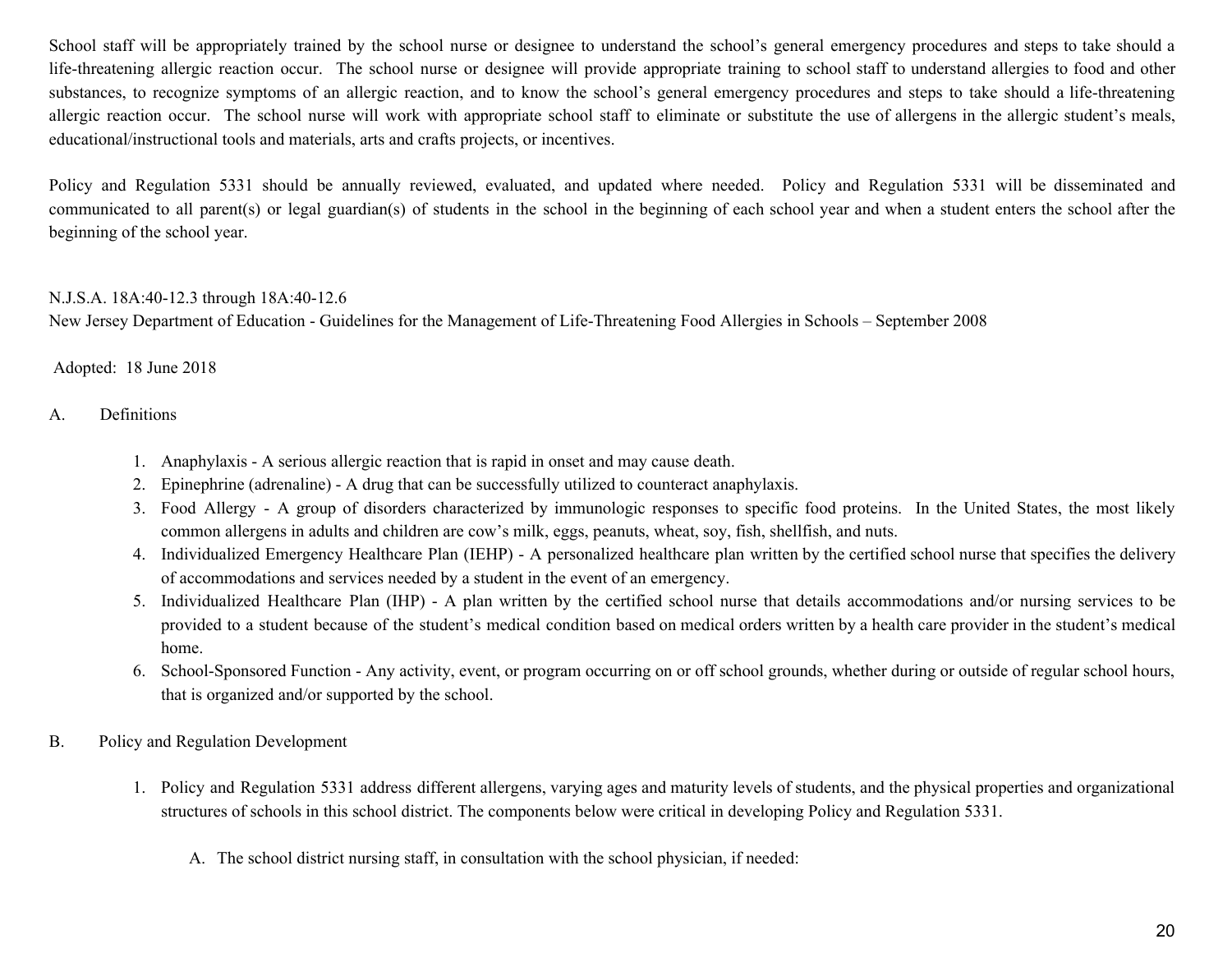- 1. Assessed the overall health needs of the student population at risk for anaphylaxis, particularly students with food allergies; and
- 2. Assessed current and relevant policies and/or protocols regarding the care of students with life-threatening allergies and identified areas in need of development or improvement.
- 2. Policy and Regulation 5331 were developed using a multidisciplinary team that included various school district administrators, teachers, and support staff members.
- 3. Additional factors need to be regarded at the secondary school level in order to provide the best care for food-allergic teens. The multidisciplinary team should consider the factors below when developing Policy and Regulation 5331 as it pertains to food-allergic teens.
	- A. Students move to different classrooms, frequently in larger buildings and campuses, presenting needs for updated avoidance strategies, epinephrine availability, and designated assistance.
	- B. Students may have open lunch periods and accompany friends to local eateries.
	- C. Students may have access to vending machines.
	- D. Certain classes give rise to new avoidance issues, e.g., chemistry/biology labs, home economics/culinary class, etc.
	- E. The number of off-site school-sponsored functions increases, e.g., travel, sometimes to other States and foreign countries; athletic games and competitions, sometimes in other towns; dances;
	- F. Risk-taking behaviors frequently accompany the independence of adolescent years.
	- G. N.J.S.A. 18A:40-12.6 provides for a delegate for the emergency administration of epinephrine even when a student is able to self-administer life-saving medication. Although teenage students will more than likely be permitted to carry and self-administer emergency medications, those students are not to be expected to have complete responsibility for the administration of epinephrine. A severe allergic reaction can completely incapacitate a student and inhibit the ability to self-administer emergency medication. Therefore, the school nurse or volunteer delegate shall be available during school and school-sponsored functions to administer epinephrine in an emergency in accordance with the provisions of N.J.S.A. 18A:40-12.5.e.(2).
- 4. The Principal and/or the school nurse will educate staff and the community regarding Policy and Regulation 5331; obtain feedback on the implementation and effectiveness of the Policy and Regulation; and annually review, evaluate, and update the Policy and Regulation, as needed or required by law.
- C. Prevention Measures
	- 1. Considerations for the Cafeteria

The Principal, in consultation with the school nurse, teaching staff members, food service staff members, and other appropriate staff members, will work to make the cafeteria environment as safe as possible for food-allergic students. This process includes making determinations about serving foods with known allergens and identifying steps that can be taken to reduce the chance of accidental exposure. The steps may include: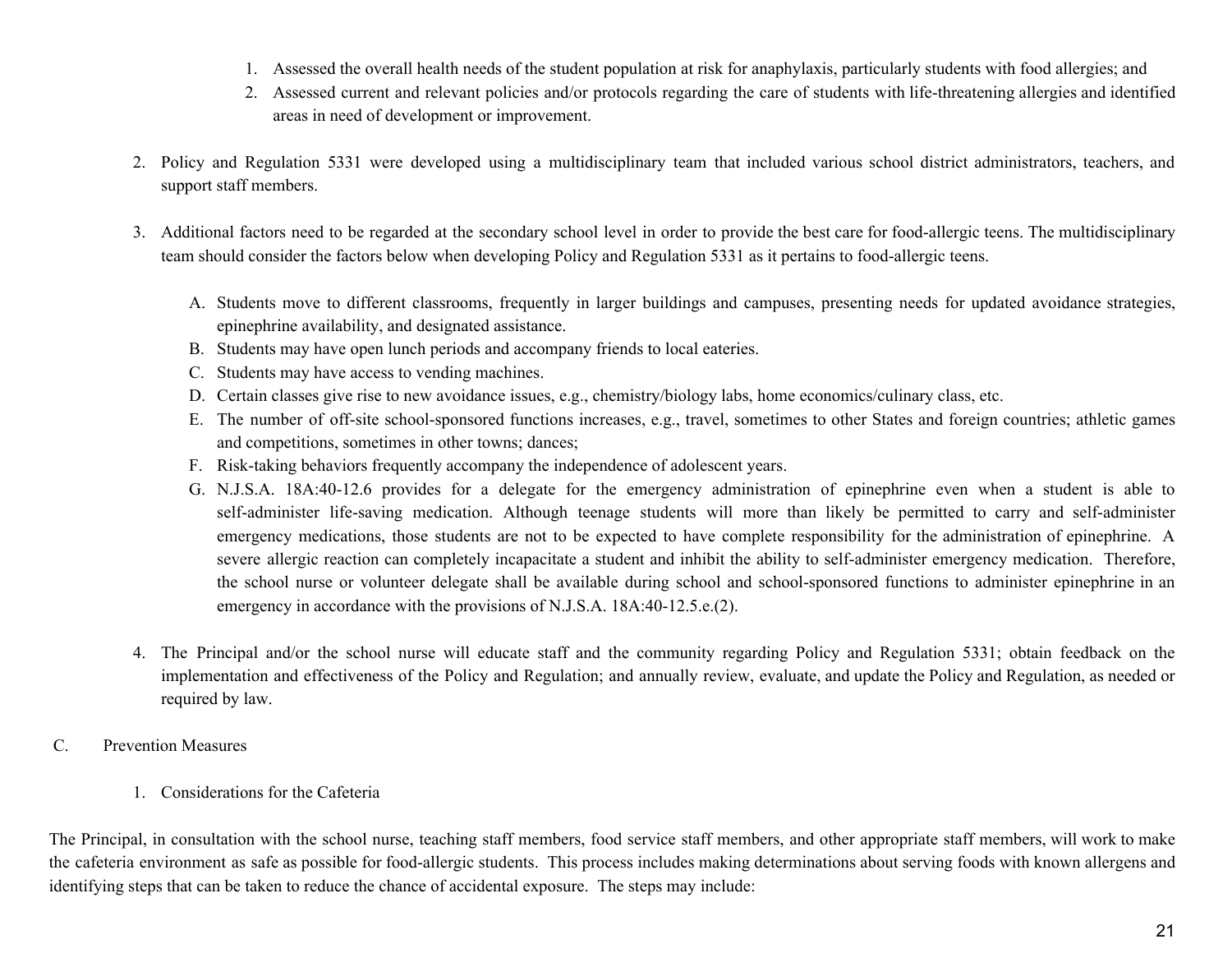- A. Training to food service personnel on food label reading and safe handling, as well as safe meal substitutions for food-allergic children.
- B. Educating cafeteria staff and monitors about food-allergy management and make them aware of the students who have life-threatening food allergies.
- C. Developing and implementing standard procedures for cleaning tables, chairs, and trays, particularly those designated as allergen-safe, after lunch periods using dedicated and disposable supplies to avoid cross contact.
- D. When possible, sharing ingredient/allergen information for food provided by the school to students and parent(s) or legal guardian(s).
- E. Making allergen-safe table(s) an available option for allergic students.
- F. Considering allergen-full table(s) (i.e., all those eating peanut butter sit together).
- G. Discouraging students from sharing or trading food/snack items, drinks, straws, or utensils.
- H. Encouraging students to wash hands before and after eating.
- I. Considering the benefits and ramifications of serving and/or removing allergen-containing foods or removing a particular food item from the school menu.
- J. Making accommodations in the event a student cannot be in direct proximity to certain allergens that are being cooked/boiled/steamed.
- 2. Considerations for the Classroom

Provisions will be made to develop safeguards for the protection of food-allergic students in the classroom. The school nurse will work with the classroom teacher(s) so the teacher understands and is able to initiate the student's IEHP, as necessary.

- A. If possible, consider prohibiting the use or consumption of allergen-containing foods in the classroom.
- B. Conduct training for teachers, aides, volunteers, substitutes, and students about food allergies.
- C. Develop and implement a procedure that will alert substitute teachers to the presence of any students with food allergies and any accompanying instructions.
- D. Develop and implement a letter to parent(s) or legal guardian(s) of classmates of the food-allergic student (without identifying the student), particularly in lower grades, explaining any prohibitions on food in the classroom.
- E. Discourage the use of food allergens for classroom projects/activities, classroom celebrations, etc.
- F. Encourage the use of non-food items for all classroom events/activities, as a way to avoid the potential presence of major food allergens.
- G. Notify parent(s) or legal guardian(s) of classroom celebrations that involve food with particular attention to notification of parent(s) or legal guardian(s) of food-allergic children.
- H. Encourage students to wash hands before and after eating.
- I. Develop and implement standard procedures for cleaning desks, tables, and the general classroom area.
- 3. General Considerations for the School Environment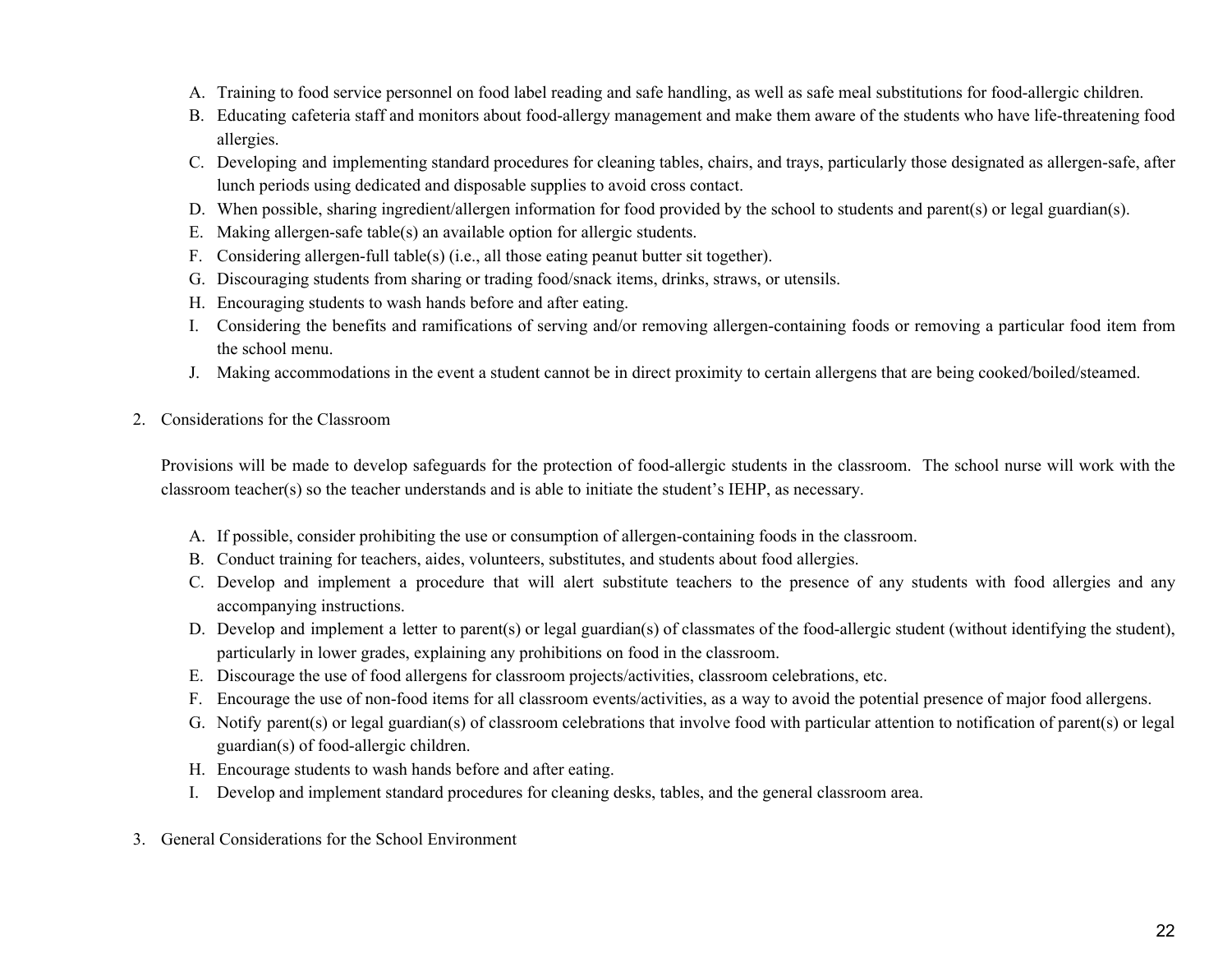The Principal, in consultation with the school nurse, teaching staff members, food service staff members, and other appropriate staff members, will work to make the school environment as safe as possible for the food-allergic student to include:

- A. Developing and implementing cleaning procedures for common areas (i.e., libraries, computer labs, music and art rooms, hallways, etc.).
- B. Developing and implementing guidelines for food fundraisers (i.e. bake sales, candy sales, etc.) that are held on school grounds.
- C. Avoiding the use of food products as displays or components of displays in hallways.
- D. Developing protocols for appropriate cleaning methods following events held at the school, which involve food.
- 4. Field Trip and Other School Functions

N.J.S.A. 18A:40-12.6 requires a nurse or delegate to be available during school and school-sponsored functions in the event of anaphylaxis. Students with food allergies should participate in all school activities and will not be excluded based on their condition. The appropriate school staff member(s) should:

- A. Communicate (with parent(s) or legal guardian(s) permission) relevant aspects of the IEHP to staff, as appropriate, for field trips, school-sponsored functions, and before- and after-school programs.
- B. Encourage long-term planning of field trips in order to ensure that food-allergic students receive needed services while away from school.
- C. Evaluate appropriateness of trips when considering the needs of students e.g., a trip to a dairy farm should not be scheduled for a class with a milk-allergic student.
- D. Encourage, but do not require, parent(s) or legal guardian(s) of food-allergic students to accompany their child on school trips.
- E. Implement the district's procedure for the emergency administration of medications.
- F. Implement the district's procedure for emergency staff communications on field trips.
- G. Inform parent(s) or legal guardian(s), when possible, of school events at which food will be served or used.
- 5. Bus Transportation

The district administrative staff and transportation personnel will consider the needs of students with life-threatening allergies while being transported to and from school and to school-sponsored activities. The appropriate school staff member(s) should:

- A. Advise bus drivers of the students that have food allergies, symptoms associated with food-allergic reactions, and how to respond appropriately.
- B. Assess the emergency communications systems on buses.
- C. Consider assigned bus seating i.e., students with food allergies can sit at the front of the bus or can be paired with a "bus buddy."
- D. Assess existing policies regarding food on buses.
- 6. Preparing for an Emergency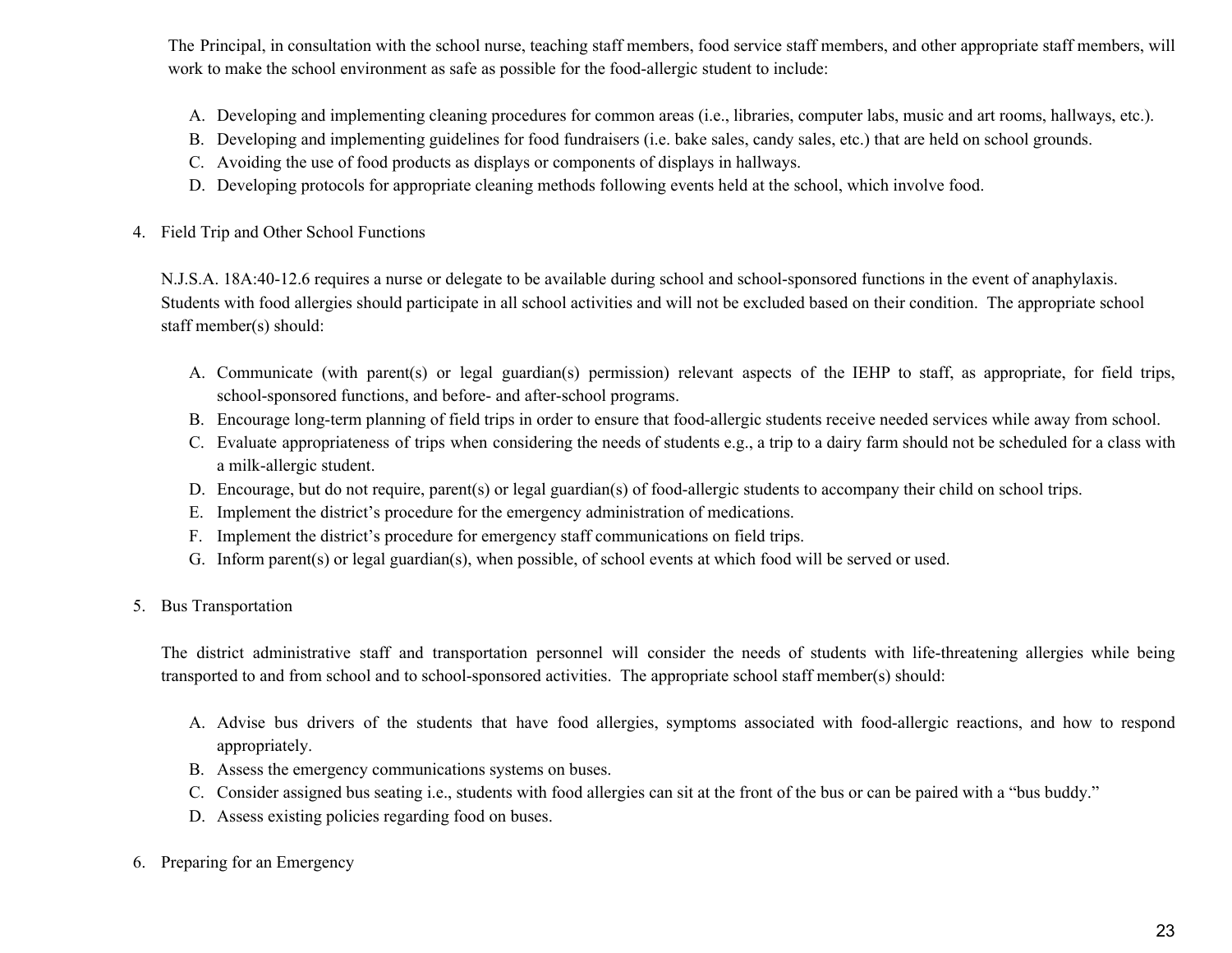The Principal and school nurse will establish emergency protocols and procedures in advance of an emergency. These protocols and procedures should:

- A. Provide training for school personnel about life-threatening allergic conditions.
- B. Create a list of volunteer delegates trained by the nurse in the administration of epinephrine, and disseminate the list appropriately.
- C. Ensure that epinephrine is quickly and readily accessible in the event of an emergency. If appropriate, maintain a backup supply of the medication.
- D. Coordinate with local EMS on emergency response in the event of anaphylaxis.
- E. Consider conducting anaphylaxis drills as part of the district or school-wide emergency response plan.
- F. Ensure access to epinephrine and allergy-free foods when developing plans for fire drills, lockdowns, etc.
- G. Ensure that reliable communication devices are available in the event of an emergency.
- H. Adhere to Occupational Safety and Health Administration (OSHA) and Universal Precautions Guidelines for disposal of epinephrine auto-injectors after use.
- 7. Sensitivity and Bullying

A food-allergic student may become victim to threats of bullying related to his/her condition. N.J.A.C. 6A:16-7.9 requires each Board of Education to develop, adopt and implement a policy prohibiting harassment, intimidation or bullying on school grounds, including on a school bus or at a school-sponsored function, pursuant to N.J.S.A. 18A:37-15. The appropriate school staff member(s) should:

- A. Remind students and staff that bullying or teasing food-allergic students will not be tolerated and violators should be disciplined appropriately.
- B. Offer professional development for faculty and staff regarding confidentiality to prevent open discussion about the health of specific students.
- C. Discourage needless labeling of food-allergic students in front of others. A food-allergic student should not be referred to as "the peanut kid," "the bee kid" or any other name related to the student's condition.
- D. Roles and Responsibilities for Managing Food Allergies

The risk of accidental exposure to foods can be reduced in the school setting if schools, students, parent(s) or legal guardian(s), and physicians work together to minimize risks of exposure to allergens and provide a safe educational environment for food-allergic students.

- 1. Family's Role
	- A. Notify the school of the student's allergies.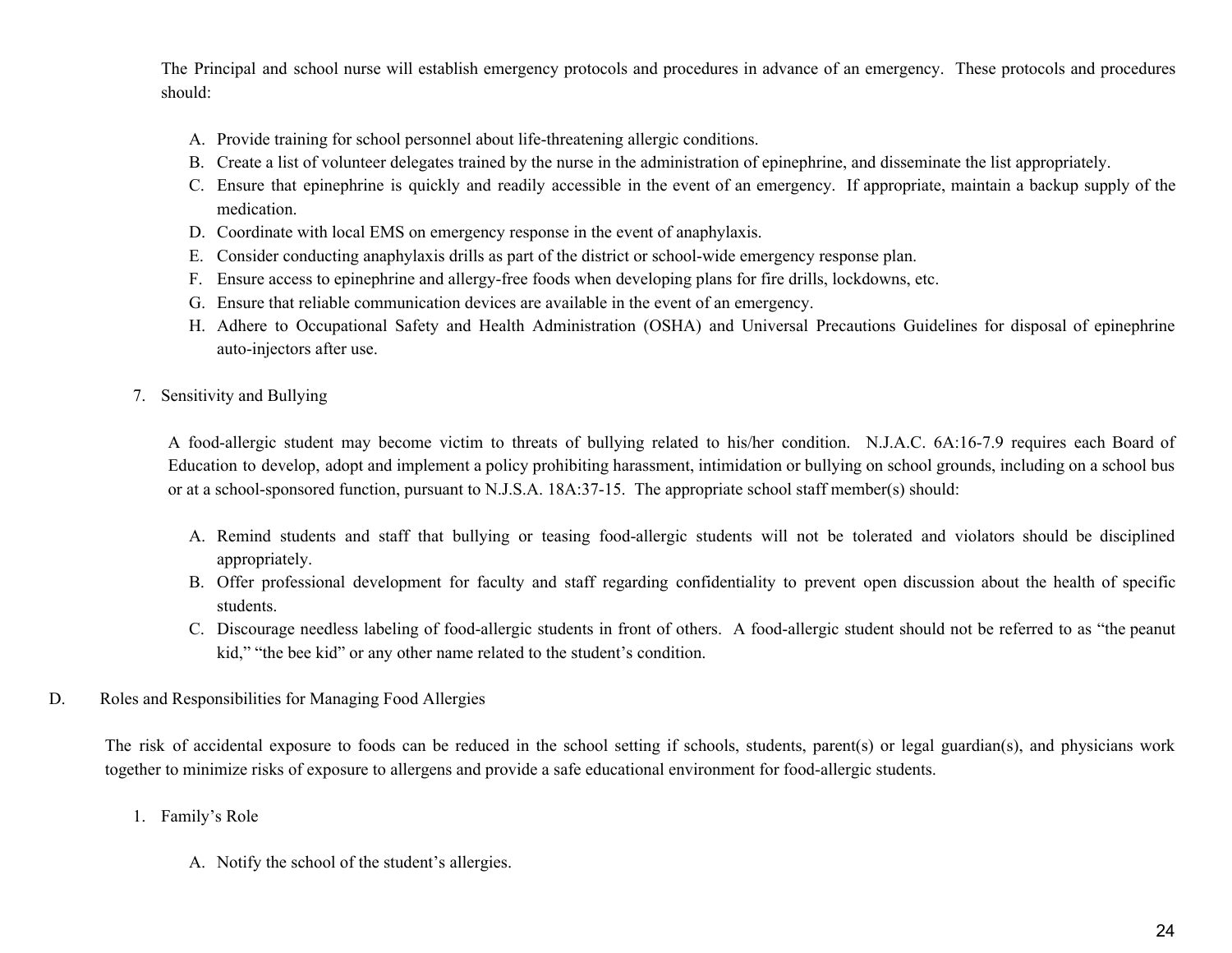- B. Work with the school team to develop a plan that accommodates the student's needs throughout the school, including the classroom, the cafeteria, after-care programs, during school-sponsored activities, and on the school bus, as well as an IEHP.
- C. Provide written medical documentation, instructions, and medications as directed by a physician, using the Food Allergy Action Plan as a guide. Include a photo of the child on written form.
- D. Provide properly labeled medications and promptly replace medications after use or upon expiration.
- E. Educate the child in the self-management of their food allergy including: safe and unsafe foods; strategies for avoiding exposure to unsafe foods; symptoms of allergic reactions; how and when to tell an adult they may be having an allergy-related problem; and how to read food labels (age appropriate).
- F. Review policies and procedures with the school staff, the child's physician, and the child (if age appropriate) after a reaction has occurred.
- G. Provide current emergency contact information and update regularly.
- 2. School's Role
	- A. Review the health records submitted by parent(s) or legal guardian(s) and physicians.
	- B. Identify a core team including the school nurse, teacher, Principal, and school food service and nutrition manager/director to work with parent(s) or legal guardian(s) and the student (age appropriate) to establish an IEHP. Changes to the IEHP that promote food allergy management should be made with core team participation.
	- C. Assure that all staff who interact with the student on a regular basis understand food allergies, can recognize symptoms, know what to do in an emergency, and work with other school staff to eliminate the use of food allergens in the allergic student's meals, educational tools, arts and crafts projects, or incentives.
	- D. Coordinate with the school nurse to ensure medications are appropriately stored and ensure an emergency kit is available that contains a physician's standing order for epinephrine. Epinephrine should be kept in a secure but unlocked location that is easily accessible to delegated school personnel.
	- E. Students who are permitted to self-administer should be permitted to carry their own epinephrine in accordance with State regulations and district policy.
	- F. Designate school personnel who volunteer to administer epinephrine in an emergency.
	- G. Be prepared to handle a reaction and ensure there is a staff member available who is properly trained to administer medications during the school day, regardless of time or location.
	- H. Review policies and prevention plans with the core team members, parent(s) or legal guardian(s), student (age appropriate), and physician after a reaction has occurred.
	- I. Work with the transportation administrator to ensure that school bus drivers receive training that includes symptom awareness and what to do if a reaction occurs and assess the means by which a bus driver can communicate during an emergency, including proper devices and equipment.
	- J. Discuss field trips with the family of the food-allergic child to decide appropriate strategies for managing the food allergy.
	- K. Follow Federal and/or State laws and regulations regarding sharing medical information about the student.
	- L. Take threats or harassment against an allergic child seriously.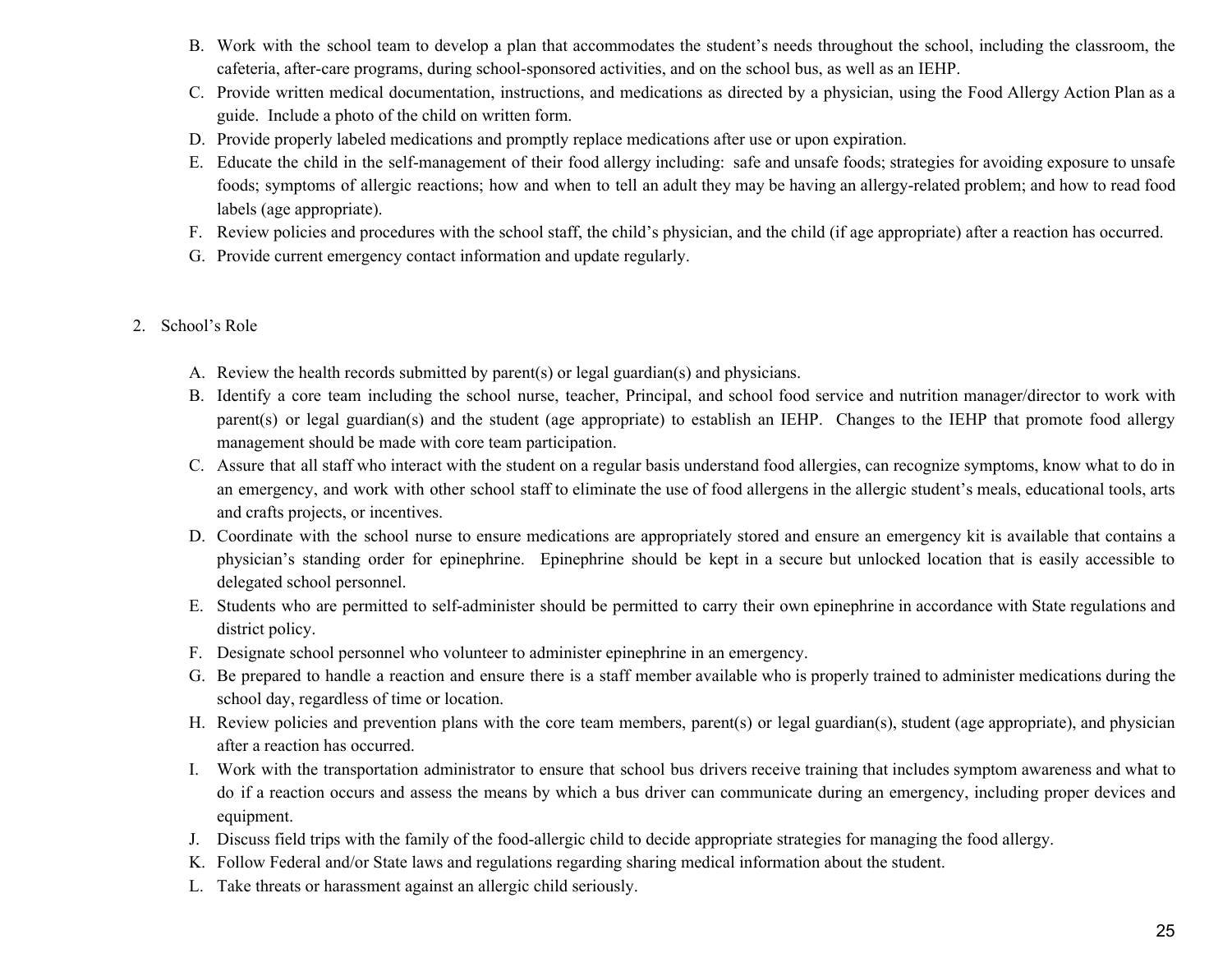#### 3. Student's Role

- A. Students should not trade food with others.
- B. Students should not eat anything with unknown ingredients or known to contain any allergens.
- C. Students should be proactive in the care and management of their food allergies and reactions based on their developmental level.
- D. Students should notify an adult immediately if they eat something they believe may contain the food to which they are allergic.

# **Electronic Communication and Recording Devices**

### **Board Policy #5516**

"Electronic communication and recording device (ECRD)" includes any device with the capability to audio or video record or is capable of receiving or transmitting any type of communication between persons. An ECRD includes, but is not limited to, cameras, cellular and wireless telephones, pagers/beepers, laptop computers, electronic readers, personal digital assistants (PDAs), two-way radios, portable fax machines, video broadcasting devices, and any other device that allows a person to record and/or transmit, on either a real time or delayed basis, sound, video, or still images, text, or other information.

Students are not permitted to use cellular telephones (or any ECRDs) while school is in session unless the cellular telephone is a tool to be used at the discretion of the teacher during a classroom lesson. If not being used in a teacher-approved manner, cellular telephones must be turned off while the student is in the school building and may only be turned on after school has concluded for the day, or outside the building. After school use of cellular telephones in the building is permitted, provided it does not disturb or interfere with students, staff or visitors who are involved in any after school activities. Cellular phones may be used by students in situations deemed to be an emergency by the person in charge. The building Principal may confiscate cellular phones that are turned on in violation of this policy, and the student will be subject to appropriate disciplinary action. The bus ride to and from school is considered to be an extension of the school day. Therefore, students are not permitted to use cellular phones and other ECRDs on the bus.

PHOTOGRAPHS TAKEN BY PARENTS / STUDENTS AT SCHOOL EVENTS: The District does not endorse or assume liability for the distribution of photographs to other parents or students, and parents or students who distribute or post online such photographs take full responsibility for their distribution.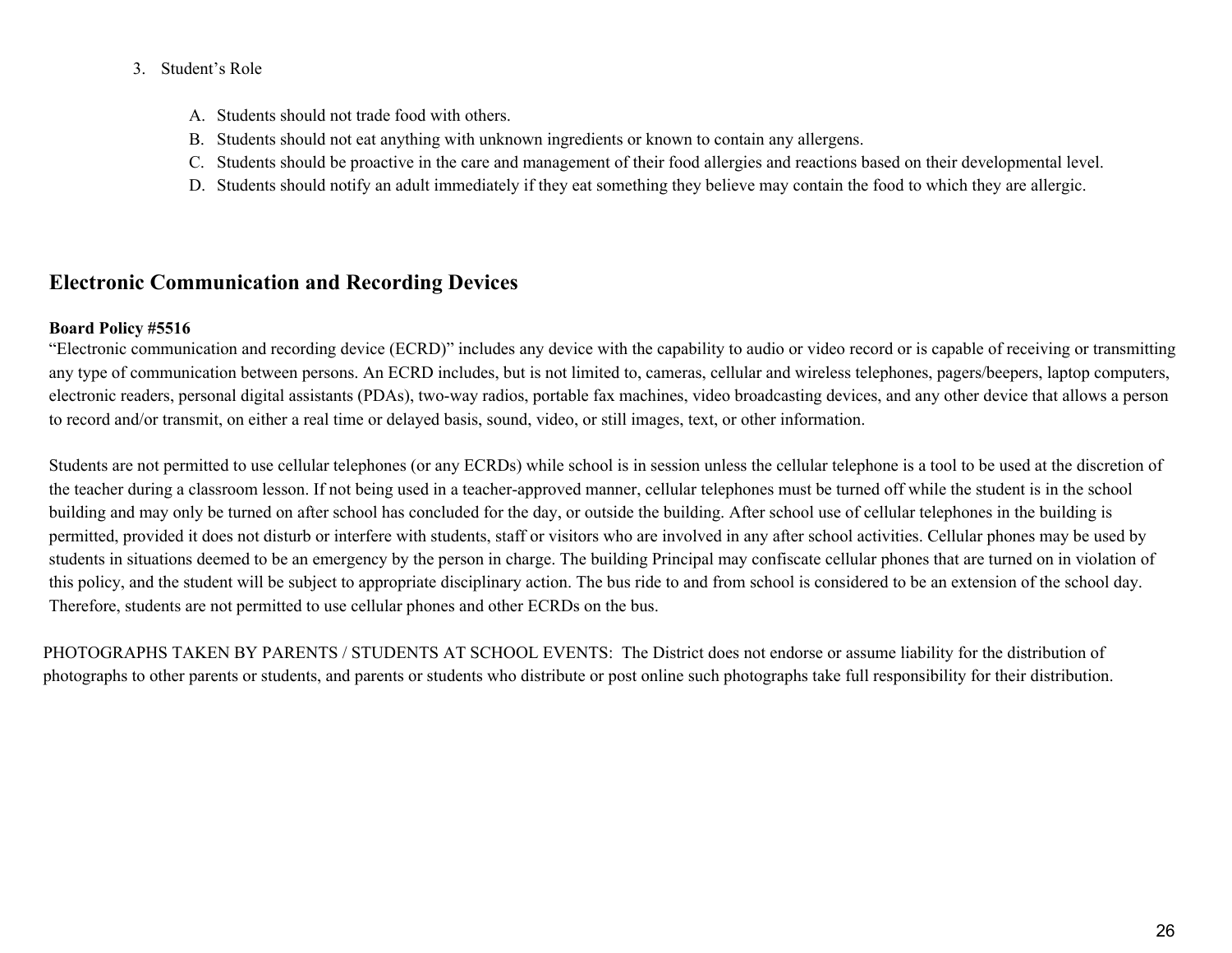# **MONITORING DEVICES ON SCHOOL VEHICLES**

#### **Board Policy #8690**

The Board of Education recognizes that safe and secure conditions for all students transported in school owned or contracted school vehicles is paramount. Students transported in a school owned or contracted school vehicle must maintain proper discipline in the vehicle at all times.

To maintain the safe and secure conditions for all students transported on school owned or contracted school vehicles, the Board may use devices to monitor and/or observe student behavior, teacher and support staff behavior, school bus driver discipline procedures and/or school bus driver driving techniques. The device may be a sound video camera, a voice monitoring device or other appropriate devices. Each school vehicle will have a sign clearly posted in the school vehicle stating that:

"Video And/Or Audio Monitoring Devices Are Used On School Owned And Contracted Vehicles And This Vehicle May Be Monitored At Any Time."

The recording may be used in student and staff discipline matters, driver evaluations or for driver discipline or training. Notice of this policy will be provided to parent(s) or legal guardian(s) and all transportation personnel each year in staff, student and/or parent handbooks.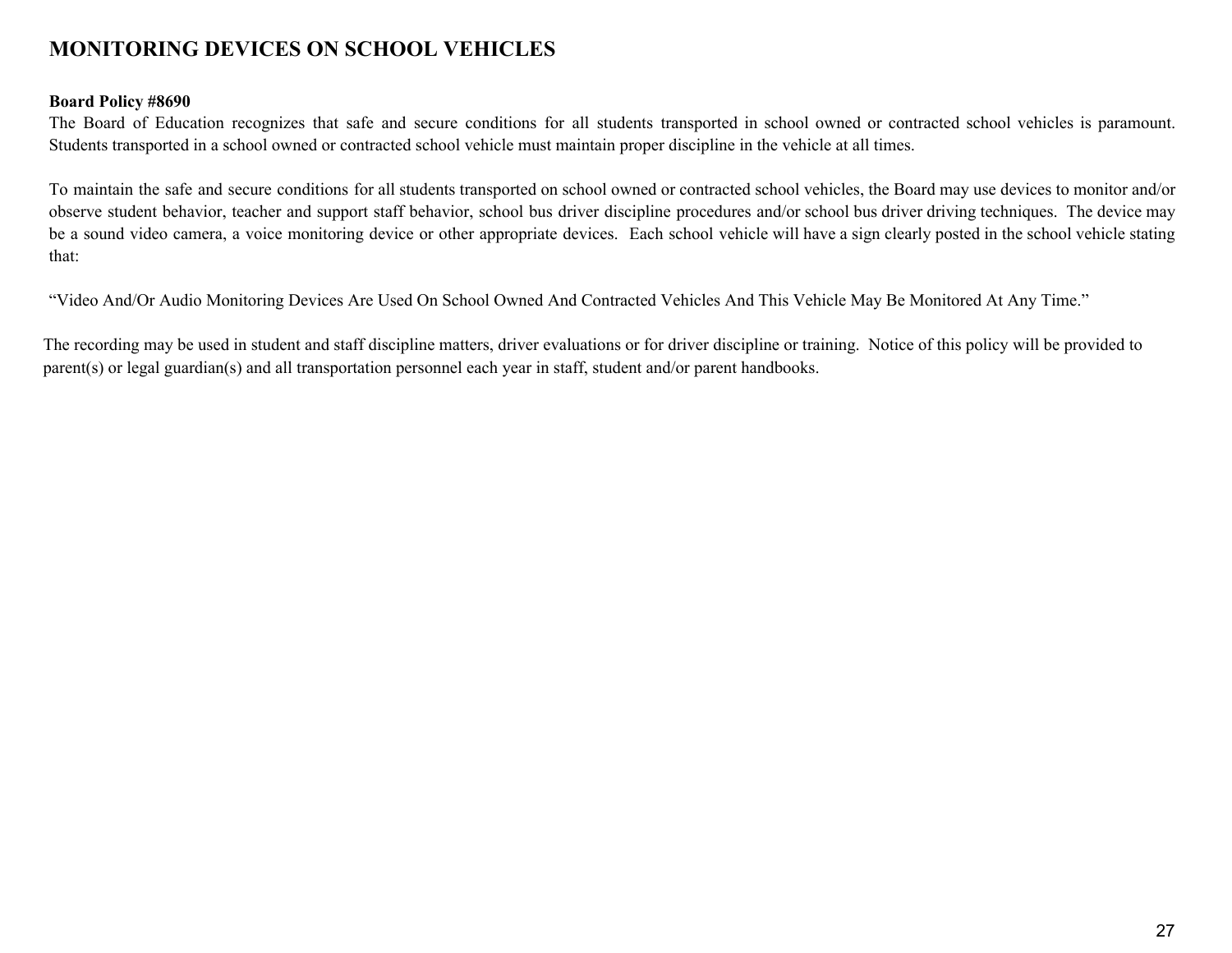# **Home, Community & School**

**FACILITY** USE: The district believes in the use of school facilities for the advancement of civic interests within the community. Policies exist to make use easier and to protect school property. Applications for use, completed online, must be made through the school first, and then the Business Office. The Board grants permission to use facilities only when such use will not interfere with school programs and schedules. Please note that it may be necessary to change dates or cancel use because of important school activities, which may have been scheduled after permission to use the facilities had been granted.

**HOME/SCHOOL PARTNERSHIPS**: The district seeks to develop and maintain close cooperation with parents. Parents experience positive results from their efforts to work cooperatively with school personnel. Should a parent or child have a concern, problem, or suggestion, the following steps should be taken to bring about resolution:

- 1. First, address questions directly to the teacher concerning a child or a class
- 2. If not satisfied, address questions or comments to the building principal
- 3. If results are still not satisfactory, contact the Superintendent of Schools
- 4. Should a satisfactory resolution still not be attained, the Board of Education may be contacted in writing at 213 Mt. Horeb Road, Warren, NJ 07059

#### **2020 - 2021 PTO Presidents**

**ALT** Carina Bellmann **Central** Erica Feldman **Mt. Horeb** Darlene Carter, Jill Parry **Woodland** Tricia Patricco **Middle School** Christine Brezee **SEPAG** Carrie Kahana, Paige Jasaitis



**LITERATURE FOR DISTRIBUTION**: The approved procedure for the distribution of literature is to provide a copy to the principal, who upon approval from the Superintendent will announce that said copy is posted in the office. School personnel are to clear distribution of materials with the principal.

**PARENT TEACHER ORGANIZATION**: Parent Teacher Organizations provide additional benefits and services, strive to improve communication, advance school programs, and work for the general betterment of school life for all students. The vital work of each PTO is sustained through its membership. We urge parents to join and to contribute their time, talents, and expertise.

**SPECIAL EDUCATION PARENT ADVISORY GROUP**: The Warren Township Schools Special Education Parent Advisory Group (WTS SEPAG) is a forum to provide input to the Director of Special Services concerning students with disabilities. It is the mission of the WTS SEPAG to enhance the quality of district-wide special education policies, programs and services as well as promoting the inclusion of all children and their families with special needs in our district. WTS SEPAG has a PTO Council Representative that supports this mission through a collaborative process within the structure of our school PTOs.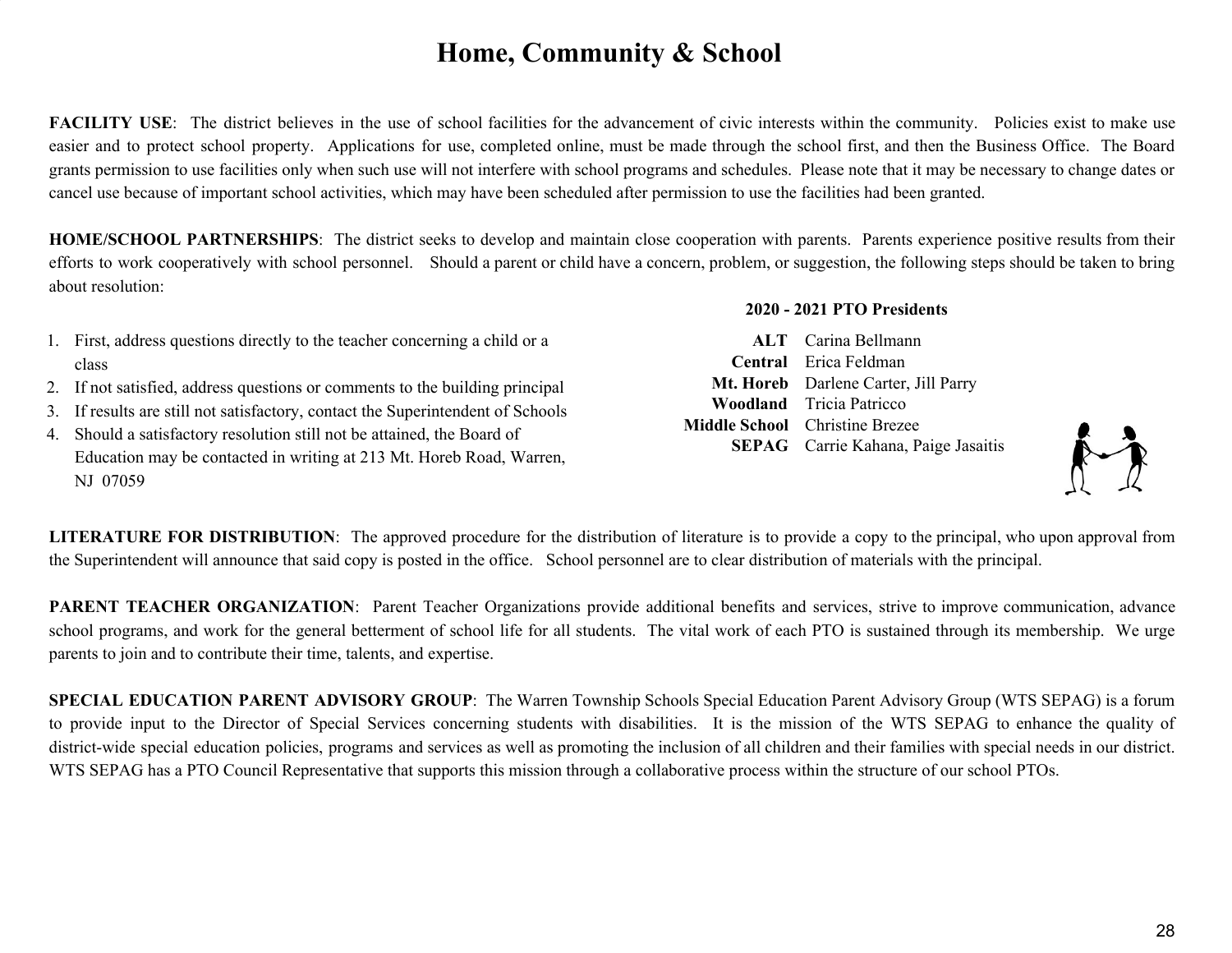# **Student Information**

**STUDENT REGISTRATION:** NJ law requires all resident students between the ages of 6 and 16 to attend school unless they are physically or mentally unable to do so. Proof of residency is required. Resident students are admitted to kindergarten provided they are 5 years of age **on or before October 1** of the school year. Each child registering for kindergarten must present a birth certificate and proof of having received the following immunizations: diphtheria, tetanus, polio and measles. New students transferring to Warren Township should register as early as possible. The following items are required when registering students for the first time: birth certificate, certificate of immunizations, transfer card from former district, custody papers (should parents be separated or divorced), report cards, health and dental records. In addition, to verify proof of residency, we require: 1) lease or deed, 2) utility bill 3) current driver's license or passport.

**ACCESS TO SCHOOL RECORDS**: The Superintendent is responsible for the security of school records maintained in the school district. If a parent or other authorized person requests a copy of a child's records, the request must be made in writing to either the principal, Director of Special Services, or the Superintendent. For specific guidelines on what is considered a child's record, interested parties should consult Policy 8330 (Student Records). When Board agendas or minutes refer to a special education student, no names will be used. Students will not be labeled as "special education" in any public forum.

**AFFIRMATIVE ACTION:** United States law (Title IX) and NJ Administrative Code (Title 6A) prohibit discrimination against students and employees in public schools. Whereas Title IX prohibits discrimination based on sex, Title 6A goes further and prohibits it on the basis of race, color, creed, religion, gender, ancestry, national origin, age, marital status, political affiliation, affectional or sexual orientation, disability, or socioeconomic status. Both require that all policies, procedures and practices of the school district be non-discriminatory, and that there be no gender segregation in courses, educational programs and extracurricular activities. No course, including but not limited to physical education, health, industrial arts, business education or vocational courses, home arts and music, shall be offered separately. If a student or member of the staff alleges a violation of such regulations, he or she may submit a grievance. The process begins by verbally notifying the Title IX Affirmative Action Officer, Mr. Derek Ressa of the alleged violation within ten (10) days of its occurrence. A detailed description of the grievance procedure is available in each district school and in the Superintendent's Office. The Affirmative Action Officer will answer any questions from the public concerning Title IX and Title 6A regulations. See Policy 5145.4 (Equal Education Opportunity).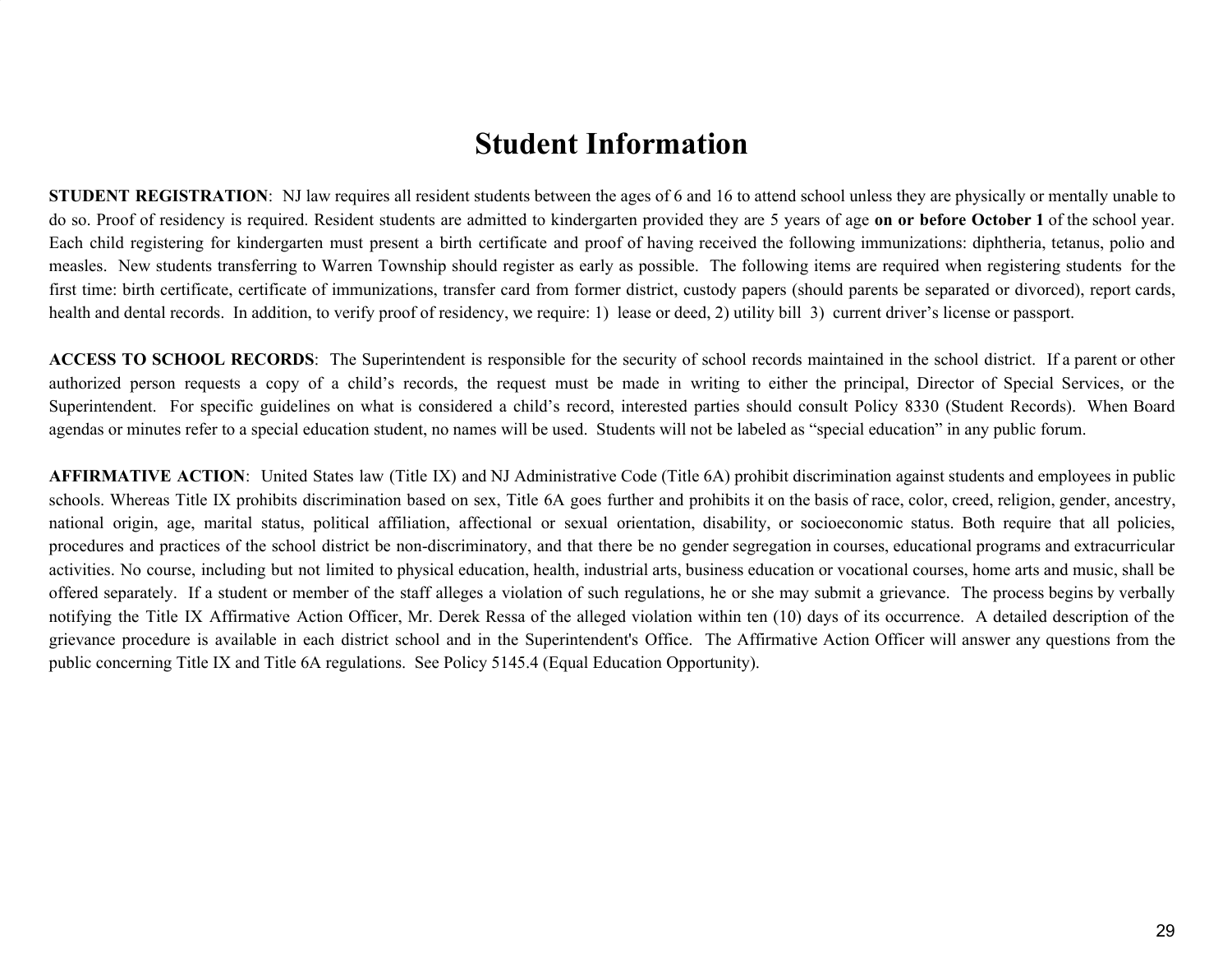# **Special Services**

Services are provided for students with special needs. There are special education programs both in and out of the district. Programs include a continuum of special education services, speech therapy, occupational therapy, physical therapy and counseling. Home instruction services are available for students with health and medical needs. In addition to school programs during the school year designed to address special needs, the Board offers extended school year for eligible students.

**SPECIAL EDUCATION:** Students believed to have special education needs may be referred to the Child Study Team (CST) by parents or by school staff. The CST reviews previous interventions and coordinates subsequent related activities, which may consist of interviews (with the student, teacher, principal and parent), varied assessments (psychological, learning and functional), as well as other criteria and relevant information to determine eligibility for services.

**PARENT INITIATED REFERRAL TO SPECIAL EDUCATION:** When a parent makes a written request for an evaluation to determine eligibility for services:

- A. The written request shall be received and dated by the Child Study Team;
- B. The written request shall be immediately forwarded to the office of special services/special education and copied to the school principal;
- C. A file will be initiated to include a timeline for processing the referral including the date that initiates the twenty-day timeline for conducting the referral/identification meeting and any forms used to open a case;
- D. Upon receipt of the referral a request for a summary and review of health and medical information regarding the student shall be forwarded to the school nurse who will transmit the summary to the CST;
- E. The Child Study Team will convene a referral/identification meeting within twenty calendar days (excluding school holidays, but not summer vacation) of the date the request was received by the district;
- F. A "Notice of Referral/Identification Meeting" will be sent to the parent(s);
- G. The notice will contain "Parental Rights in Special Education" (PRISE) Booklet; and
- H. The referral/identification meeting will be attended by the parent(s), CST, and regular education teacher.

**AMERICANS WITH DISABILITIES ACT, SECTION 504:** Section 504 is the section of the Rehabilitation Act of 1973 that applies to persons with disabilities. It is a civil rights act that protects the civil and constitutional rights of persons with disabilities. Section 504 prohibits organizations that receive federal funds from discriminating against otherwise qualified individuals solely on the basis of disability. Section 504 is enforced by the U.S. Department of Education, Office for Civil Rights. Section 504 is administered by Mr. Derek Ressa. If there are concerns about discrimination, he should be contacted immediately.

**HOME INSTRUCTION**: Students confined to home by an illness/injury for an extended period of time may qualify for home instruction.

**GUIDANCE SERVICES:** Guidance counselors are at the elementary schools and the middle school. They are available to assist students with study skills and offer social and emotional support, and provide school-wide character education programming. The counselors also consult with teachers and parents and provide valuable information regarding community resources.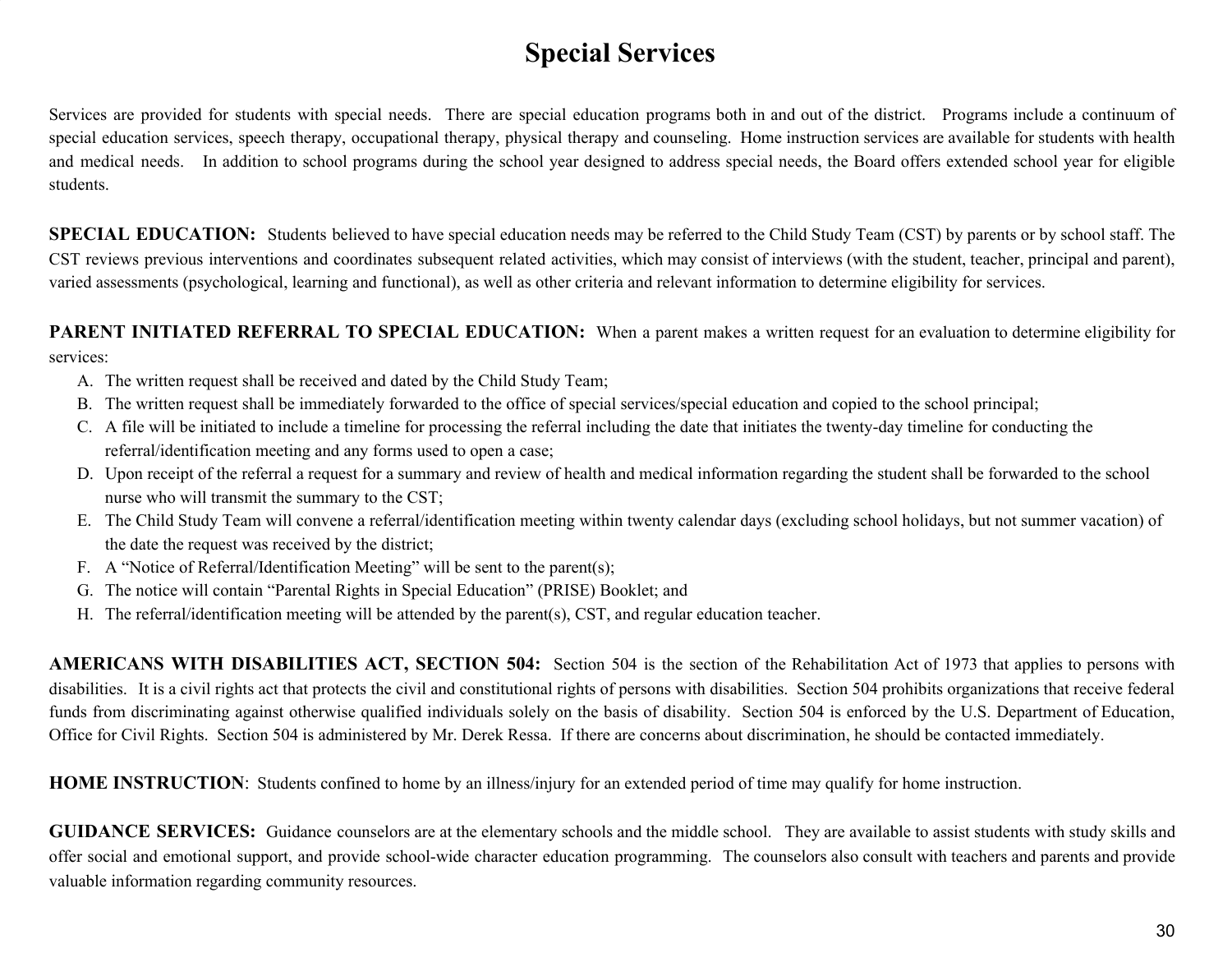**SPEECH/LANGUAGE OCCUPATIONAL AND PHYSICAL THERAPISTS:** Eligible students are provided OT, PT and Speech Therapy as determined by the individual education program (IEP). Therapists also consult with teachers and assist in district program initiatives in their area of speciality.

**STUDENT ASSISTANCE:** Tobacco, drug and/or alcohol use are dangerous to the physical, emotional and cognitive health and development of students. A Student Assistance program is available. The program identifies, screens, refers, and assists students who may be affected by their own or someone else's use of alcohol or other drugs. Students are referred to the program through self-referral, parent, or staff referrals. All referrals are confidential. Student Assistance staff determine the appropriate referral for services. Support groups are available for students affected by alcohol or other drug abuse. The Student Assistance Counselor is Carol Brown at extension 5101.

**REPORTING CHILD ABUSE:** Pursuant to N.J.S.A. 9:6-8.10 et seq. school personnel, compensated and uncompensated (volunteer), having reasonable cause to believe that a child has been subjected to acts of child abuse shall immediately report the alleged abuse to the Division of Child Protection and Permanency. The person reporting the alleged child abuse shall inform the school principal or designee of the report after the DCP&P referral has been made. However, notice to the principal or designees need not be given when the person believes that such notice would be likely to endanger the referrer or child involved or when the person believes that such disclosure would be likely to result in retaliation against the child or in discrimination against the referrer with respect to employment. A person making the report in good faith is immune from liability. Failure to make a report is a violation, and the person may be subject to a \$1,000 fine and up to six months in jail. No school personnel will be discharged from employment or in any manner discriminated against, as a result of communicating in good faith a report, or causing to be reported an allegation of child abuse.

**PROJECT CHILD FIND:** Project CHILD FIND is a free referral service and public awareness campaign to assist in the identification of unserved/underserved youth with a developmental delay or disability. Project CHILD FIND's comprehensive efforts include assisting families of infants and toddlers, birth to age three. Parents concerned about their child's development by directing all requests regarding early intervention to the family's local Special Child Health Case Management Unit. Information about Project CHILD FIND may be obtained by calling the toll-free number, 1-800-322-8174, 7 days a week, 24 hours a day. All calls received are confidential. For further information on NJ Early Intervention System or if you have concerns about a potential disability with regard to your preschool or school age child, contact Mr. Derek Ressa, Department of Special Services.

**SPECIAL EDUCATION PARENT ADVISORY GROUP**: The purpose of the Warren Township Schools Special Education Parent Advisory Group (WTS SEPAG) is to provide the district with input on issues concerning students with disabilities. WTS SEPAG hosts information meetings throughout the year. Parents are encouraged to participate. Further information is available through contacting the Special Services Department or emailing warrentsepag@gmail.com.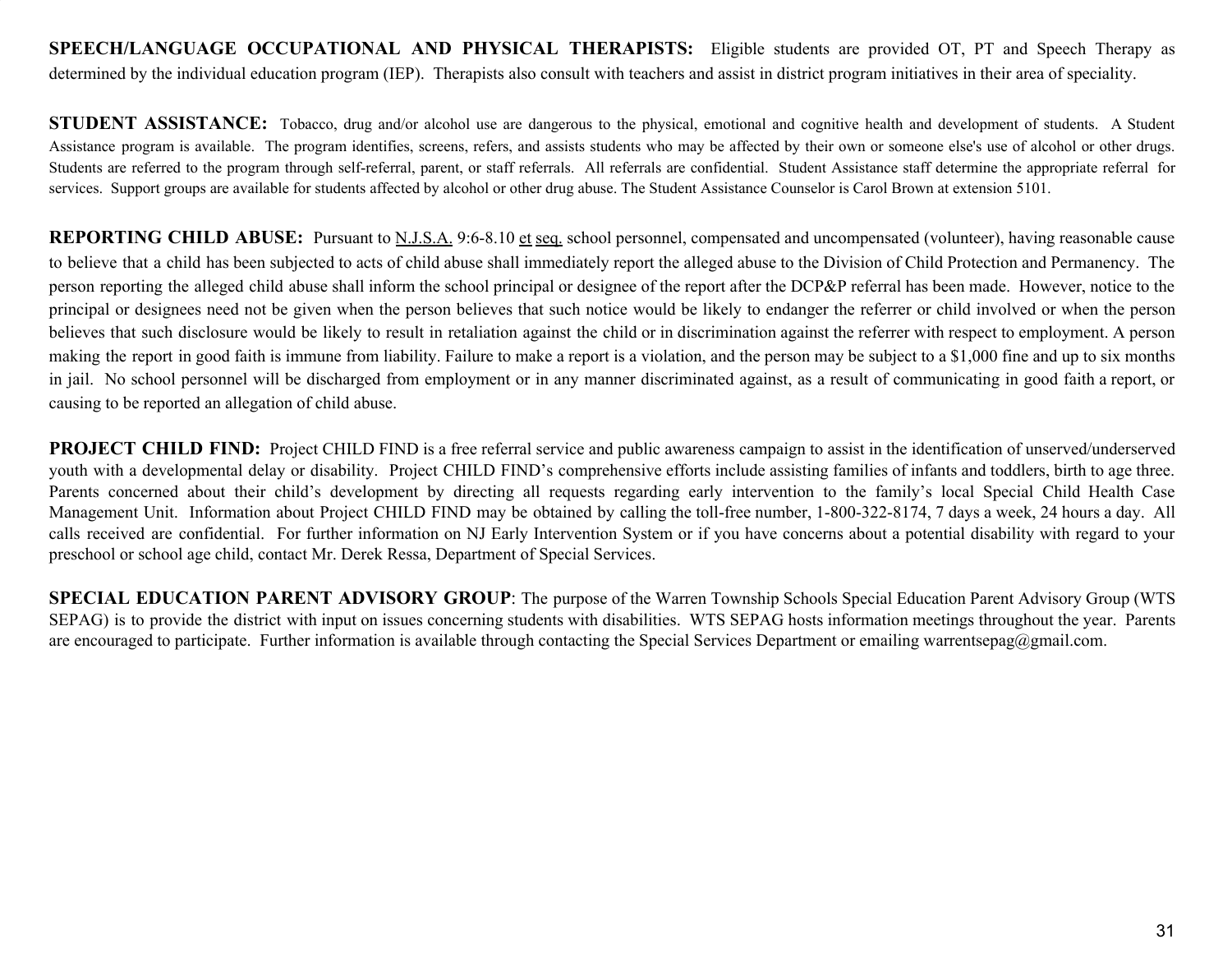# **Health Matters!**

**ASBESTOS MANAGEMENT PLAN:** There is an Asbestos Management Plan for each building in the district. These plans are available in the Board of Education Administrative Offices and in each school office. The plan is available for inspection upon request.

**COMMUNICABLE DISEASE:** Parents should inform the nurse via telephone of any communicable disease a child may have. A child should remain home for 24 hours after starting antibiotics as well as remain home for at least 24 hours following a fever. A child's temperature should be taken free from medication such as Tylenol, aspirin, etc. If a parent feels that a child needs to see a doctor for any injury or illness, they should not hesitate in keeping him/her home until checked and cleared by a doctor. All absences or late arrivals should be reported on the absence line. In the case of Covid-19, parents will be expected to complete a health check of their student every day in the Genesis Parent Portal prior to their child departing for school. This will be used to help nurses and ancillary staff ensure accurate data review of the health condition of students to make sure they are not exhibiting signs/symptoms of Covid-19. Also, bus drives, bus duty monitors, and classroom teachers visually check students and direct any students who appear visibly ill to the health office for assessment. In addition, teaching staff will reinforce a handwashing protocol as part of the morning schedule/routine. If a child is suspected of having Covid-19, children will be screened in a sectioned off area of the nursing office and isolated from the general population until their parent/guardian can arrive to take them to the local medical practitioner for further guidance and treatment.

FIRST AID: If an accident or sudden illness occurs after a student has arrived at school, first aid will be administered and the student's parent will be notified. School personnel can give no care beyond first aid, defined as the immediate, temporary care given in case of accident or sudden illness. When a child must be sent home, the parent will be requested to pick up the child or otherwise arrange transportation. The school nurse should be notified if a child has been injured outside of school. A doctor's orders are needed for crutches, wheelchairs or any type of treatment that may be necessary for a child to attend school.

**MEDICATION:** School nurses are not allowed to administer medicine to students without a permission slip signed by the physician and parent. This includes antibiotics, cough medicine, headache medicine, antacids, creams, ointments, eye drops etc. Forms are available in each health office as well as a[t](http://www.warrentboe.org/) [www.warrentboe.org.](http://www.warrentboe.org/) Medication shall not be transported by a student unless it is authorized as "self-medication" and appropriate forms are signed and on file in the health office. If a child is allergic to anything, such as bee/insect stings or any type of food, it is *essential that the school nurse be notified immediately* and supplied with the necessary medication and medical authorization to administer the medication.

**PESTICIDE INFORMATION:** Before treatment of any room, a notice will be posted in the office. The notice will include the date, time, brand, active ingredients, applicator's name, safety procedures, proposed next application date and general information. All products are applied according to the manufacturer's directions and state approved for use in our buildings. Students and personnel will be allowed to enter a room which has been treated, once the specified time has lapsed and proper procedures have been followed. The application of any pesticide, herbicide, and insecticide will be limited to the state integrated Pest Management Plan.

**PHYSICAL EXAMINATIONS:** A physical examination is required for each new student who registers in our district. A New Jersey licensed physician or nurse practitioner must complete this physical. Students participating in any school sponsored athletics (other than PE) must have a medical examination completed no more than 365 days prior to the first practice session. The Pre-Participation Health History Form must be completed for each sport, each season. These forms may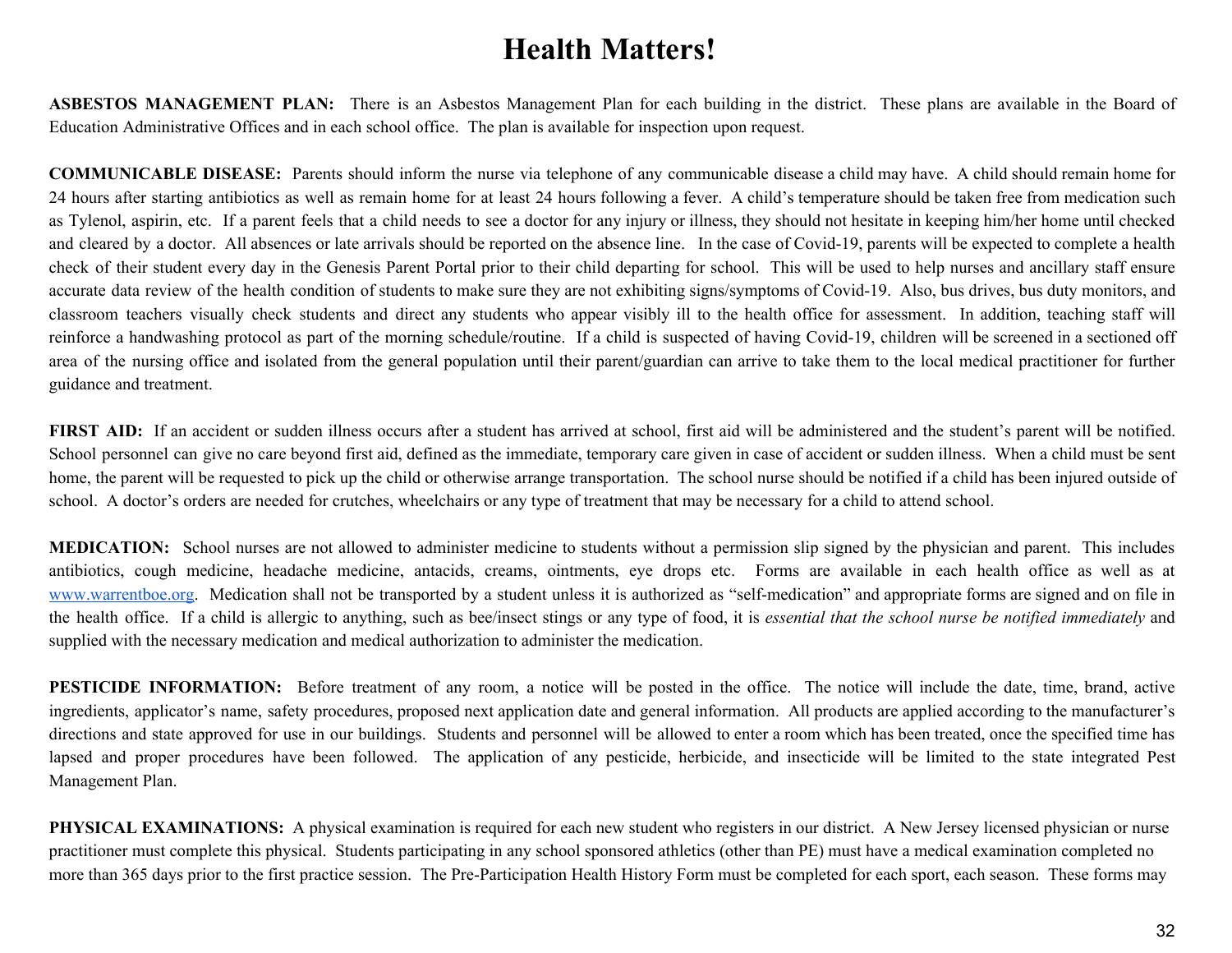be downloaded from the district website. While not required, a physical exam is recommended for children at least once during each developmental stage. These stages include early childhood (pre-K through  $3<sup>rd</sup>$  grade), pre-adolescence (grades 4-6), and adolescence (grades 7-12).

# **Curriculum & Instruction**

**GENERAL CURRICULUM**: A comprehensive core curriculum is taught in our schools, including language arts/reading, mathematics, science, and social studies.

**SPECIAL AREAS OF INSTRUCTION**: Throughout the grade levels, specialized instruction is given in art, computer technology, library/research, music, physical education, and health. Spanish is taught in grades 2-5. Starting in middle school students can select Spanish, Mandarin, or French with additional languages and advanced placement available at the high school level.

Students in grades K-8 also receive instruction in a STEM–based (Science, Technology, Engineering, and Mathematics) program called Innovation and Design (I&D).



The middle school offers home arts and technology classes. All students entering seventh and eighth grade have the opportunity to choose electives during the Unified Arts period.

Students receive vocal/general music instruction by certified music staff members. Chorus is provided in grades 6-8. Instrumental music instruction begins in the fourth grade, and is supplemented by participation in the band or orchestra.

**PHYSICAL EDUCATION, HEALTH AND SPORTS**: All students receive physical education classes and health instruction. At the middle school, an interscholastic sports program includes cross country, soccer, cheerleading, basketball, softball, baseball, and track.

**TECHNOLOGY AND LIBRARY SERVICES**: Computer applications are supported by specialists and integrated into the regular curriculum by classroom teachers. All students have access to computing devices - iPads in grades K and Chromebooks in grades 1-8. Staff and students have been instructed in the appropriate use of the Internet, which is available in all district locations. Internet access is monitored by an Internet filtering system. Interactive classroom displays to enhance classroom instruction are being used across the district in a planned program for implementation that includes teacher training in this innovative instructional tool. Warren Township Schools offer students access to a computer network and the Internet. To gain access to the Internet, all students and parents must agree to the Acceptable Use Policy. See Policy 6142.10 (Internet Acceptable Use Policy).

Automated library facilities are available in all schools with a total inventory of approximately 75,000 books, periodicals, and audio-visual media, complemented by online databases and encyclopedias. Full-time Library Media Specialists operate the program which includes storytelling, book talks, reference/research skills, and coordination of audiovisual aids.

**ASAP (BASIC SKILLS)**: Remediation services are available to students in elementary and middle school. Both math and reading instruction are designed to increase students' success and are provided in small group settings.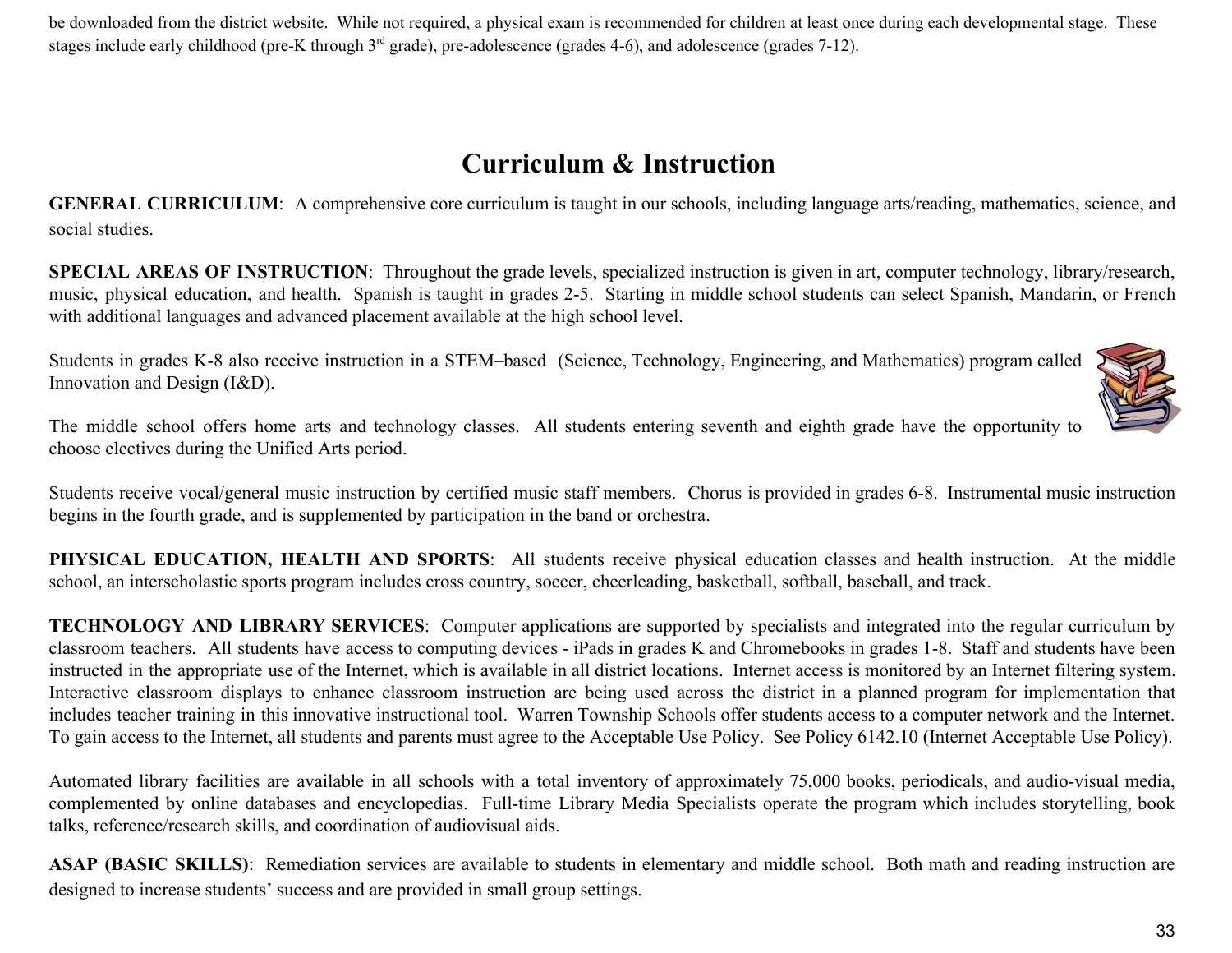**REACH/E2**: Warren's Gifted and Talented program offers enrichment opportunities for all students. Each school has an enrichment teacher who not only provides overall enhancements to the curriculum, but plans programs for identified students as well. Emphasis is also given to self-selection activities.

**EXCELLENCE IN EDUCATION AWARD PROGRAM** (formerly the Governor's Teacher Recognition Award Program): This program is an integral part of the district's initiatives to recognize the many fine educators in our schools. The Warren Township School District has participated in the program for the past 25 years. Award recipients receive a \$500 grant from the Board of Education to be used to purchase educational materials.

| 1991<br>Jo Ann Betts<br>Hanne Walsh<br>Linda Woods                             | 1992<br>Patricia Dye<br>Carol Monica<br>Allen Ringland<br>Penny Welch<br>Joseph Quinn | 1993<br>Andrea Carroll<br>Sandra Huseth<br>Barbara Pellicano                                     | 1994<br>Betty Bagan<br><b>Thomas Boyle</b><br>Mary Ellen Roberts<br><b>Frances Slahta</b>   | 1995<br>Joan Darkenwald<br>Mary Lorimor<br>Edward Pawlowski<br>Mary Rusnak<br><b>Judith Wormeck</b> | 1996<br>Allan Acquadro<br>Lorraine Buehler<br>Dr. Audrey Flumen<br>Dorothy Kahaner<br>Janice O'Connor |
|--------------------------------------------------------------------------------|---------------------------------------------------------------------------------------|--------------------------------------------------------------------------------------------------|---------------------------------------------------------------------------------------------|-----------------------------------------------------------------------------------------------------|-------------------------------------------------------------------------------------------------------|
| 1997<br>Janet Ciarrocca<br>Robert Hartshorn<br>Kathryn Ryan<br>Karen Wilkening | 1998<br>Natalie Flamme<br>Dr. Susan Horn<br>Valeta Pafford<br>Barbara Zarret          | 1999<br>Jane Gillen<br>Joanne Butler<br>Sandella Healey<br><b>Brian Kilrov</b><br>Lorraine Larew | 2000<br>Susan Conover<br>Monica Hartman<br>Cynthia Howell<br>Claire Waldron<br>Peggy Zerrer | 2001<br>Andrea Casellini<br>Susan Cooper<br>Joanne Marquis<br>Stacey Modugno<br>Gail Waddell        | 2002<br>Diane Bell<br>Jacquelyn Buckley<br>Beth Ann Giardina<br>Sandra Maxim<br>Ann Rose              |
| 2003                                                                           | 2004                                                                                  | 2005                                                                                             | 2006                                                                                        | 2007                                                                                                | 2008                                                                                                  |
| Judy Benveniste                                                                | <b>Frances Blabolil</b>                                                               | Dana Baldari                                                                                     | Judy Hamilton                                                                               | Emily Cartolano                                                                                     | Paul Duncan                                                                                           |
| Rita Brown                                                                     | Nancy Gouse                                                                           | Nicole Evins                                                                                     | Patti Pillinger                                                                             | Sanjita Livingston                                                                                  | Tami Johnson                                                                                          |
| Sheri DeShields                                                                | Colleen Krumm                                                                         | Sandra Grant                                                                                     | Allison Reu                                                                                 | <b>Wendy Piller</b>                                                                                 | Beverly MacGorman                                                                                     |
| Kathleen Haydu                                                                 | Barbara Murphy                                                                        | Patricia LaPensee                                                                                | Christine Ryan                                                                              | Laura Sudol                                                                                         | Cheryl Plager                                                                                         |
| MaryAnne Murphy                                                                | Jane Woods                                                                            | Linda Richel                                                                                     | <b>Steve Verger</b>                                                                         | Suzanne Wisher                                                                                      | Jolanta Scassera                                                                                      |
| 2009                                                                           | 2010                                                                                  | 2011                                                                                             | 2012                                                                                        | 2013                                                                                                | 2014                                                                                                  |
| Josephine Brasile                                                              | Karen Marino                                                                          | Christina Brink                                                                                  | Amy Jensen                                                                                  | Mary Balkonis                                                                                       | Mary Lynch                                                                                            |
| Anita Brower                                                                   | Dana Matherly                                                                         | Mary Pat Forenza                                                                                 | Margo Haldeman                                                                              | Jill Zimmer                                                                                         | Laura Lamson                                                                                          |
| Susan Kline                                                                    | Jamie Perry                                                                           | Megan Harvey                                                                                     | Michelle Cebula                                                                             | Chris Burkhardt                                                                                     | Meredith Fishelman                                                                                    |
| Mary Beth LeBlond                                                              | Brenda Sasso                                                                          | Susan Jackson                                                                                    | <b>Brian Kilroy</b>                                                                         | Lauren Valera                                                                                       | Margee Pfeifer                                                                                        |
| Jeanne Nimmo                                                                   | <b>Christopher Schwallie</b>                                                          | Doris Zanchelli                                                                                  | Ernie Monaco                                                                                | Midge Johnson                                                                                       | Michelle Zgombic                                                                                      |
| 2015                                                                           | 2016                                                                                  | 2017                                                                                             | 2018                                                                                        | 2019                                                                                                | 2020                                                                                                  |
| Nancy Andrews                                                                  | Catherine Murphy                                                                      | Elena Marinello                                                                                  | Barbara Pellicano                                                                           | Jan Brennan                                                                                         | Michelle Wegener                                                                                      |
| Rebecca Davenport                                                              | Jennifer SanAntonio                                                                   | Hildy Jackson                                                                                    | Laura Rodaman                                                                               | Lindsay La Neve                                                                                     | Julie Jagiello                                                                                        |
| Stacey Lederman                                                                | <b>Catherine Maguire</b>                                                              | Kristen Stovanov                                                                                 | Mark Weber                                                                                  | Michelle Barbagallo                                                                                 | Carol Keirstead                                                                                       |
| Dorothy Stolfi                                                                 | Adam Yenish                                                                           | Jennifer Ronkiewicz                                                                              | Amanda McGrath                                                                              | Nancy Braunstein                                                                                    | Karen Sutherland                                                                                      |
| <b>Heather Saum</b>                                                            | Vivien Plesmid                                                                        | Lauren Regal                                                                                     | Cynthia Cassidy                                                                             | Jennifer Benn                                                                                       | Myranda Shimko                                                                                        |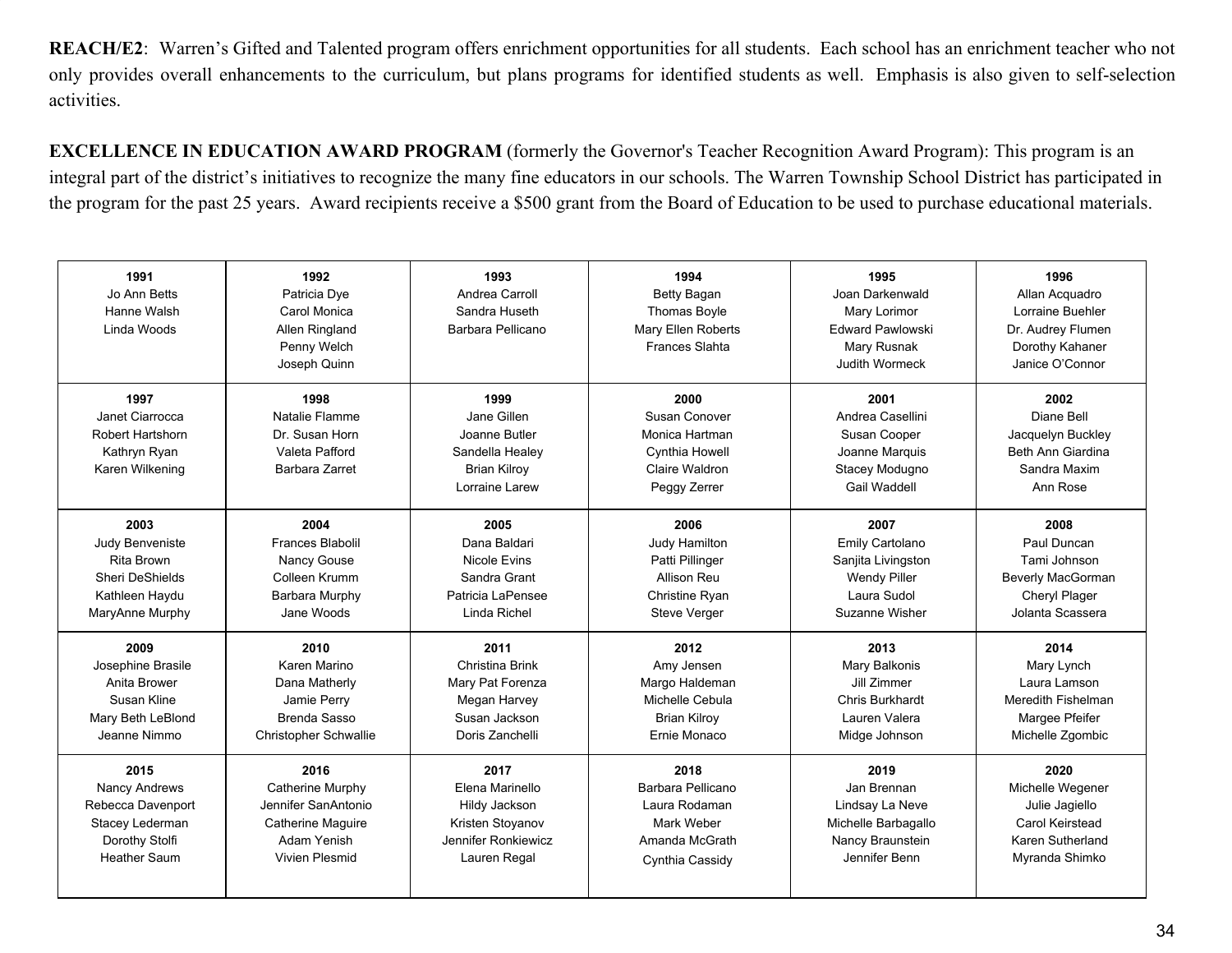**WARREN TOWNSHIP EDUCATION ASSOCIATION (WTEA)**: The Warren Township Education Association is vitally interested in education. Its various committees keep abreast of matters concerning professional growth, legislation, budget, welfare, public relations, and negotiations.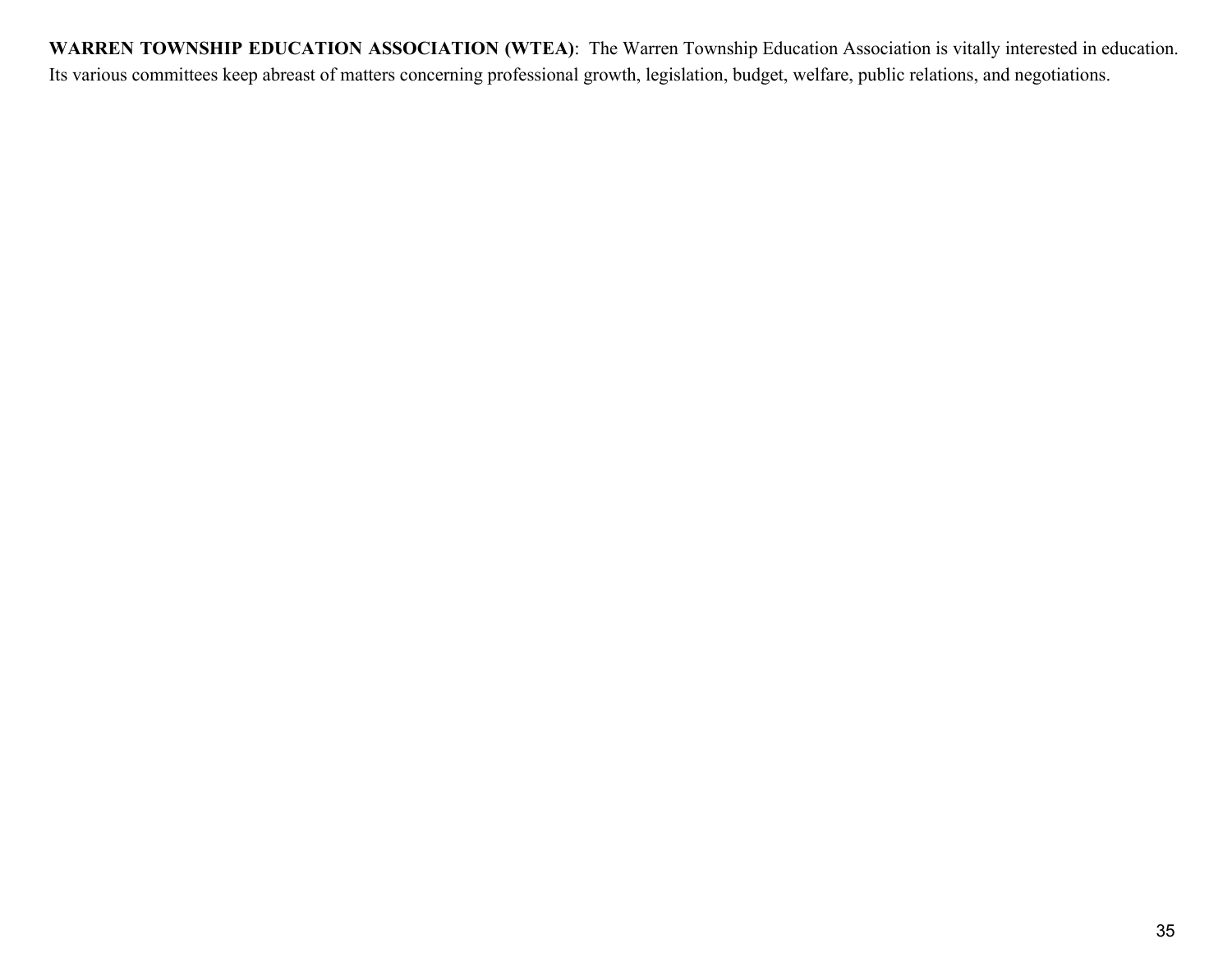# **At Your Service**

Below is a brief synopsis of the programs and services available to students outside of regular school hours.

**AFTER-SCHOOL ACTIVITIES/CLUBS & ATHLETICS**: The Board of Education sponsors after-school activities/clubs in all Warren Township schools. Interscholastic sports are also available at the middle school.

**ALPHABEST**: Contracted through *AlphaBEST,* after-care services are available in local school buildings for students in grades K-5. A monthly fee is charged per participant. For more information, contact Ms. Maryanne Pavlick, Area Manager at (973) 739-4511.

**PTO BEFORE & AFTER SCHOOL PROGRAMS**: At each school, the PTO may sponsor before and after school fee-based programs in such areas as foreign language, science, and computers. School PTO presidents can be contacted for additional information.

**SUMMER FUN!**: *Summer Fun!* is a K-8, five week program conducted by the Board of Education. Remedial development classes are offered for free to students who are recommended in both Integrated Language Arts and Math. Enrichment courses such as PLAY (gym), Drama, Experimental Science, Sewing, Astronomy, Photography, Fun Math, Basketball, Photography, and You Be the Author (writing workshop) are also offered (for a fee). Extended day as well as aftercare sessions are also available. A detailed brochure and registration forms are available each Spring; it is sent home with students and published on the district website. Parents are encouraged to enroll their students in these exciting summer learning opportunities!

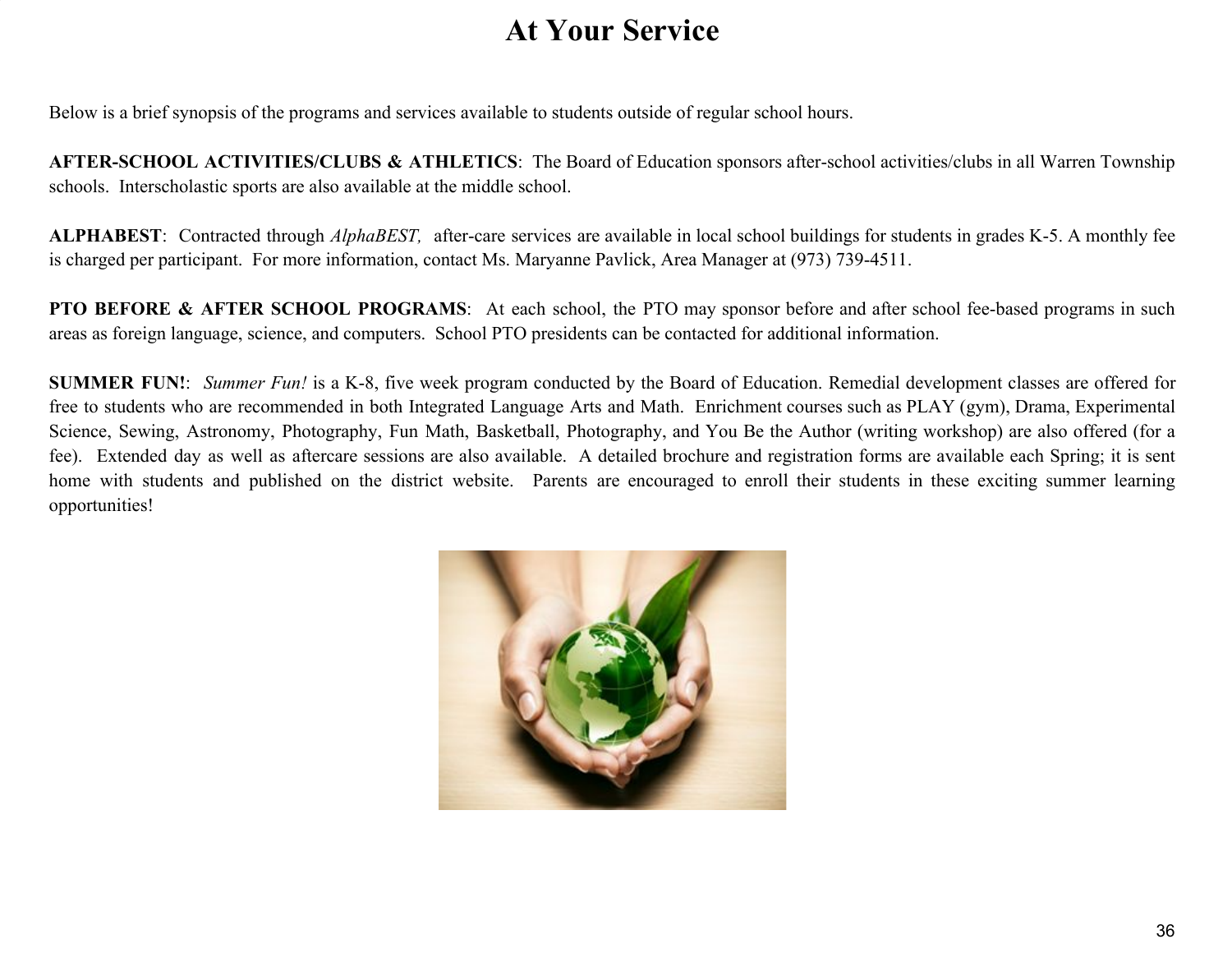# **Warren Middle School Sports Requirements**

All students interested in trying out for an interscholastic sports team must submit an Annual Athletic Pre-Participation Physical Examination Form by August 1st for all fall sports, October  $1<sup>st</sup>$  for all winter sports, and March  $1<sup>st</sup>$  for all spring sports.

#### **Forms can be downloaded a[t](http://www.warrentboe.org/) [www.warrentboe.org](http://www.warrentboe.org/) (under the Health Office tab)**

**PHYSICALS:** Physicals are required within 365 days of the first practice. Please check with the coach about the first day of tryouts/practice. Each student's medical examination must be conducted by a New Jersey licensed healthcare provider chosen by the student's parent/guardian at the provider's facility.

## **PHYSICAL EXAM:**

The exam must be on the Annual Athletic Physical Examination Form, which must be signed and dated by the medical provider.

· A physical examination to determine the fitness of a student to participate in athletics shall include, as a minimum, no less than the content requested by the American Academy of Pediatrics. A healthcare provider must check and record visual acuity, gross hearing, rate and rhythm of heart, etc. If an ophthalmologist or optometrist is used he/she may attach the results of visual acuity. The school screening does not meet the state mandated requirements. If an area is left blank, it is implied that a physician did not examine that body system. If a healthcare provider omits any required areas, the child will not be eligible for sports.

· The school physician must review and sign all submitted physicals to ensure compliance with the requirements of NJAC 6A:16-2.2(h)5 before a student may participate in tryouts/practice. The school physician's notification and signature regarding the student's participation in athletics is based solely on the medical examination and results submitted by the examining healthcare provider. Please check that the Warren form is thoroughly completed before returning it to school. The role of the school physician is to assure that the examination was administered as required by NJSA 18A:40-4 and NJAC 6A:16-2.2(h).

**A HEALTH HISTORY UPDATE FORM** is required for each sport, each season. Per state law, this form must be signed by a parent/guardian within 90 days (no earlier) of tryouts. Please return all medical forms directly to the school nurse at Warren Middle School.

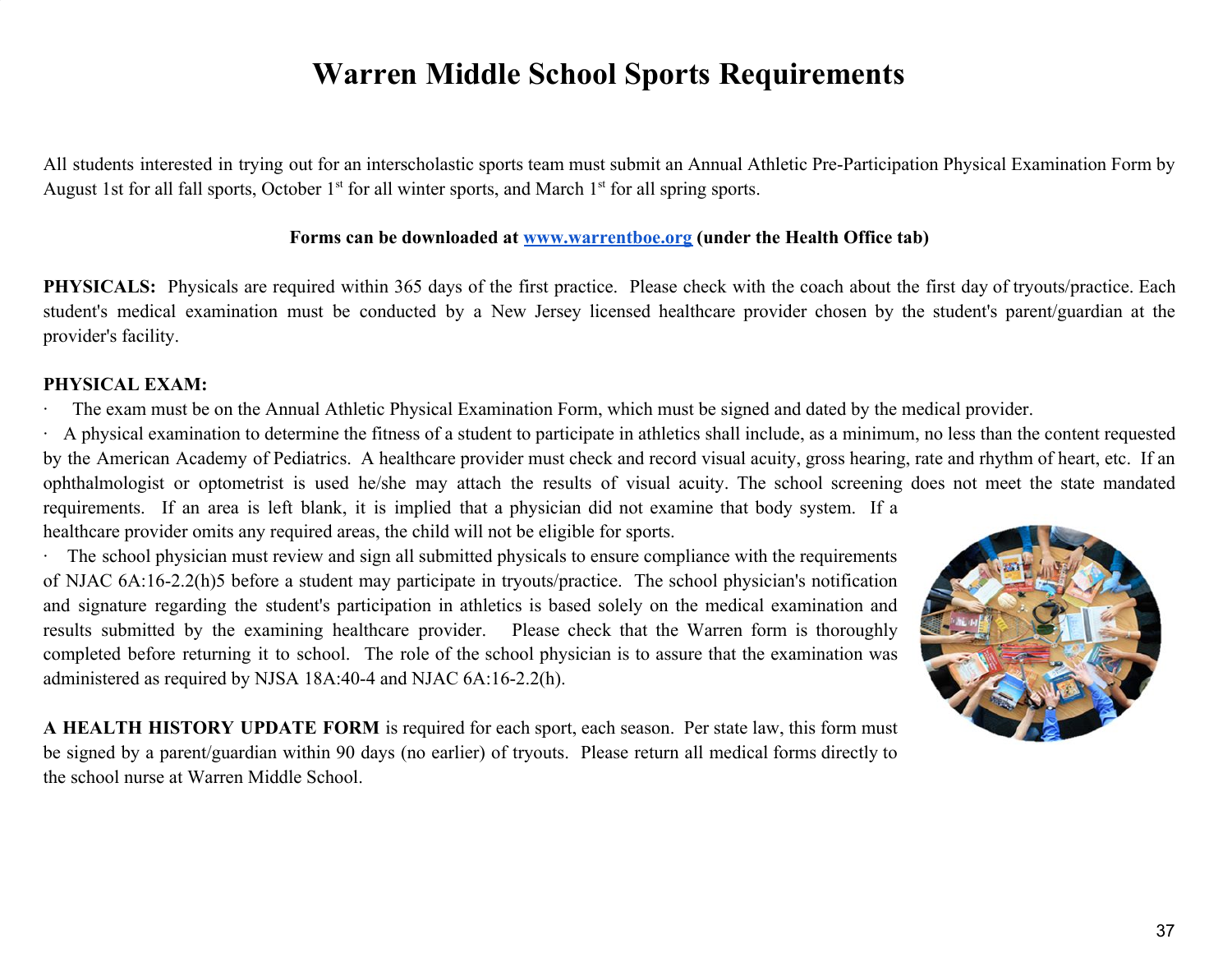# **Family Life Education**

Health and family life education are provided for all Warren Township students in accordance with NJ state mandates. Certified health educators, school nurses and classroom teachers in grades K-5 teach the approved health curriculum. Certified health educators teach the approved health curriculum in grades 6-8. All levels have age appropriate instruction in disease prevention (including Hepatitis B and HIV) and chemical health (drugs and alcohol).

Curriculum revision and approval follows regular Board of Education procedures.

Parents who, for reasons of conscience, object to certain portions of the program, may have their children excused from those program portions, upon **receipt of written request to the principal.**

#### **CONTENT**

The basic content of the health education curriculum, as approved by the Board of Education, includes units of family life education. The following topics are included in grades K-8:

**KINDERGARTEN**: Recognize that each family member is important and shares obligations of family living. Understand that all family members have needs.

**GRADE 1:** Discuss how family and friends are important throughout life and that relationships require respect for others. Explain different kinds of families and that all family members have rights, privileges and responsibilities. Understand that each person should have respect for his or her own body and should understand appropriate and inappropriate touches.

**GRADE 2:** Know that animals including humans have the capacity to reproduce. Identify the stages of human development from birth to death. Realize that children differ in size, strength, growth and in responsibilities. Discuss how family and friends are important throughout life and that relationships require respect for others. Understand that each person should have respect for his or her own body and should understand appropriate and inappropriate touches.

**GRADE 3:** Identify the stages of human development from birth to death. Discuss how family and friends are important throughout life and that relationships require respect for others. Recognize similarities and respect differences among people. Learn to control emotions and moods and practice how to be a good friend. Discuss the influence of the media on the development of gender stereotypes.

**GRADE 4:** Identify the stages of human development from conception to death. Describe the functioning of the human reproductive system and the physical and emotional changes that occur at puberty. Discuss how family and friends are important throughout life and that relationships require respect for others. Explain different kinds of families and that all family members have rights, privileges and responsibilities. Discuss the influence of the media on the development of gender.

**GRADE 5:** Describe the significance of each stage of human development, with emphasis on the physical, emotional and social changes of adolescence. Describe the functioning of the human reproductive system and the physical and emotional changes that occur at puberty. Discuss factors that support and sustain relationships such as friendship and marriage. Discuss the influence of the media on the development of gender.

**GRADE 6:** Focus on the physical and emotional changes brought about during puberty. Students will explore all aspects of all types of healthy relationships, types of abuse, and resource places to find help when needed.

**GRADE 7:** Family life education encompasses the anatomy and physiology of both the male and female reproductive systems. Students describe prenatal development from conception to birth. Students also discuss the impact of early sexual activity on their well-being and develop strategies to support sexual abstinence and HIV prevention.

**GRADE 8:** Students explore the media's influence on decisions they make dealing with sexuality, drugs and alcohol. Students discuss commitment and positive healthy relationships and responsible dating. They will also explore the impact of early sexual activity. Students will develop strategies to support abstinence and contrast methods of contraception to prevent the transmission of STD's, HIV and unintended pregnancy.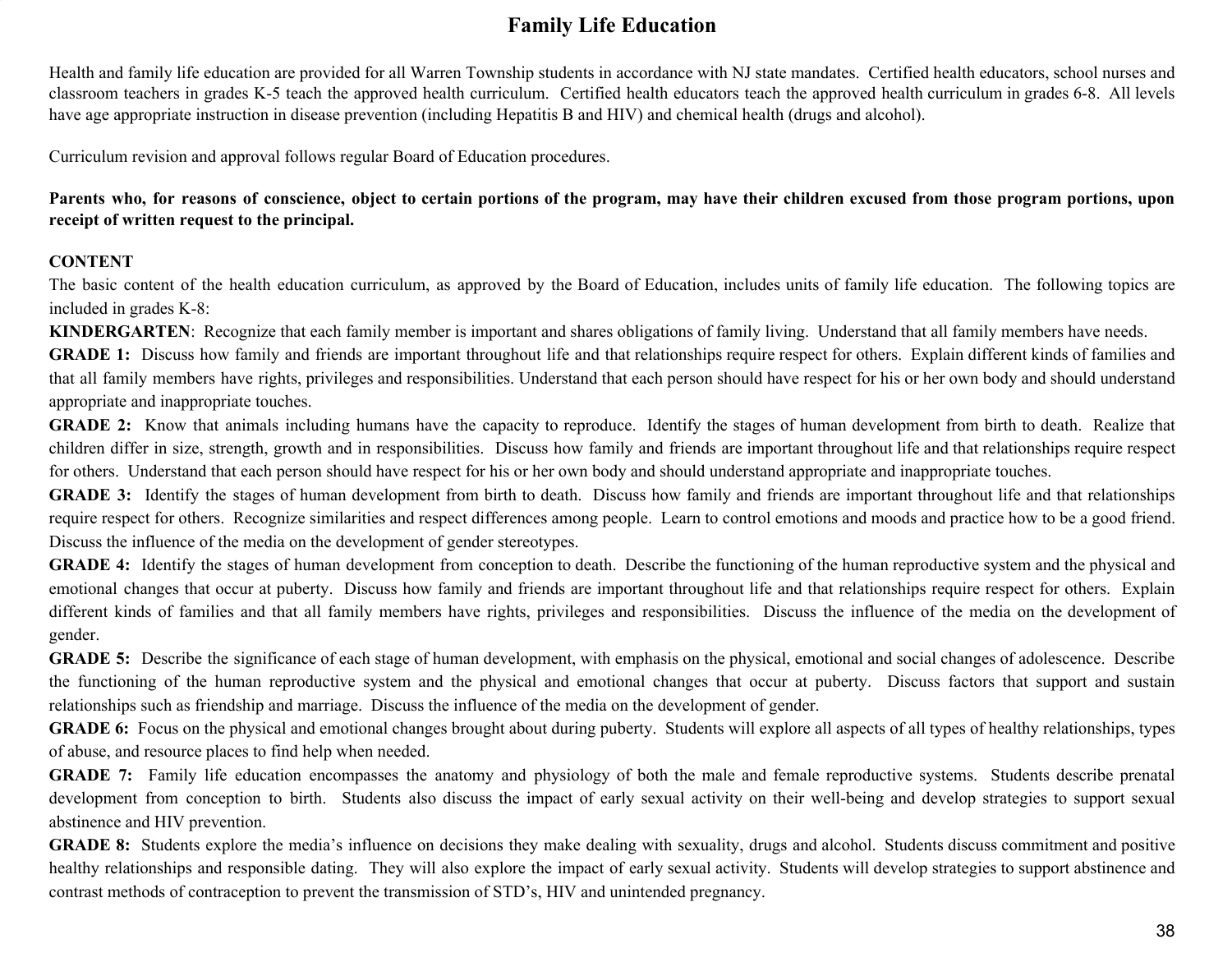# **A LITTLE BIT OF HISTORY ABOUT OUR SCHOOLS**

Settlers founded Warren Township in the seventeenth century and Warren was officially incorporated in 1806. There were two schools in 1840. In 1847, the town elected a Superintendent of Schools replacing the lay committee of three. The annual report of the Board of Education for 1879 gave the number of school age students as 437 and the total school budget as \$1,742.80.

By 1880, there were five school districts - Smalleytown, Dead River, Independent, Warrenville, and Springdale, each served by a one room schoolhouse. The Township Committee exercised direct control over the school system setting up the budget and dispensing funds.

In 1931, the town created Central School through a special election, and in 1946 an addition was put on the building. Central School more than doubled in 1963, and served as a K-8 school until 1972. The town opened Woodland School in 1953, doubled it in 1959, and added to it in 1963.

The Board of Education authorized Warren Township's participation in the Watchung Hills Regional High School starting in 1954. Mount Horeb School opened in September of 1966 and Warren Middle School opened in 1972. Due to the decline of enrollment within the district starting in 1974, both Woodland and Washington Valley were closed and leased (all or part) to private schools. The district opened Angelo L. Tomaso Elementary School (formerly Washington Valley) on September 1, 1991. Woodland School was completely renovated and expanded, and was reopened on September 1, 1998. There are now a total of four K-5 elementary schools and one middle school for grades 6-8. The current district enrollment is approximately 1530.

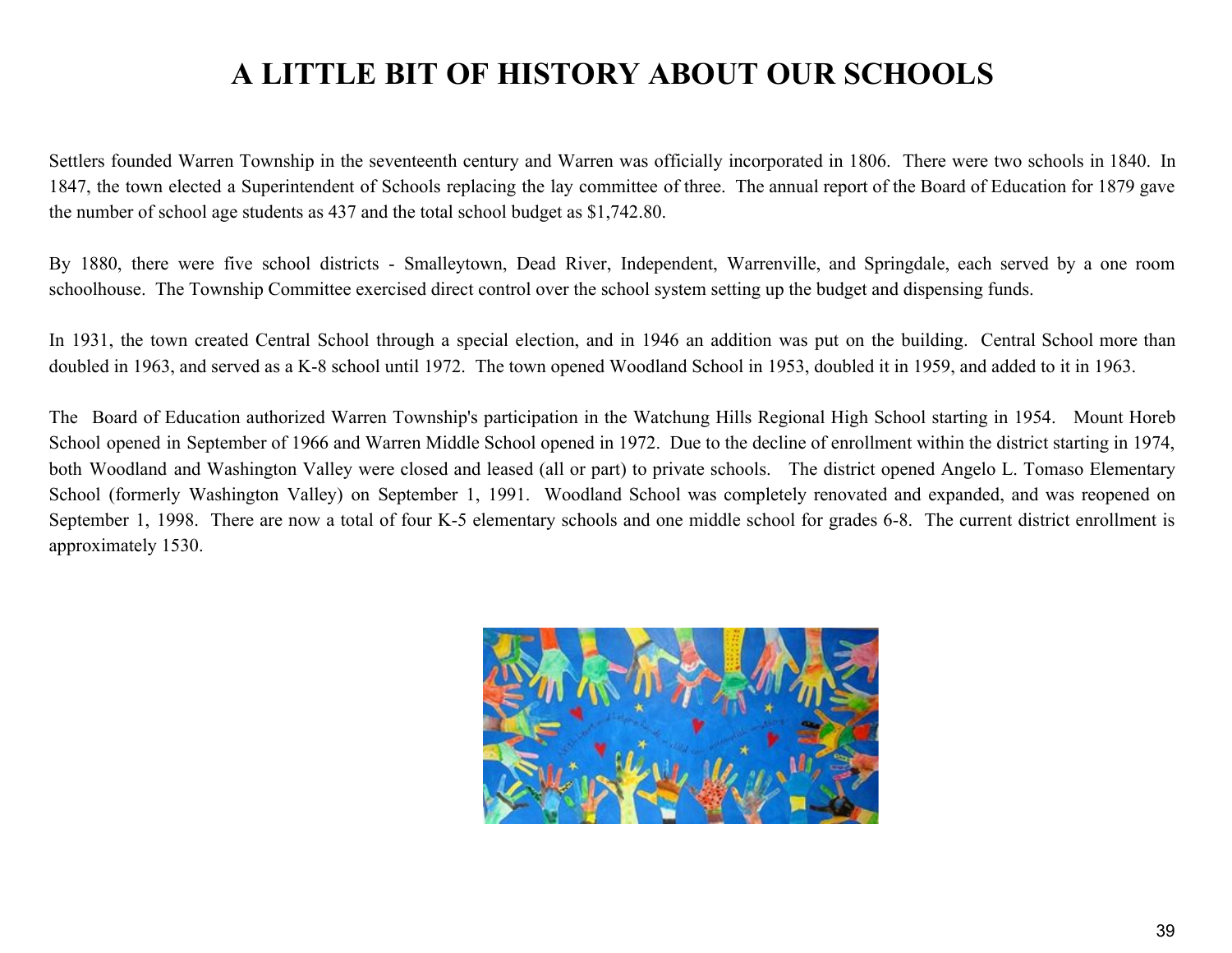#### **Notification of Rights under FERPA for Elementary and Secondary Schools**

#### **Notification of Rights Under the Protection of Pupil Rights Amendment (PPRA)**

The Family Educational and Privacy Act (FERPA) affords parents and students over 18 years of age (eligible students) certain rights with respect to the student's education records.

#### These rights are:

(1) The right to inspect and review the student's records within 45 days of the day the School receives a request for access.

Parents or eligible students should submit to the School principal [or appropriate school official] a written request that identifies the record(s) they wish to inspect. The School official will make arrangements for access and notify the, parent or eligible Student of the time and place where the records may be inspected.

(2) The right to request the amendment of the student's education records that the parent or eligible student believes are inaccurate, misleading, or otherwise in violation of the student's privacy rights under FERPA.

Parents or eligible students may ask the School to amend a record that they believe is inaccurate. They should write the School principal [or appropriate school official), clearly identify the part of the record they want changed, and specify why it is inaccurate. If the School decides not to amend the record as requested by the parent or eligible student, the School will notify the parent or eligible student of the decision and advise them of their right to a hearing regarding the request for amendment. Additional information regarding the hearing procedures will be provided to the parent or eligible student when notified of the right to a hearing.

(3) The right to consent to disclosures of personally identifiable information contained in the student's education records, except to the extent that FERPA authorizes disclosure without consent.

One exception, which permits disclosure without consent, is disclosure to school officials with legitimate educational interests. A school official is a person employed by the school as an administrator, supervisor, instructor, or support staff member (including health or medical staff and law enforcement unit personnel); a person serving on the School Board; a person or company with whom the School has contracted to perform a special task (such as an attorney, auditor, medical consultant, or therapist); or a parent or student serving on an official committee, such as a disciplinary or grievance committee, or assisting another school official in performing his or her tasks.

A school official has a legitimate educational interest if the official needs to review an education record in order to fulfill his or her professional responsibility.

Upon request, the School discloses education records without consent to officials of another school district in which a student seeks or intends to enroll. [NOTE: FERPA requires a school district to make a reasonable attempt to notify the parent or student of the records request unless it states in its annual notification that it intends to forward records on request.]

(4) The right to file a complaint with the U.S. Department of Education concerning alleged failures by the *School District* to comply with the requirements of FERPA. The name and address of the Office that administers FERPA are:

> Family Policy Compliance Office U.S. Department of Education 400 Maryland Avenue, SW Washington, DC 20202-5920

PPRA affords parents certain rights regarding our conduct of surveys, collection and use of information for marketing purposes, and certain physical exams. These include the right to:

Consent before students are required to submit to a survey that concerns one or more of the following protected areas ("protected information survey") if the survey is funded in whole or in part by a program of the U.S. Department of Education (ED)

- 
- 1. Political affiliations or beliefs of the student or student's parent;<br>2. Mental or psychological problems of the student or student's far<br>3. Sexual misconduct, behavior or attitudes; Mental or psychological problems of the student or student's family;
- 3. Sexual misconduct, behavior or attitudes;<br>4. Illegal, anti-social, self-incriminating, or c
- 4. Illegal, anti-social, self-incriminating, or demeaning behavior;<br>5. Critical appraisals of others with whom respondents have close
- *5.* Critical appraisals of others with whom respondents have close family relationships;<br>6. Legally recognized privileged relationships, such as with lawyers, doctors, or minist
- 6. Legally recognized privileged relationships, such as with lawyers, doctors, or ministers;
- 7. Religious practices, affiliations, or beliefs of the student or parents; or
- 8. Income, other than as required by law to determine program eligibility.<br>Receive notice and an opportunity to opt a student out of
- *Receive* notice and an opportunity to opt a student out of 1. Any other protected information survey, regardless of fu
	- Any other protected information survey, regardless of funding;

2. Any non-emergency, invasive physical exam or screening required as a condition of attendance, administered by the school or its agent, and not necessary to protect the immediate health and safety of a student, except for hearing, vision, or scoliosis screenings, or any physical exam or screening permitted or required under State law; and

3. Activities involving collection, disclosure, or use of personal information obtained from students for marketing or to sell or otherwise distribute the information to others.

- *Inspect*, upon request and before administration or use 1. Protected information surveys of students:
	- Protected information surveys of students:

2. Instruments used to collect personal information from students for any of the above marketing, sales, or other distribution purposes, and

3. Instructional material used as part of the educational curriculum.

These rights transfer to from the parents to a student who is 18 years old or an emancipated minor under State law.

The Warren Township Board of Education has developed and adopted policies, in consultation with parents, regarding these rights, as well as arrangements to protect student privacy in the administration of protected information surveys and the collection, disclosure, or use of personal information for marketing, sales, or other distribution purposes. Warren Township Schools will directly notify parents of these policies at least annually at the start of each school year and after any substantive changes. Warren Township Schools will also directly notify, such as through U.S. Mail or email, parents of students who are scheduled to participate in the specific activities or surveys noted below and will provide an opportunity for the parent to opt his or her child out of participation of the specific activity or survey. Warren Township Schools will make this notification to parents at the beginning of the school year if the District has identified the specific or approximate dates of the activities or surveys at that time. For surveys and activities scheduled after the school year starts, parents will be provided reasonable notification of the planned activities and surveys listed below and be provided an opportunity to opt their child out of such activities and surveys. Parents will also be provided an opportunity to review any pertinent surveys. Following is a list of the specific activities and surveys covered under this requirement:

- · Collection, disclosure, or use of personal information for marketing, sales or other distribution.
- · Administration of any protected information survey not funded in whole or in part by ED.
- Any non-emergency, invasive physical examination or screening as described above.

*Parents who believe their rights have been violated may file* a *complaint with.*

Family Policy Compliance Office U.S. Department of Education 400 Maryland Avenue, SW Washington, D.C. 20202-5920